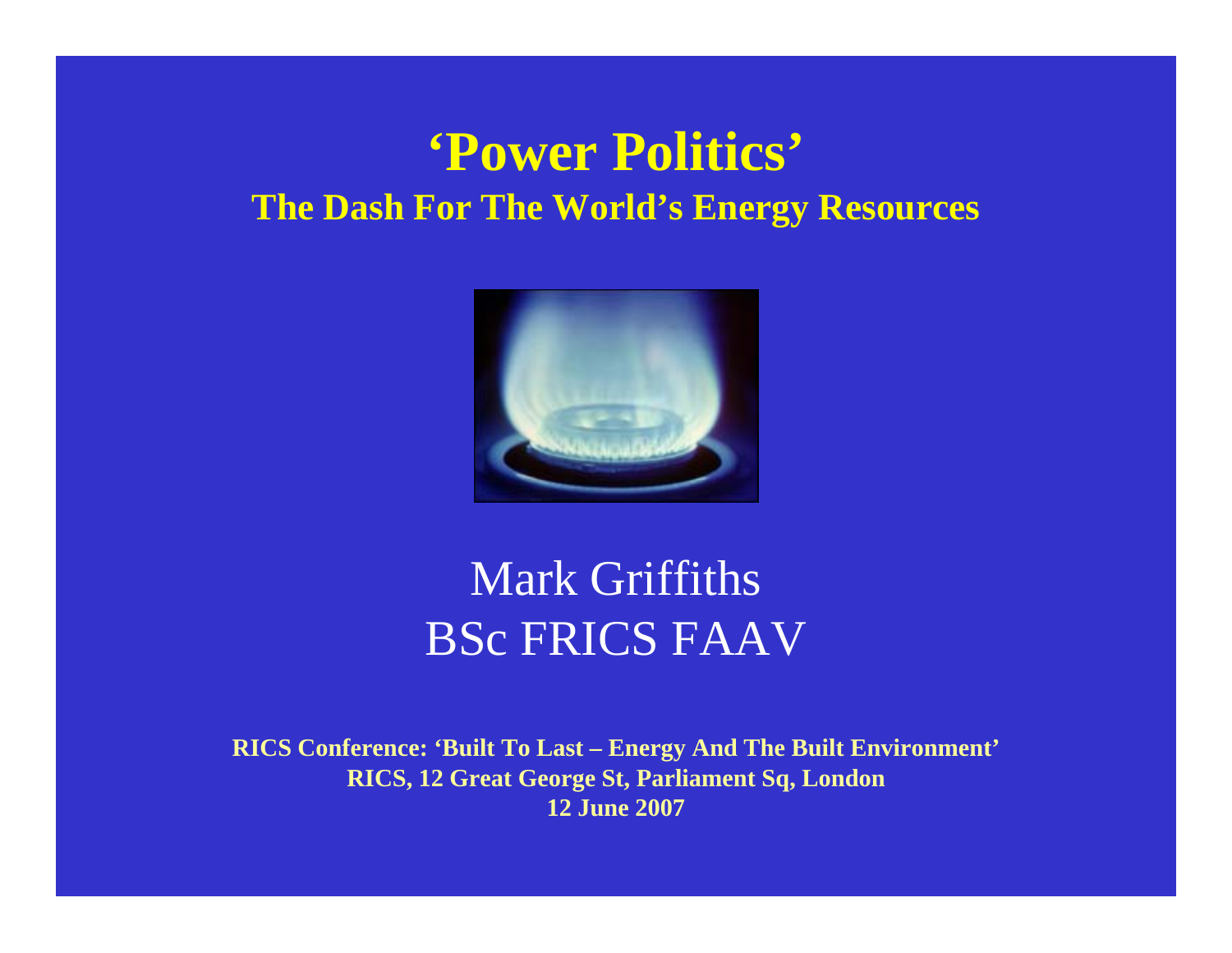The Importance Of Energy And Chartered Surveyors To Each Other

### 40% Of EU Energy Is Consumed By Buildings

Energy and property advice are likely to have a rapidly intensifying relationship crucial to the future of society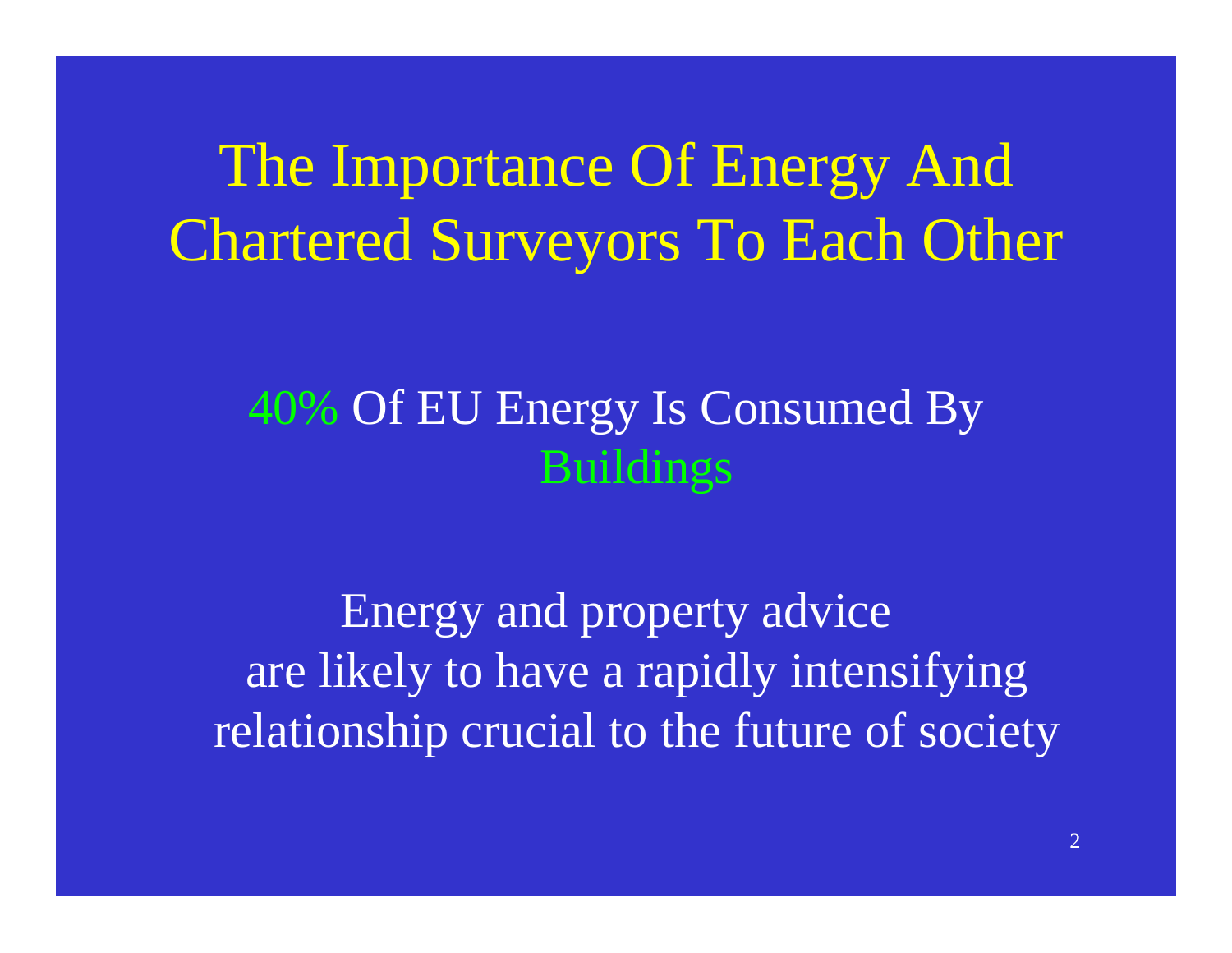# Climate Change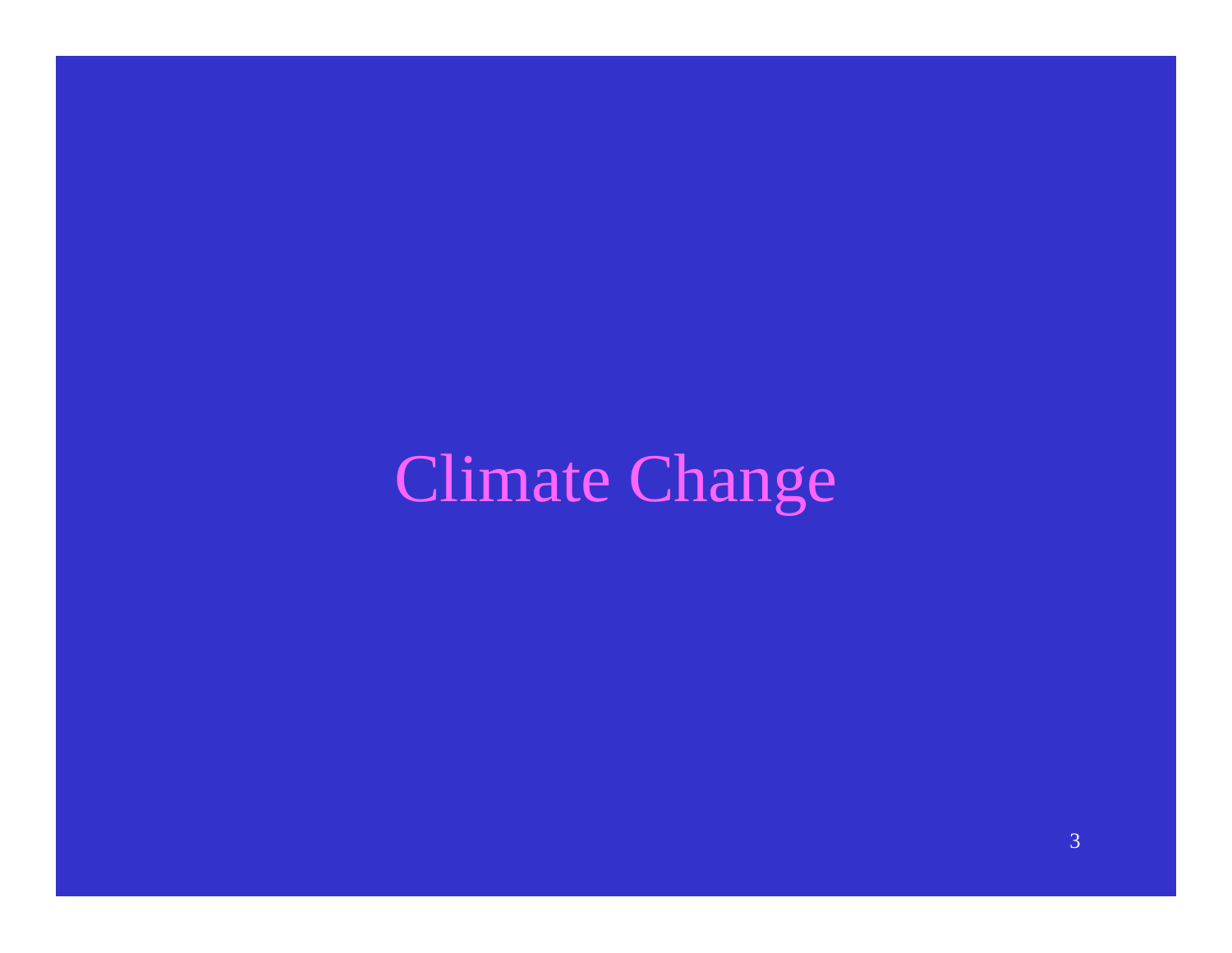#### Kyoto – How are industrialised countries doing with **greenhouse gas** reductions from 1990 baseline?

| Data:<br><b>United Nations, 19.10.06</b>          | <b>Target 2008/12</b><br>(% Change) | <b>Actual 2004</b><br>(% Change) |
|---------------------------------------------------|-------------------------------------|----------------------------------|
| <b>Kyoto</b><br>(Industrialised Countries, 40 No) | $-5.2$                              | $-3.3$                           |
| UK                                                | $-12.5$                             | $-14.3$                          |
| EC                                                | $-8.0$                              | $-0.6$                           |
| Japan                                             | $-6.0$                              | $+6.5$                           |
| $\overline{US}$ (Has not ratified treaty)         | $-7.0$                              | $+15.8$                          |
| Canada                                            | $-6.0$                              | $+26.6$                          |

- 1. The position has deteriorated since 2003 when the overall Kyoto 'actual' figure for industrialised countries was ahead of target at minus 5.9%
- 2.Figures exclude carbon off-sets/carbon sinks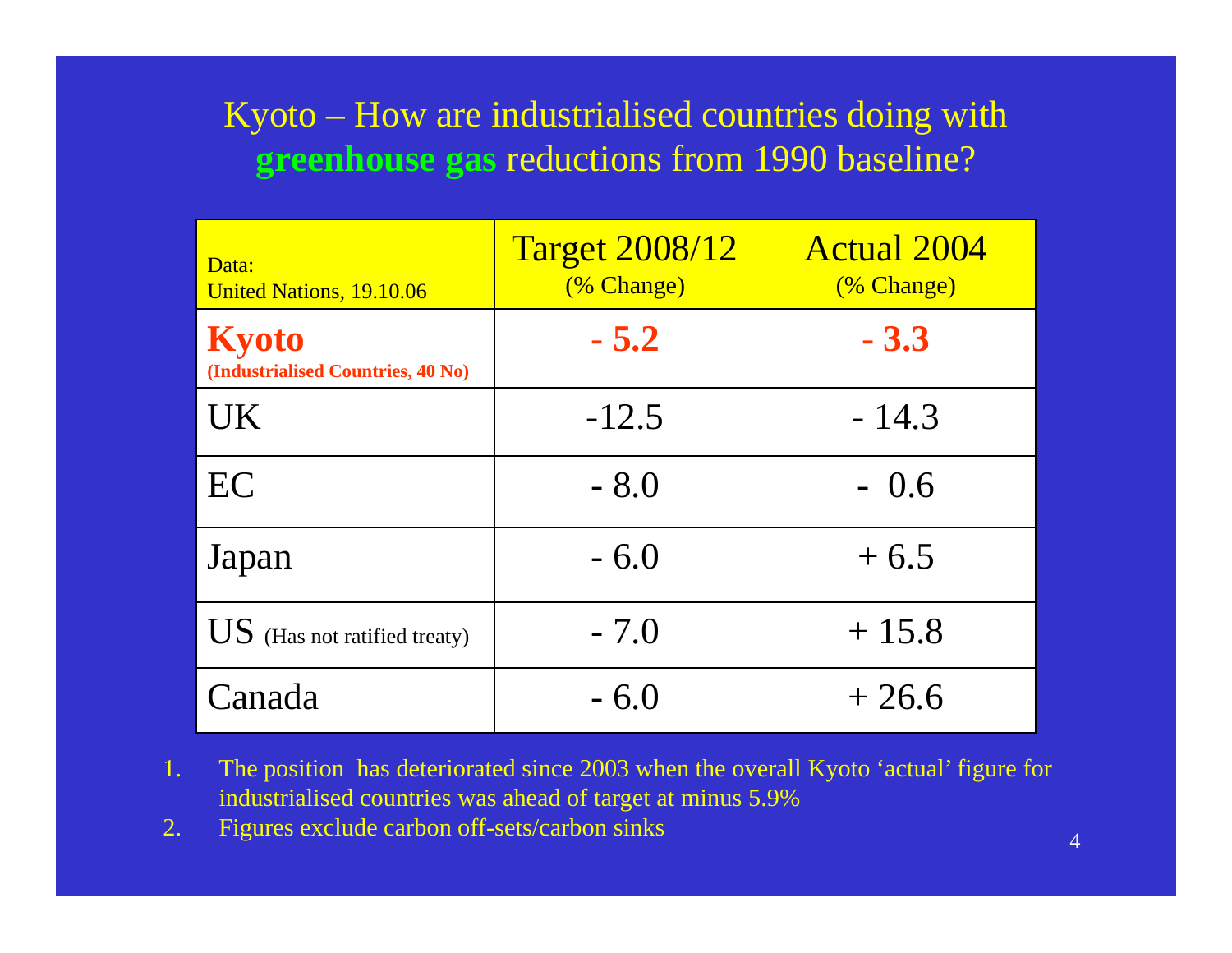### The Real Climate Change Challenge 80% Reductions For Industrialised Countries By 2050?



Source: Institute For European Environmental Policy, 2005 Annex  $1 =$  Industrialised Countries

(2007 Greenhouse Gas emission concentrations in region of 430 ppm CO2 equivalent)

EU policy aims to limit warming to not more than 2 degrees C,

but to achieve that there is now evidence that stabilisation of accumulated emissions at 450 ppm is required

5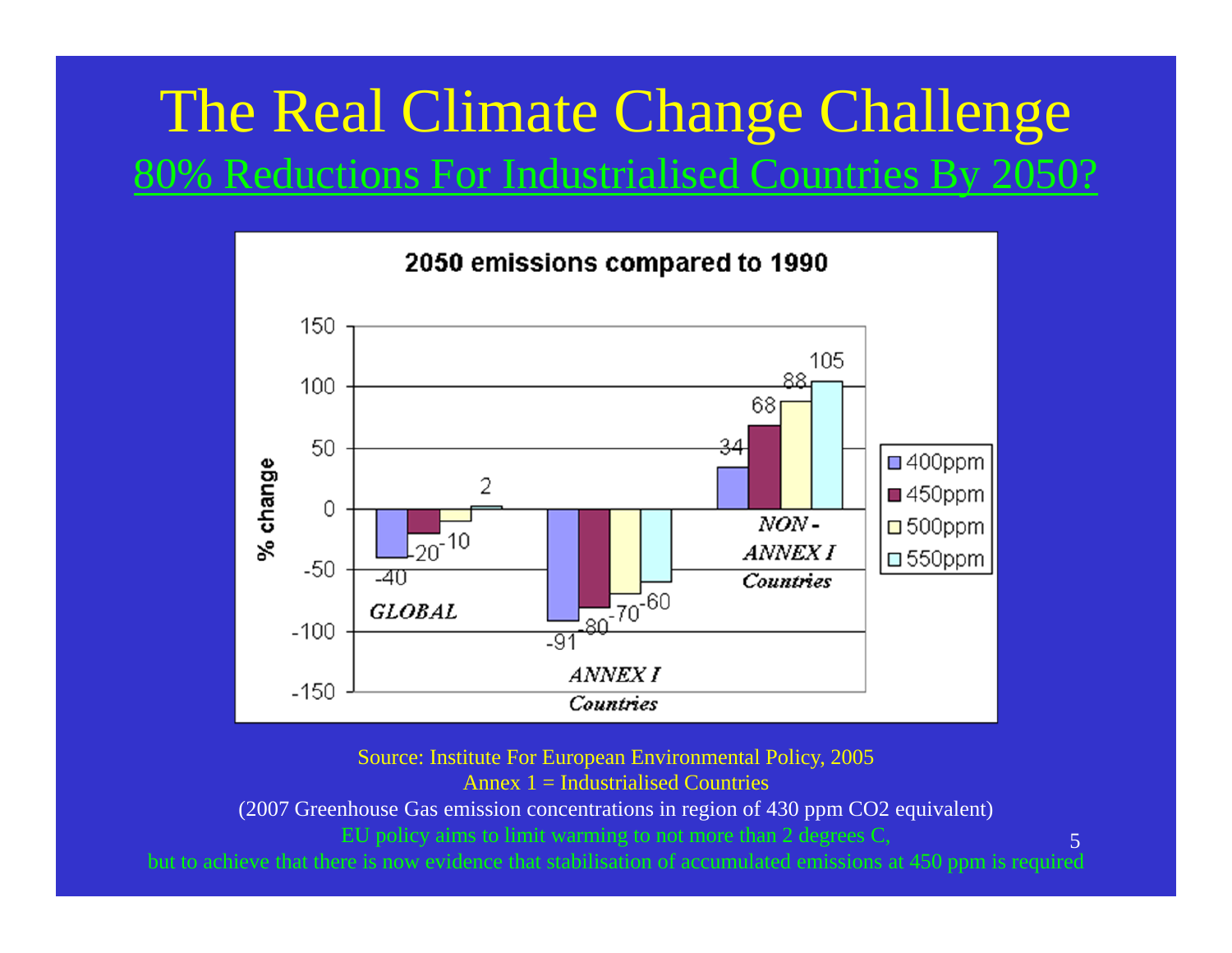Energy Challenges – Climate And Supply IEA 'Business As Usual' Global Forecast To 2030

#### **'IN THE ABSENCE OF NEW GOVERNMENT ACTION'**

- $\bullet$ CO2 emissions to rise by 55% (from 2004)
- $\bullet$ Global energy requirement to increase by 53%
- 83% of increase from fossil fuels
- $\bullet$ • Over 70% of increase from developing countries (30% China)
- $\bullet$  Total energy investment required \$20 trillion (\$ Trillion - electricity 11.3, oil 4.3, gas 3.9, coal 0.6)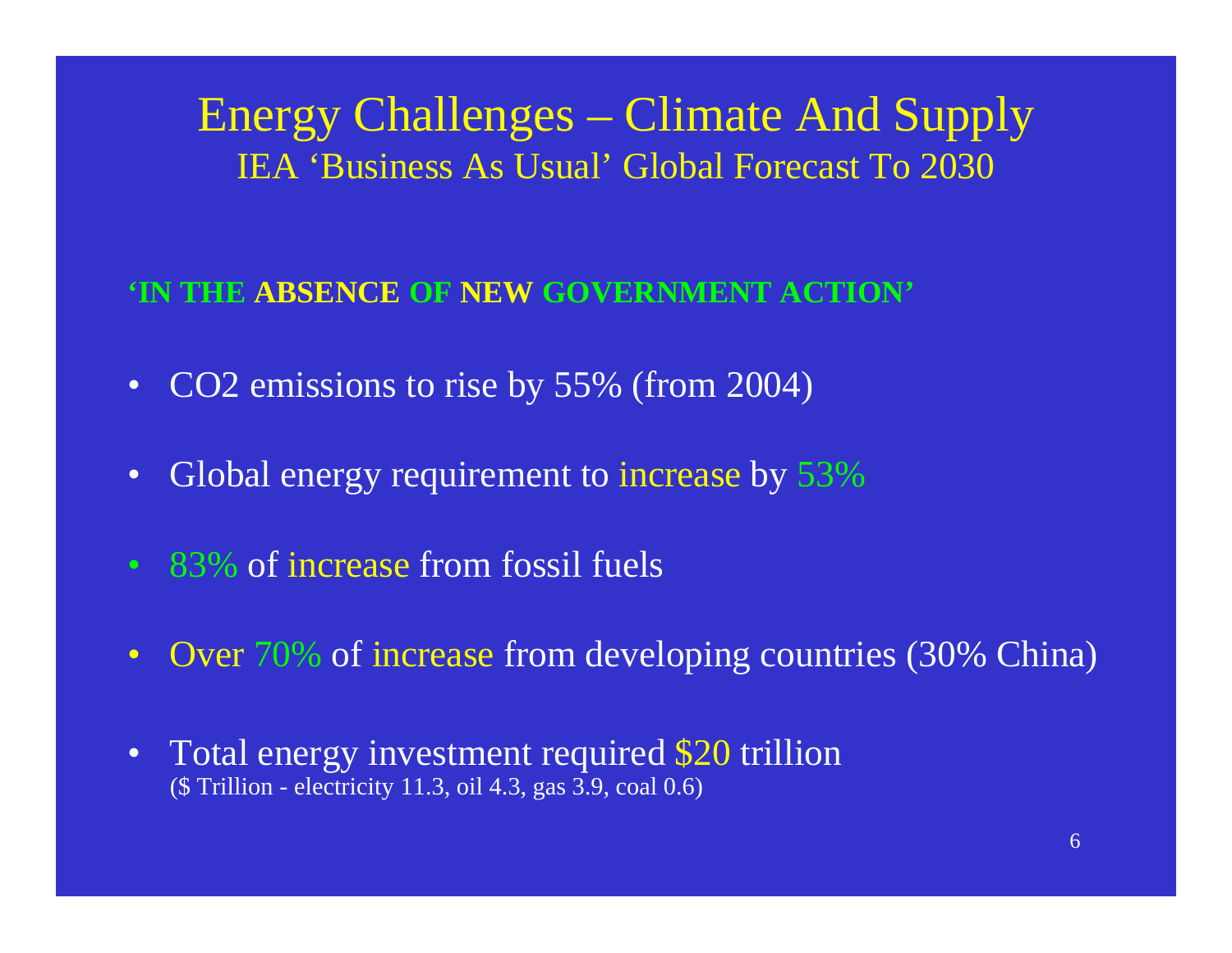Security Of Supply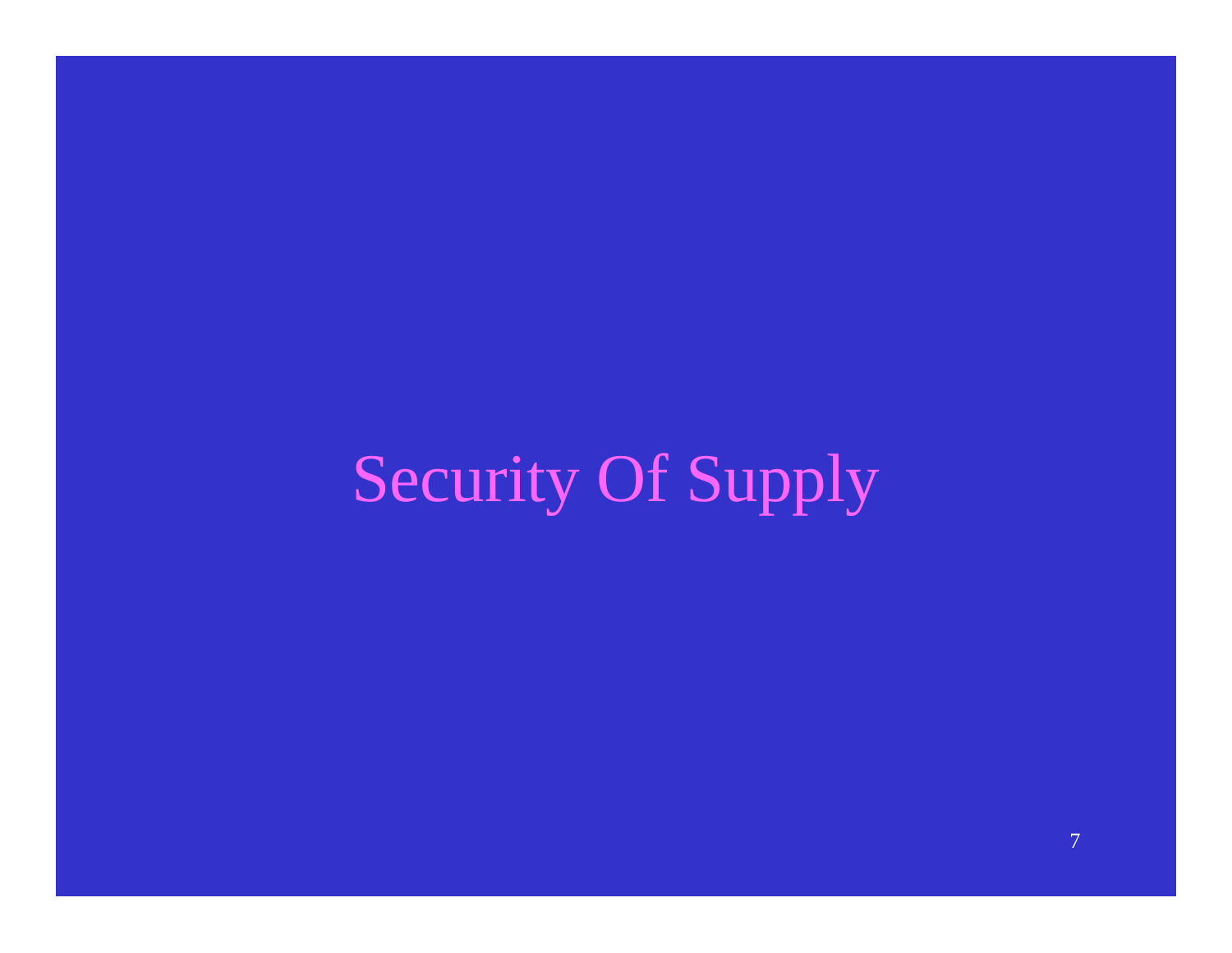### "In the future, energy security will be almost as important as defence " Tony Blair

[On the opening of Langeled gas pipeline from Norway, October 2006](http://news.independent.co.uk/business/news/article1879432.ece)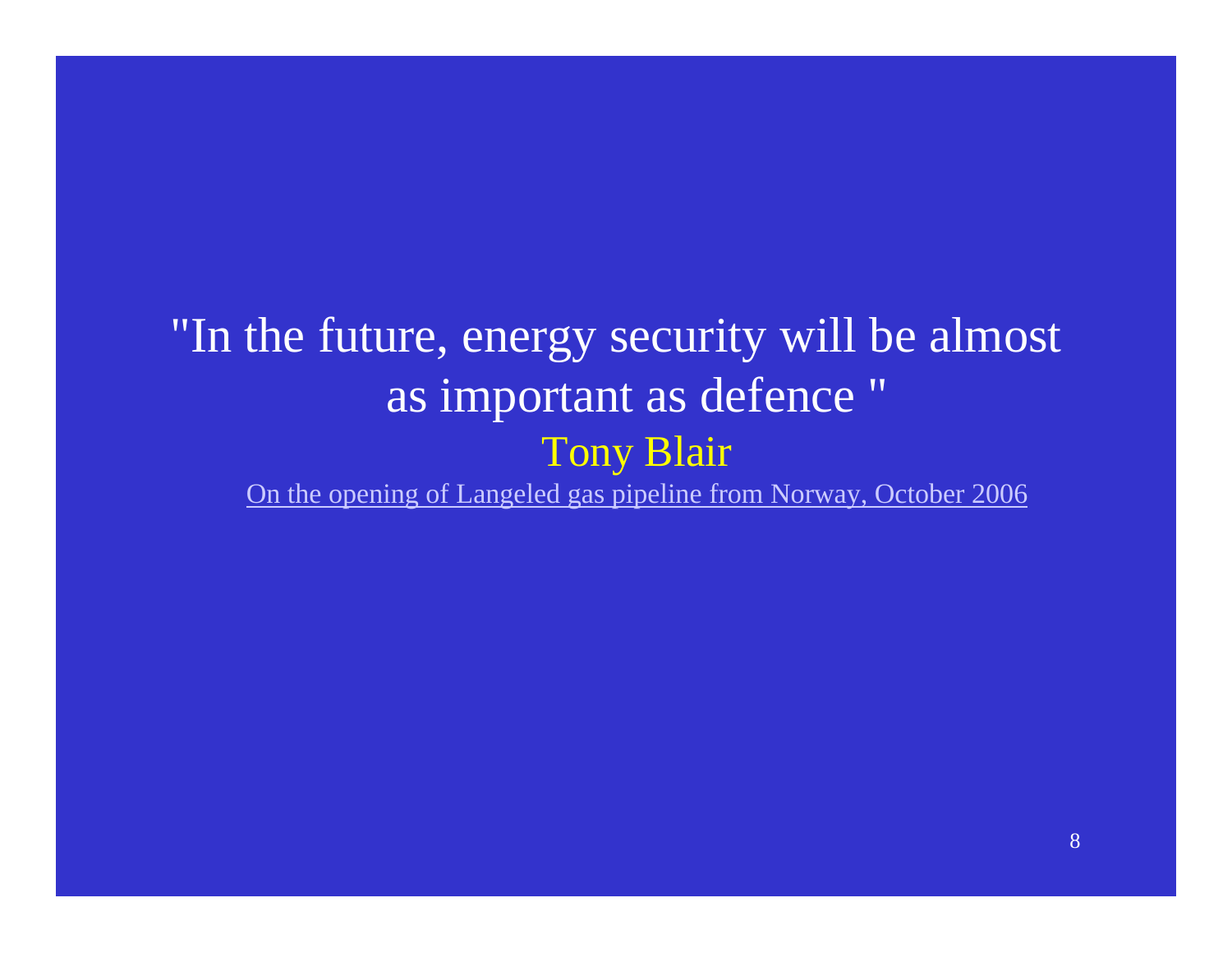#### Can The Oil and Gas Sector Deliver?



"In other words, by 2015, we will need to find, develop and produce a volume of new oil and gas that is equal to eight out of every 10 barrels being produced today." John Thompson, President of ExxonMobil Exploration, 2003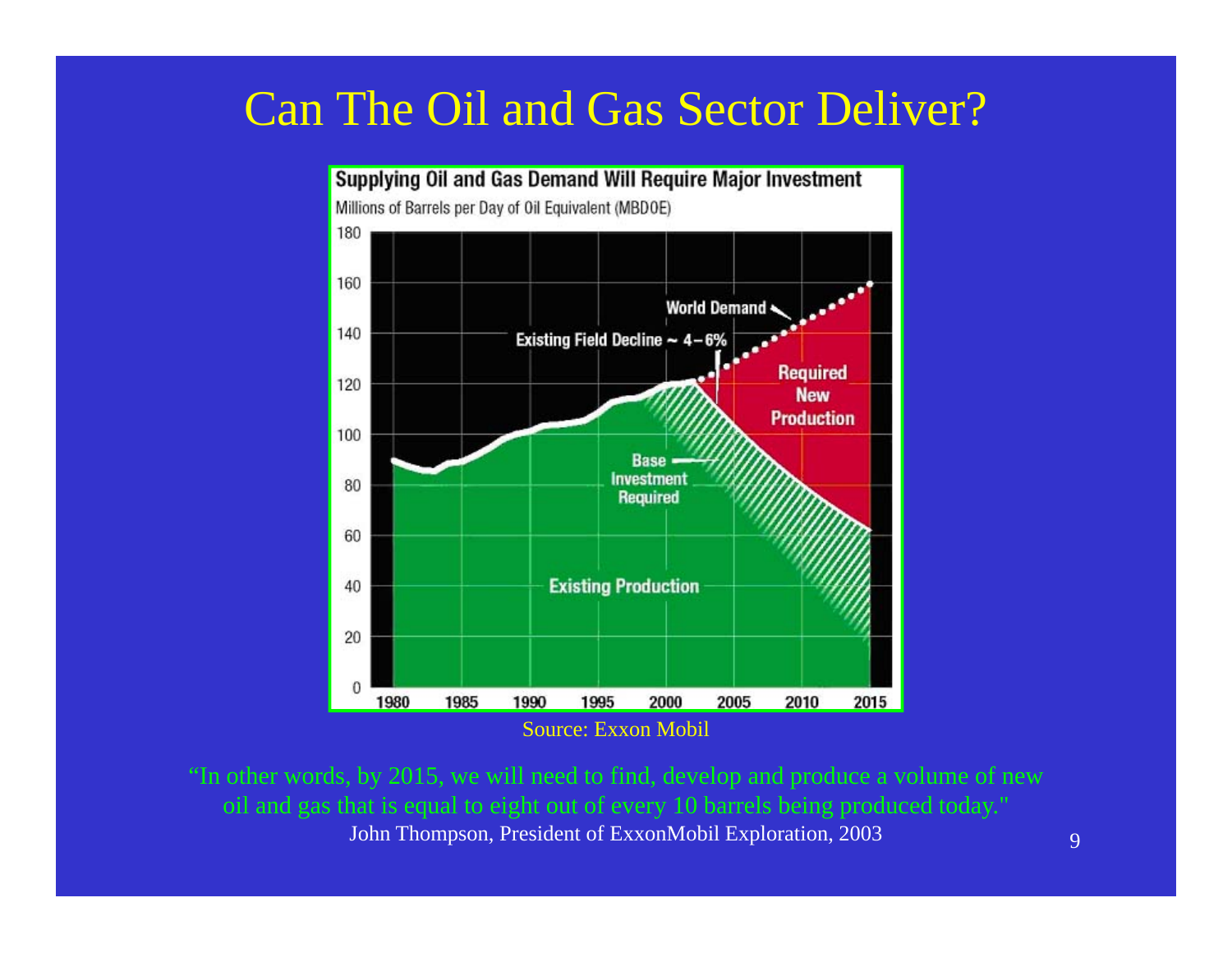## International Energy Agency CHIEF ECONOMIST

*"The threat to the world's energy security, especially on oil and natural gas, will reach serious dimensions in the next 10 years "Fatih BirolCommenting on IEA 'World Energy Outlook 2006' Report [Press Conference,](http://www.turkishdailynews.com.tr/article.php?enewsid=62496) Istanbul, 22 December 2006*

IEA is the principal energy adviser to the 30 industrialised nations of the OECD (79% of UK energy comes from oil and gas plus 14% coal, 4% renewables and 3% nuclear)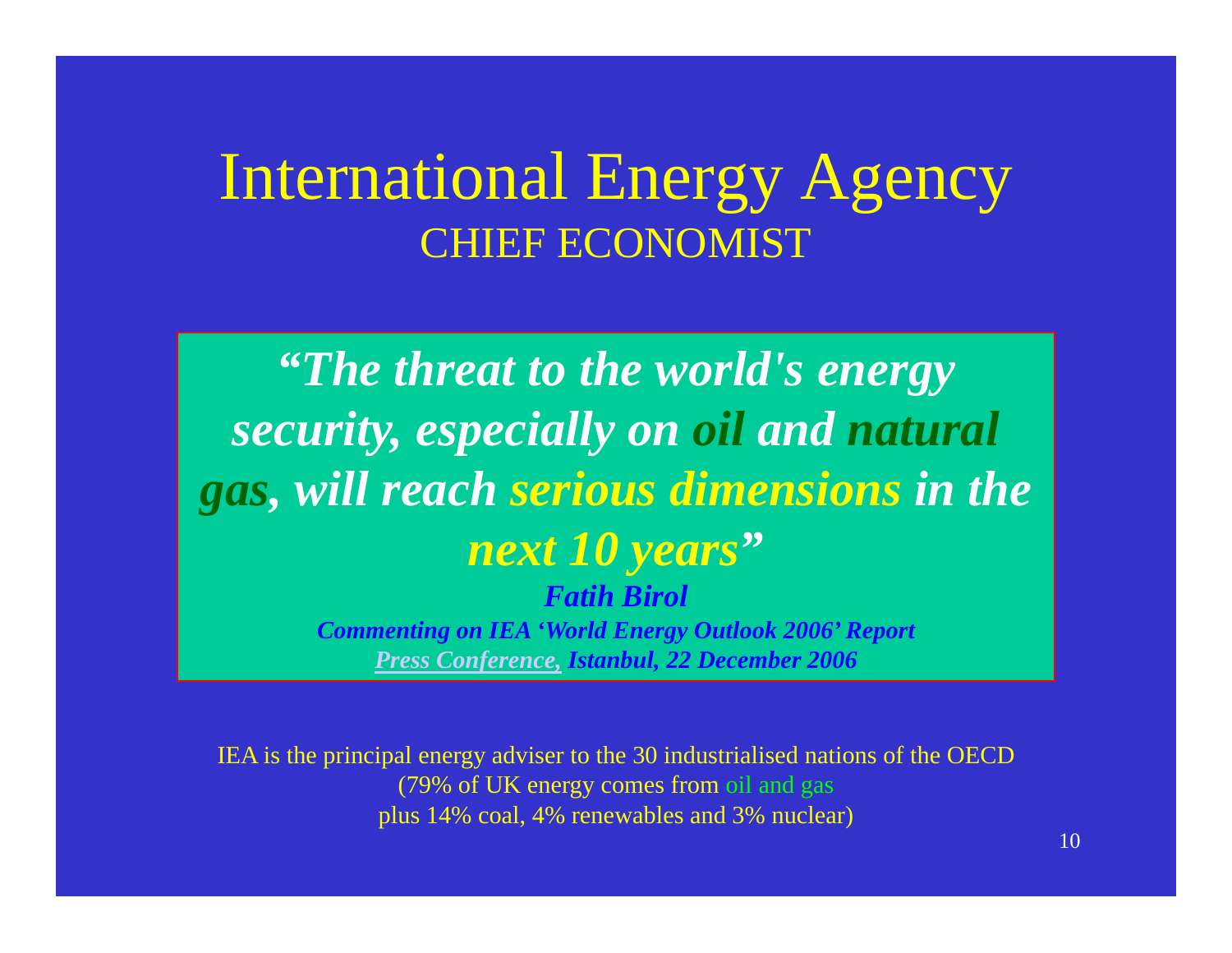# Supply Risk Factors

- Geopolitical increased dependence on energy imports from unstable countries, particularly the Middle East (By 2030 OECD will import 2/3rds of its oil from ME, up from 56% in 2004 )
- Economic insufficient timely investment
- Geological depleting natural resources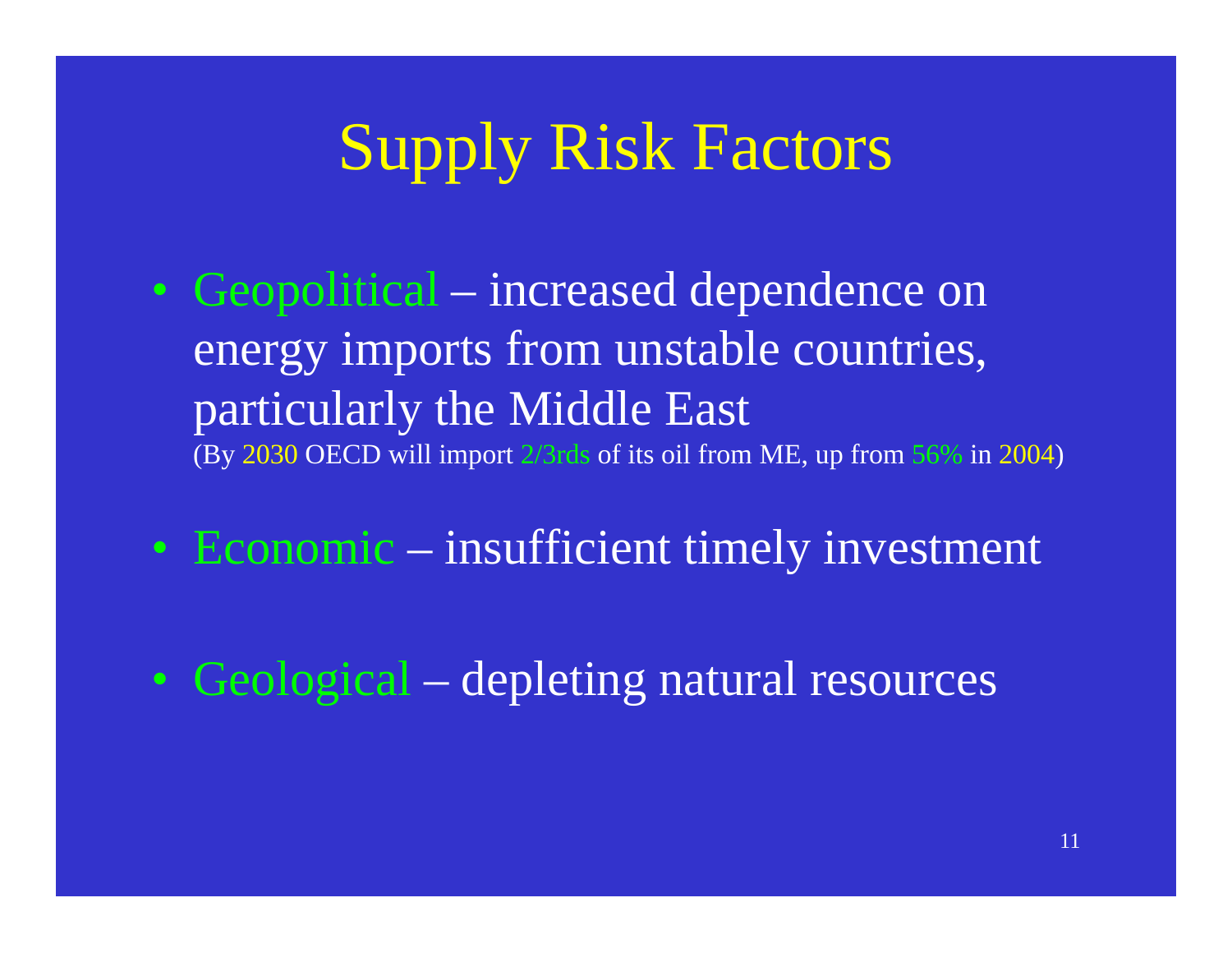## GEOPOLITICAL RISK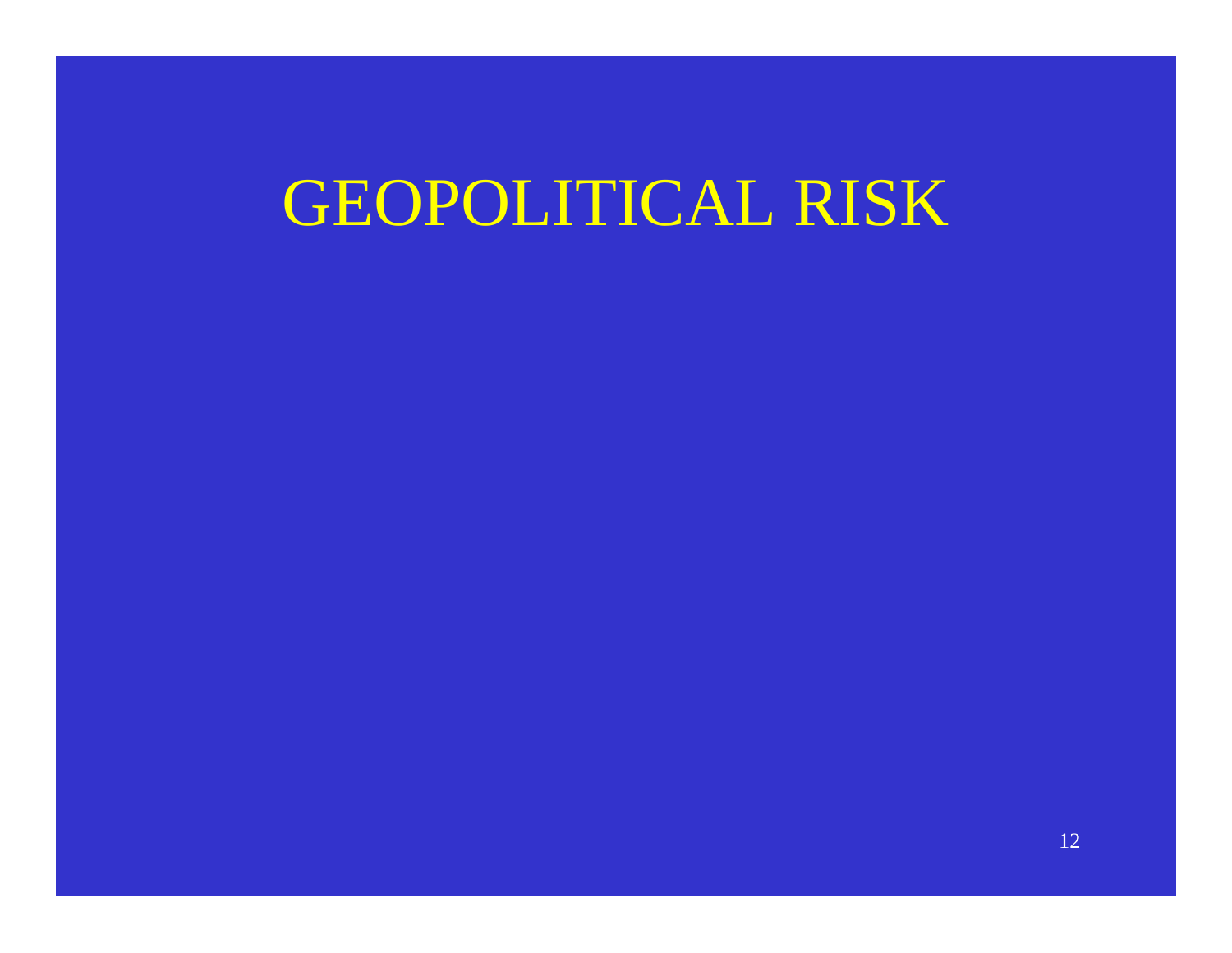#### Foreign Office International Energy Strategy, 2004

*"By 2020, we will probably be importing three-quarters of our primary energy needs and we will need to adapt to that .... I will be tasking our Ambassadors and High Commissioners in priority posts overseas to take personal charge of implementing this Strategy …"* **Jack Straw, Foreign Secretary**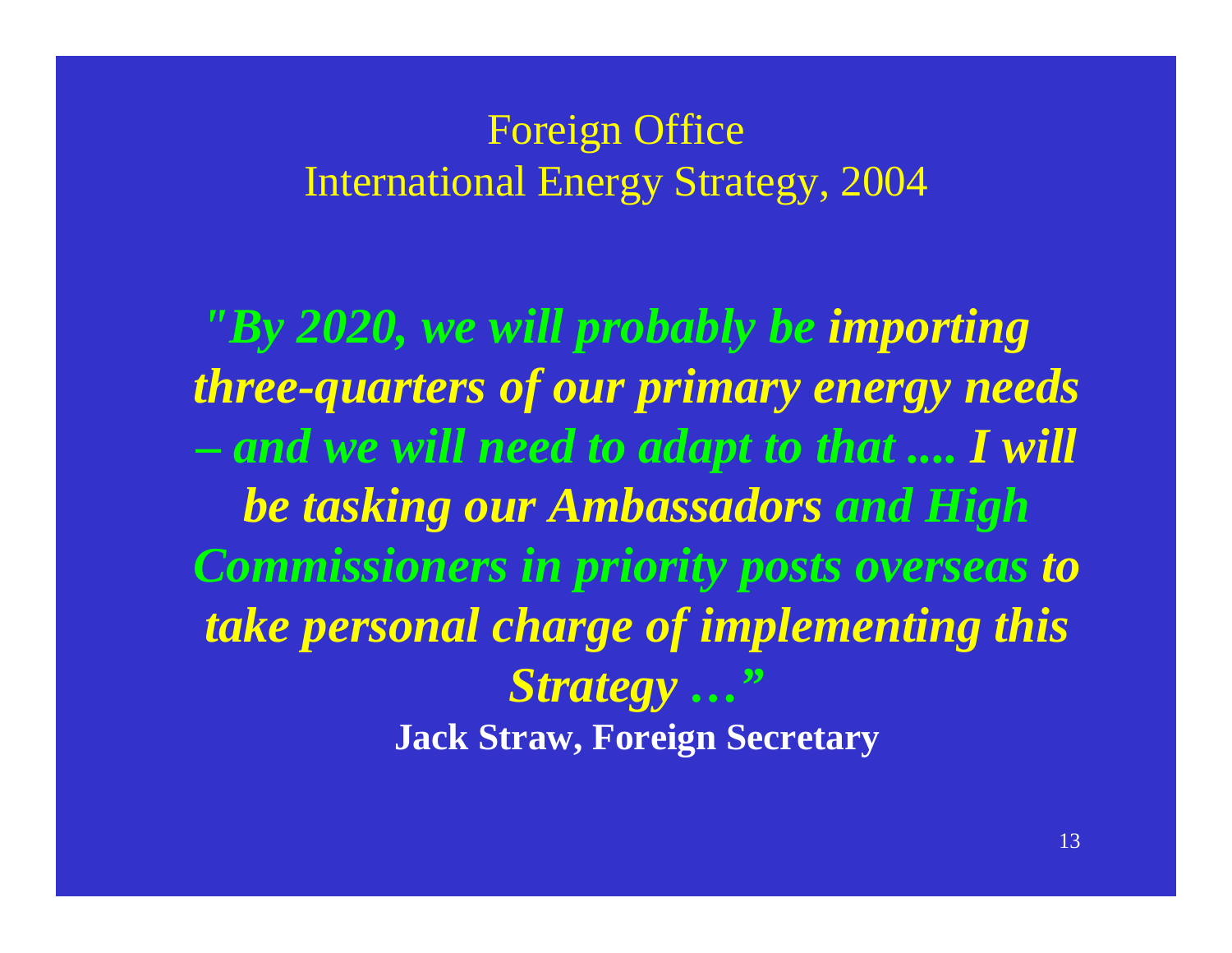### Main Dash For Energy USA and China

- Increasing oil imports 2003 2030 (US Dept Energy)
	- $\mathcal{L}_{\mathcal{A}}$ **'North America'**: 20 M bpd (from 14M)
	- **China**: 11M bpd (from 3M); HALF from Gulf
- China now 2<sup>nd</sup> largest importer behind US (moved ahead of Japan 2003)
- China strengthening strategic energy alliances with major oil and gas producers – e.g. Canada, Iran, Saudi Arabia, Russia, and Venezuela
- China and USA are also competing strongly in Africa and Central Asia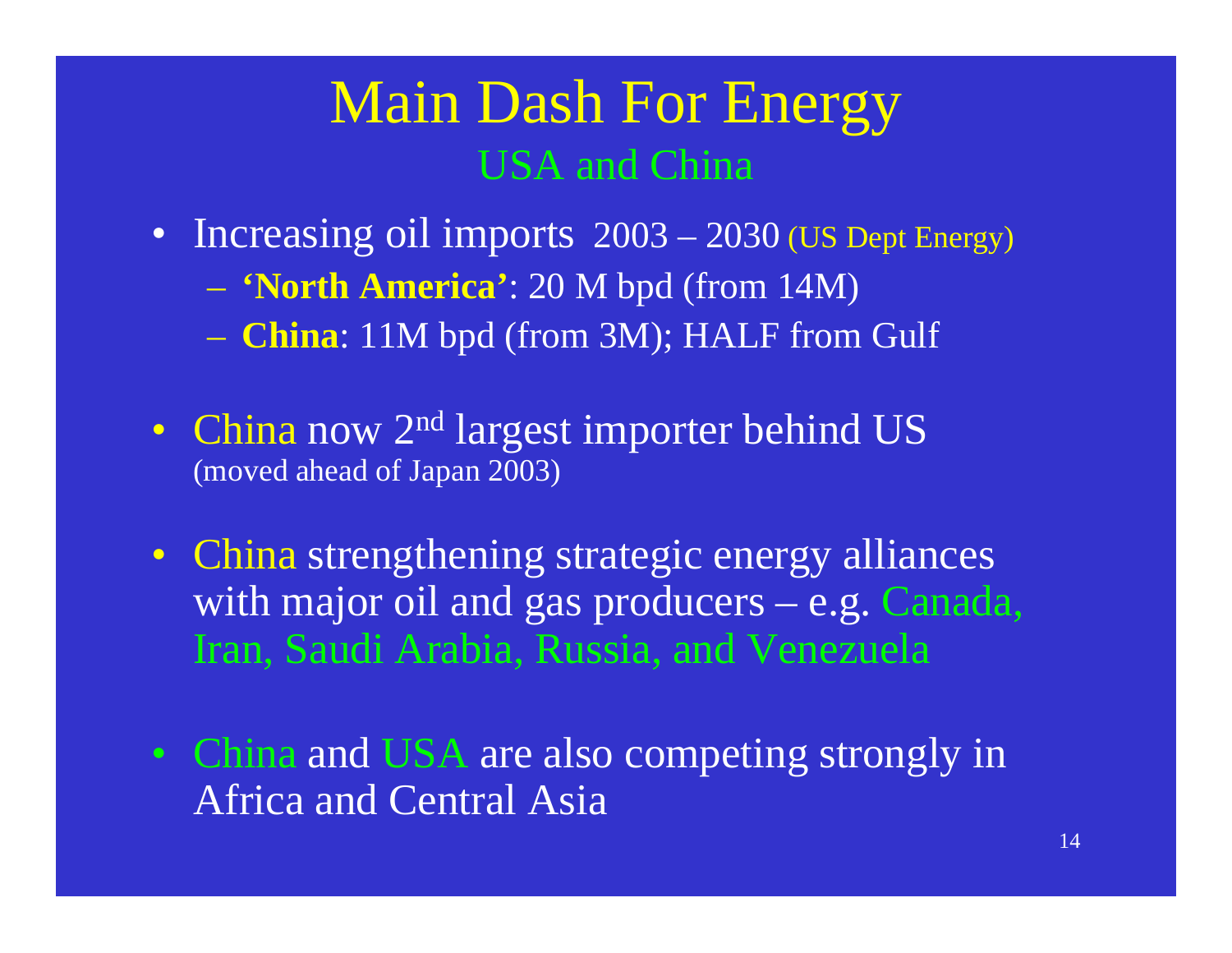"The rising dependence of China on Middle Eastern oil supplies has geopolitical implications both for relations between the two regions and for the oil-consuming world as a whole… in 2003, the OECD countries imported …11.3 million barrels per day … from the Persian Gulf region… " International Energy Outlook US Department Of Energy 2006

CHINA'S APRIL 2007 OIL IMPORTSWERE UP 23% ON APRIL 2006 DUE TO STOCKPILING(Wall St Journal, 15 May 2007)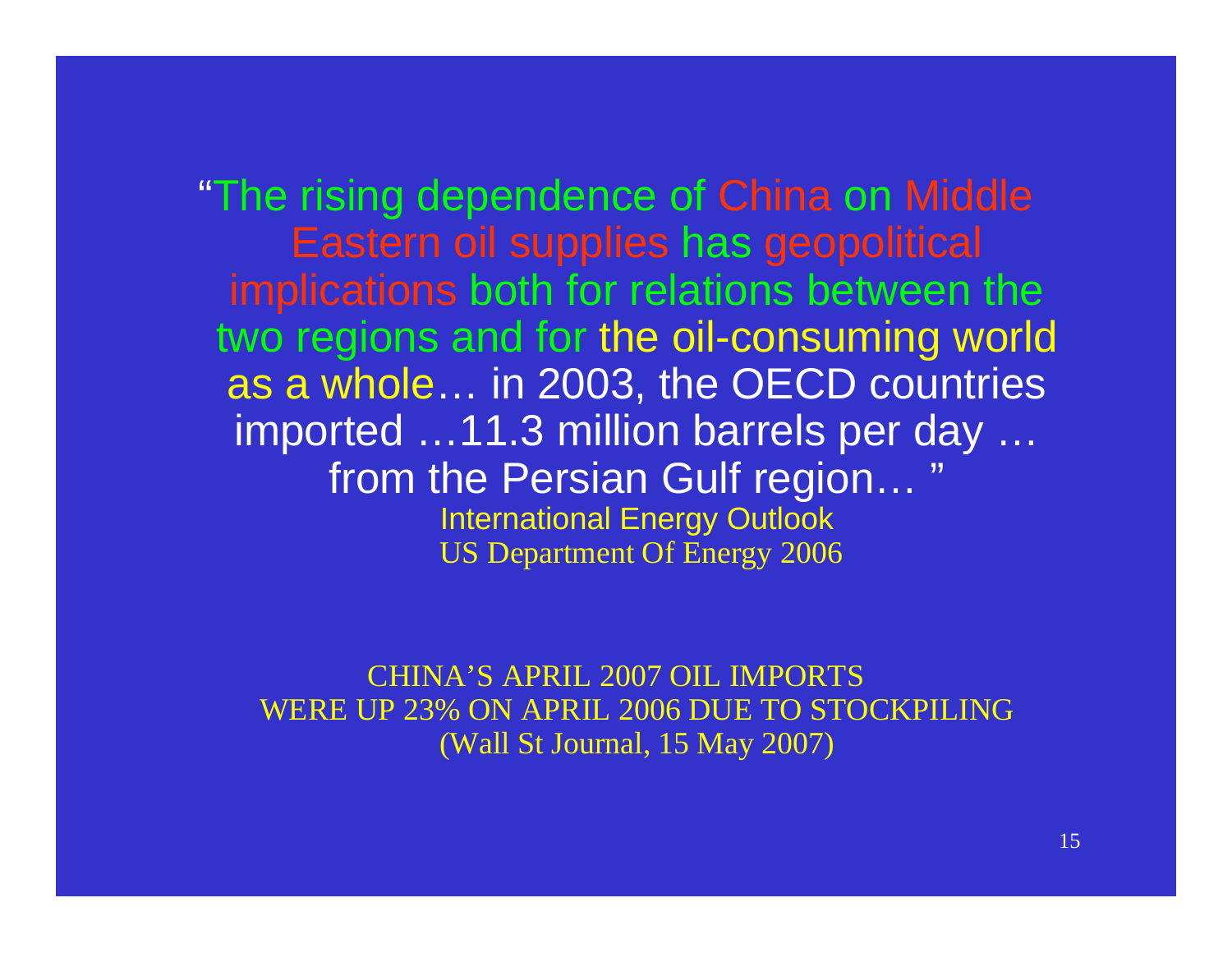## Global Situation? Oil And Gas Geopolitics



#### Strategic Ellipse

**Source: German Federal Institute for Geosciences and Natural Resources**

**"For how much longer can countries like ours allow the security of our energy supply to be dependent on some of the most unstable parts of the world?"** Tony Blair, Labour Conference 2005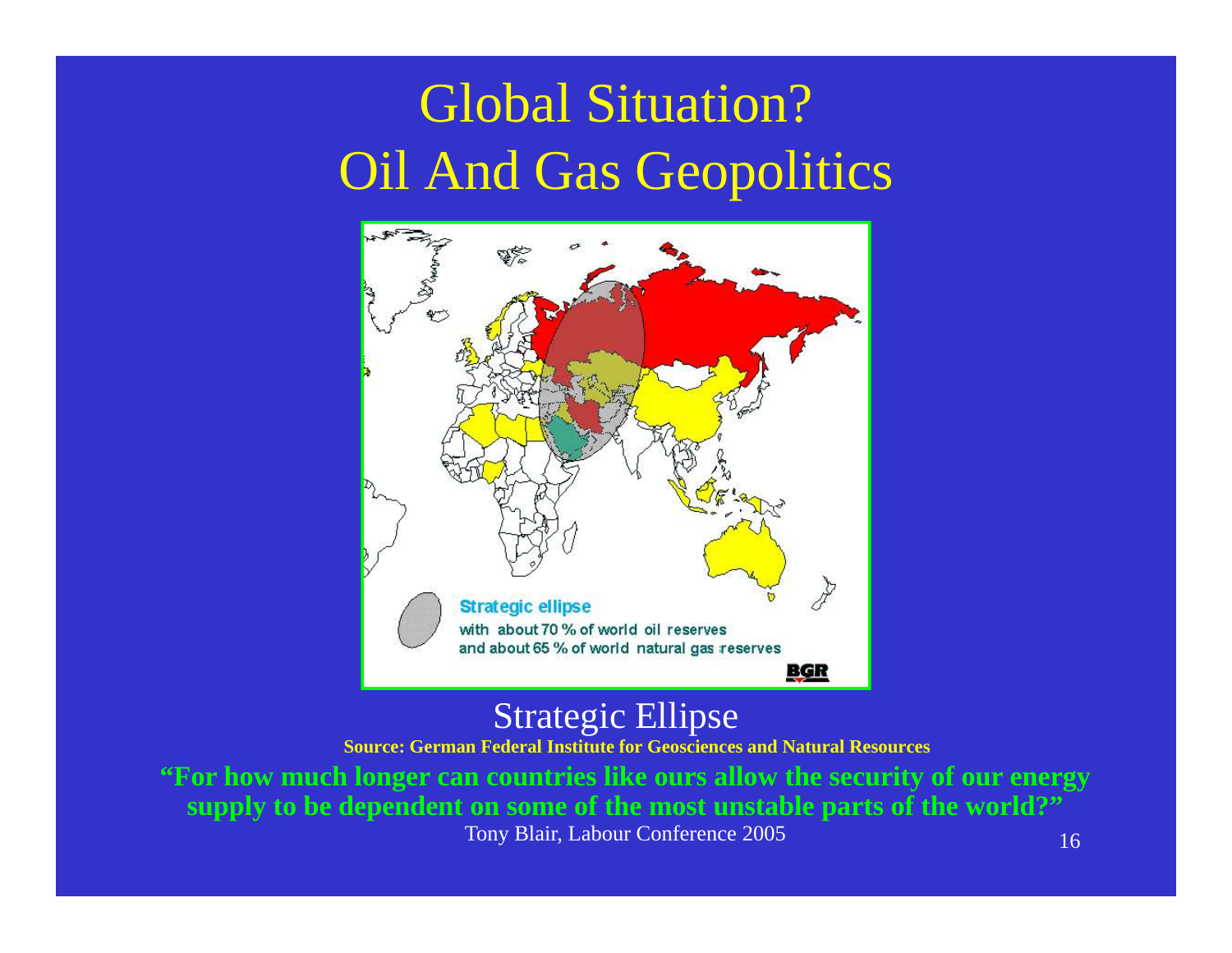## Post 'Berlin Wall' Energy Related Geopolitical Developments

- The deterioration of the west's relations with the Islamic world as a result of Gulf War I in 1991 (precipitating Bin Laden's Fatwa against US)
- The emergence of China in 1996 as a net importer of oil
- The 'success' of efforts to expand NATO in pushing Russia into the arms of China (first ever Sino-Russian joint military exercises August 2005)
- Entering an era of resource wars Paddy Ashdown, Bill Clinton, Senator Joe Lieberman, etc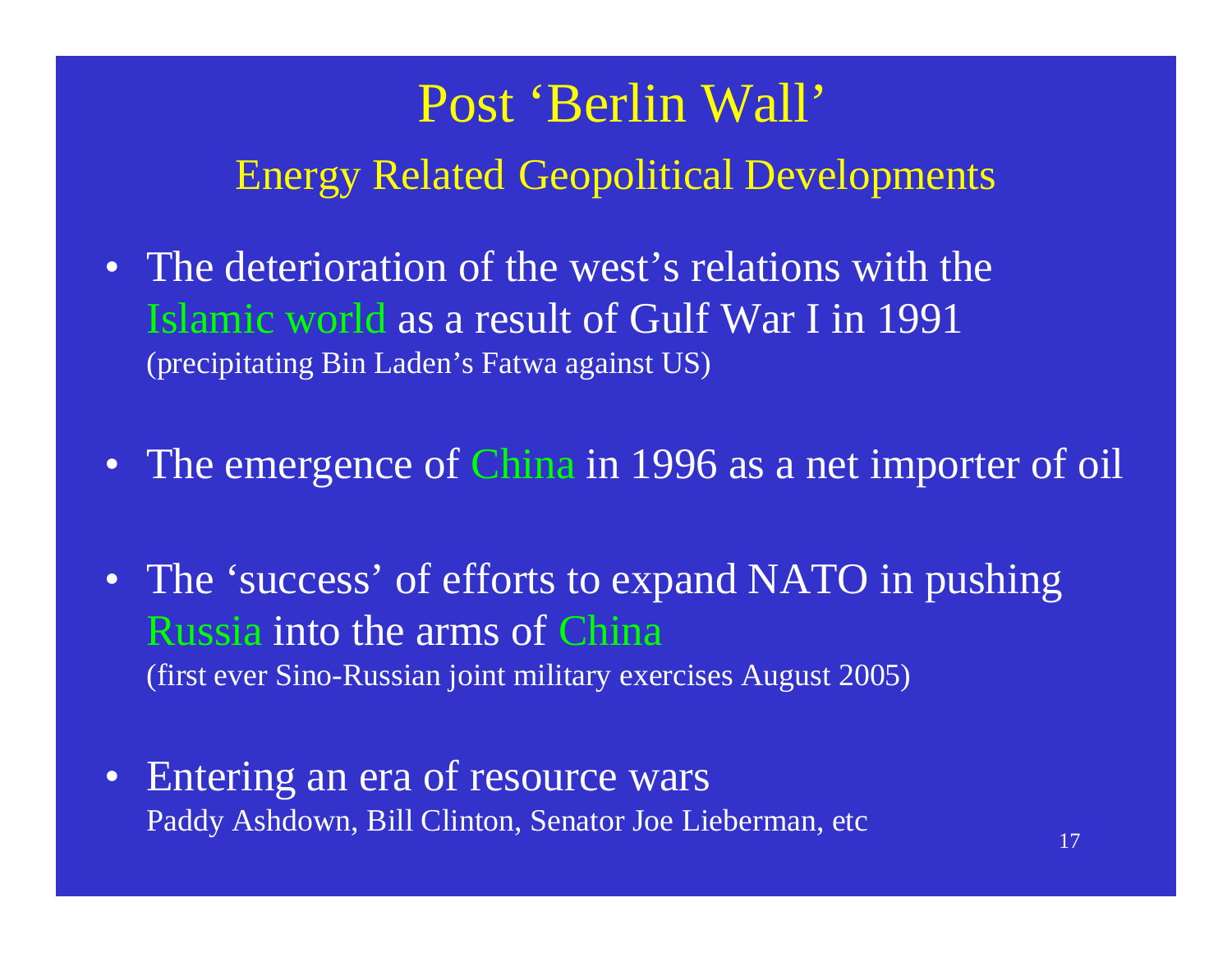### Senator Joe Lieberman

(2000 Vice Presidential running mate to Al Gore) [Council on Foreign Relations, 1 December 2005](http://usinfo.state.gov/eap/Archive/2005/Dec/02-226287.html)

US and China must collaborate on energy research and development…

" before the race for oil becomes as hot and dangerous as the nuclear arms race between the US and the Soviet Union"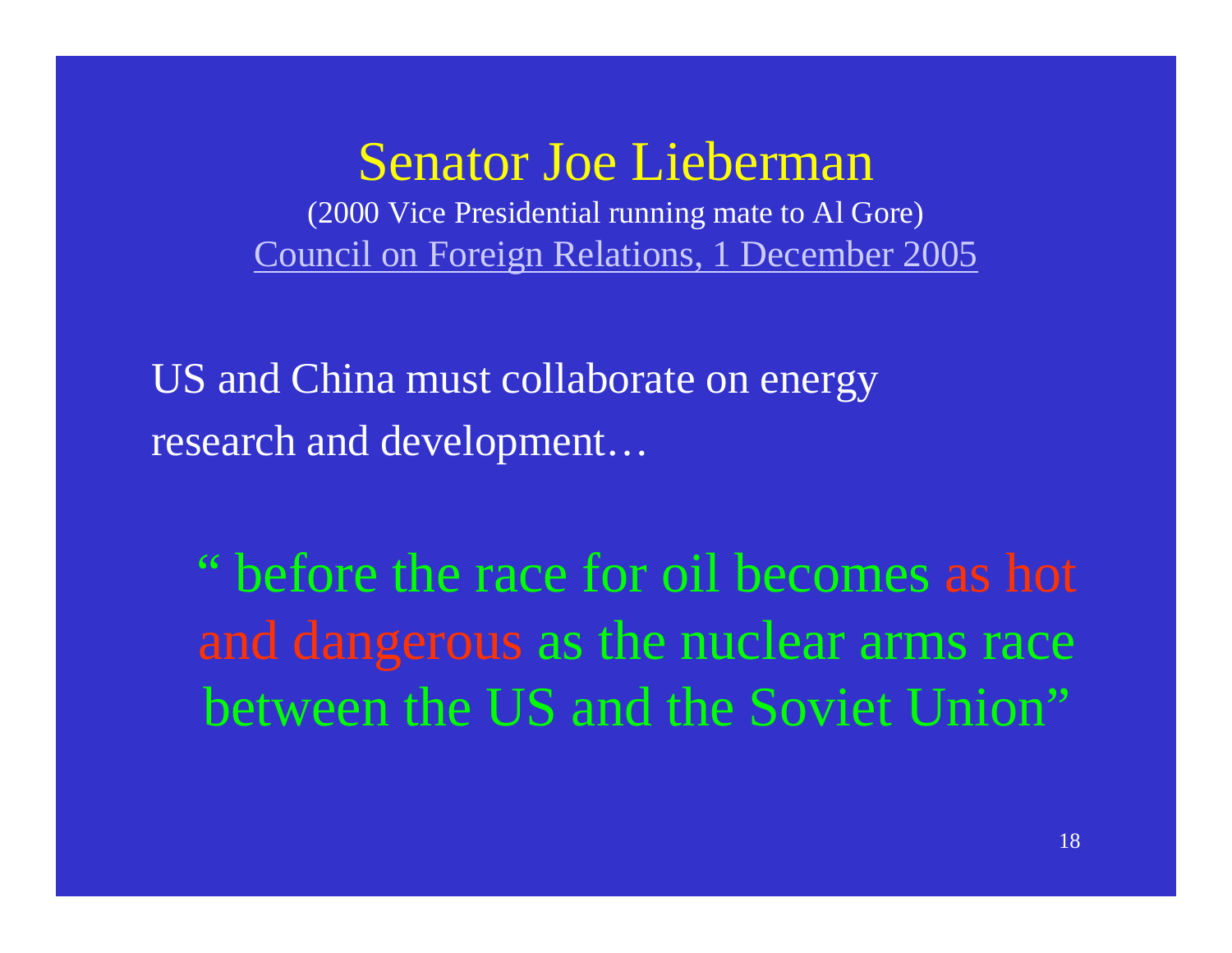ECONOMIC AND GEOLOGICAL RISK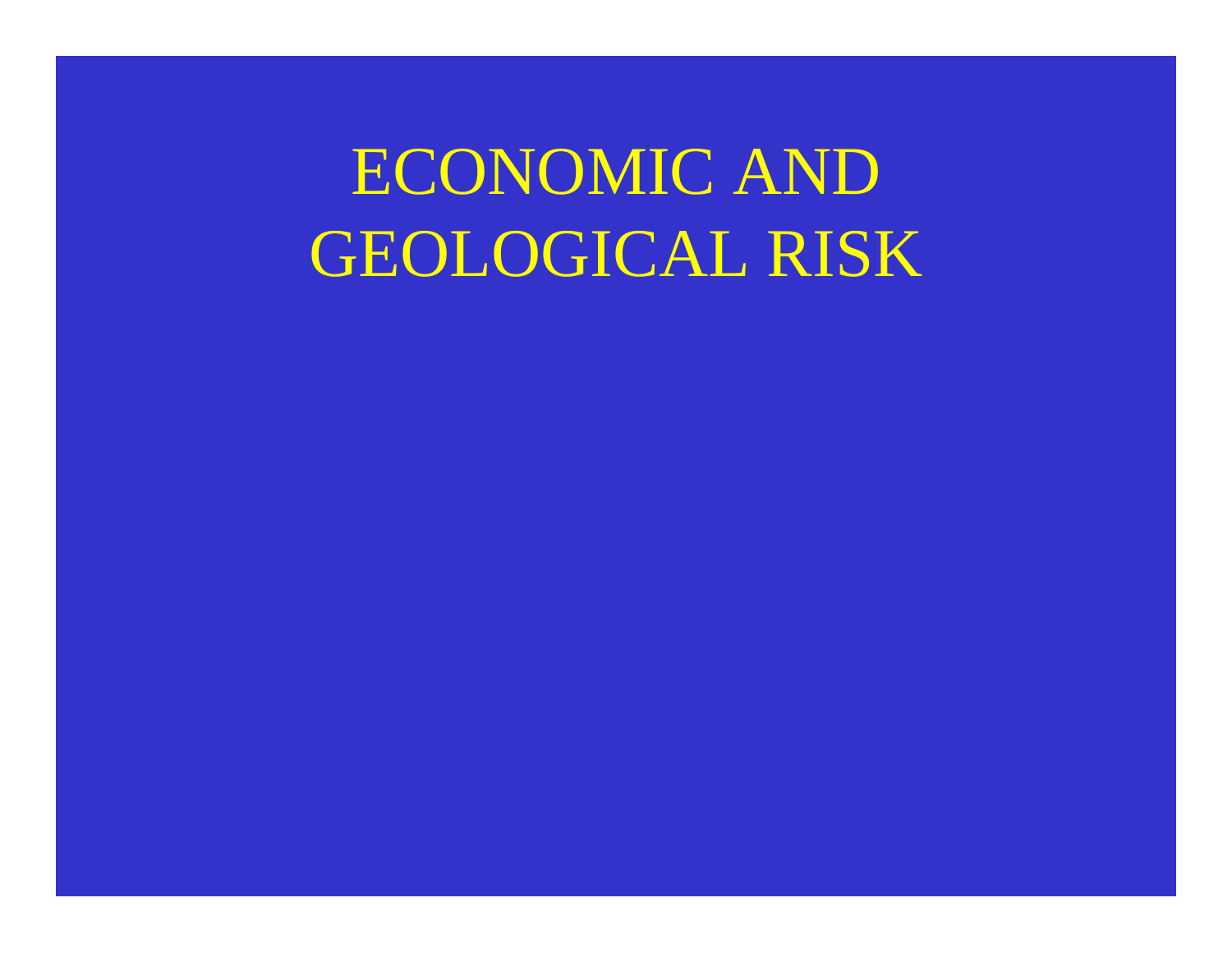

## 'Heat And Power' Critical To Built Environment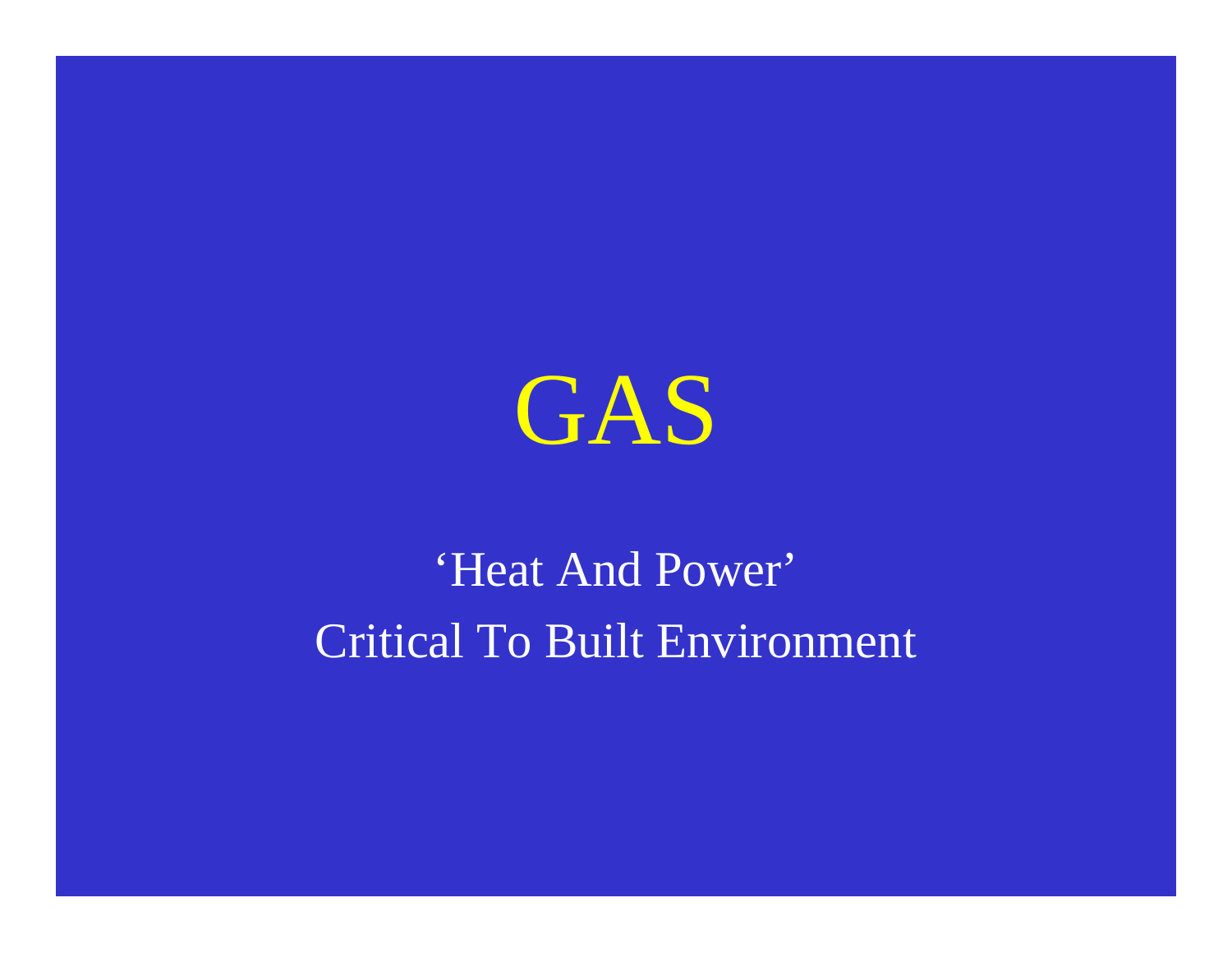Moving From UK Gas Self-Sufficiency To Import Dependency

"The facts are stark. By 2025, if current policy" is unchanged…. we will become… 80-90% dependent on foreign [gas] imports, mostly from the Middle East and Africa and Russia."

> Tony Blair [Speech to CBI, 16 May 2006](http://www.pm.gov.uk/output/Page9472.asp)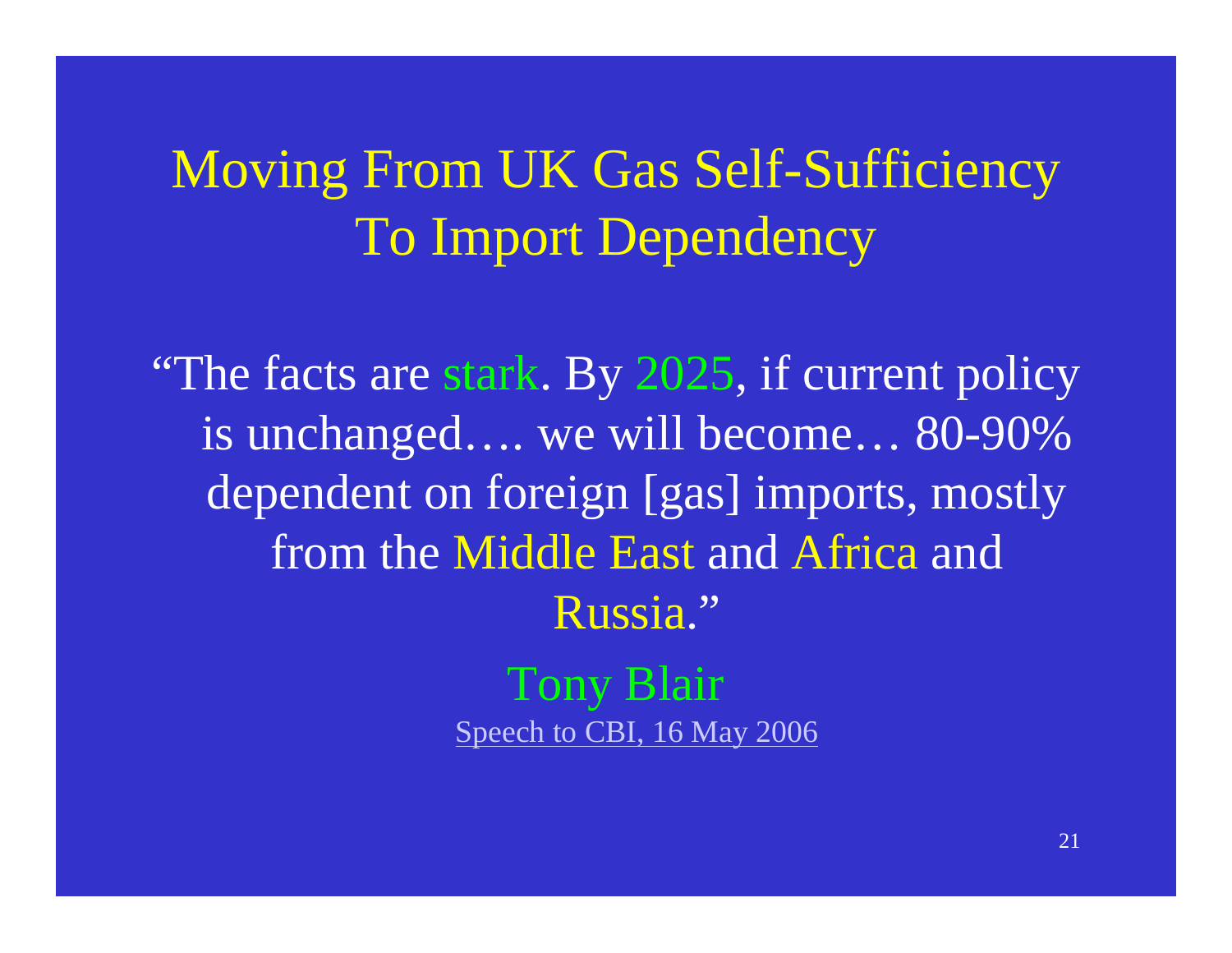## Current UK False Sense Of Security

 $\bullet$  Current reduced gas prices are largely due to new Norwegian pipeline coming on stream 2006 – but this only a temporary reprieve

 $\bullet$  Fast depleting UK North Sea fields will mean Norwegian supply is not sufficient after 2010

22 $\bullet$  So how dependable are Russia, Middle East, and Africa as alternative suppliers?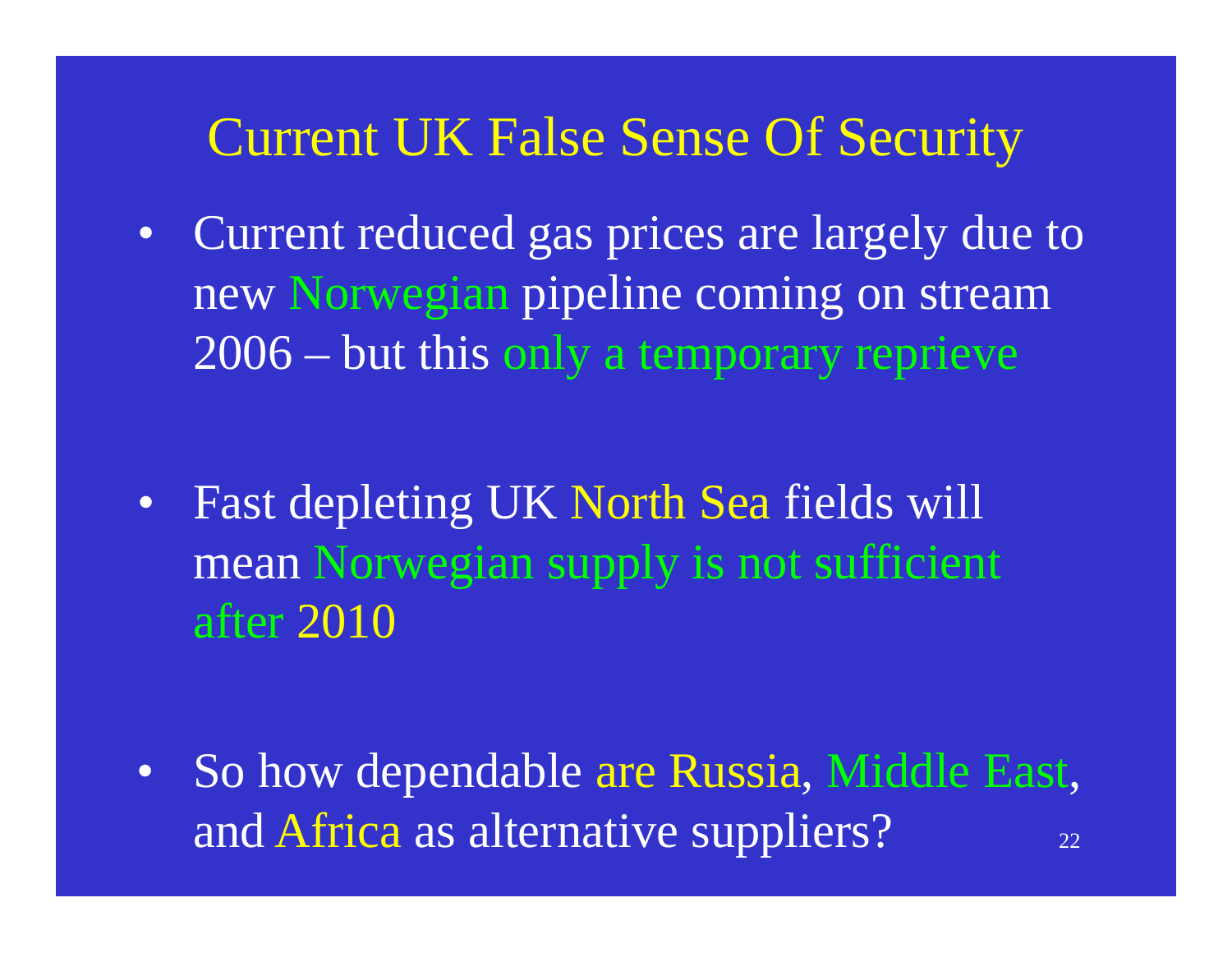

70% of Russia's Gas Comes From Fields Which Are In Decline

Russia's 4<sup>th</sup> largest field only came on stream in 2001 and has already peaked (IEA)

*Selected Gazprom fields production forecast Bcm/year to 2020 [Institute of Energy Policy,](http://www.energytribune.com/articles.cfm?aid=379) Houston, 2006*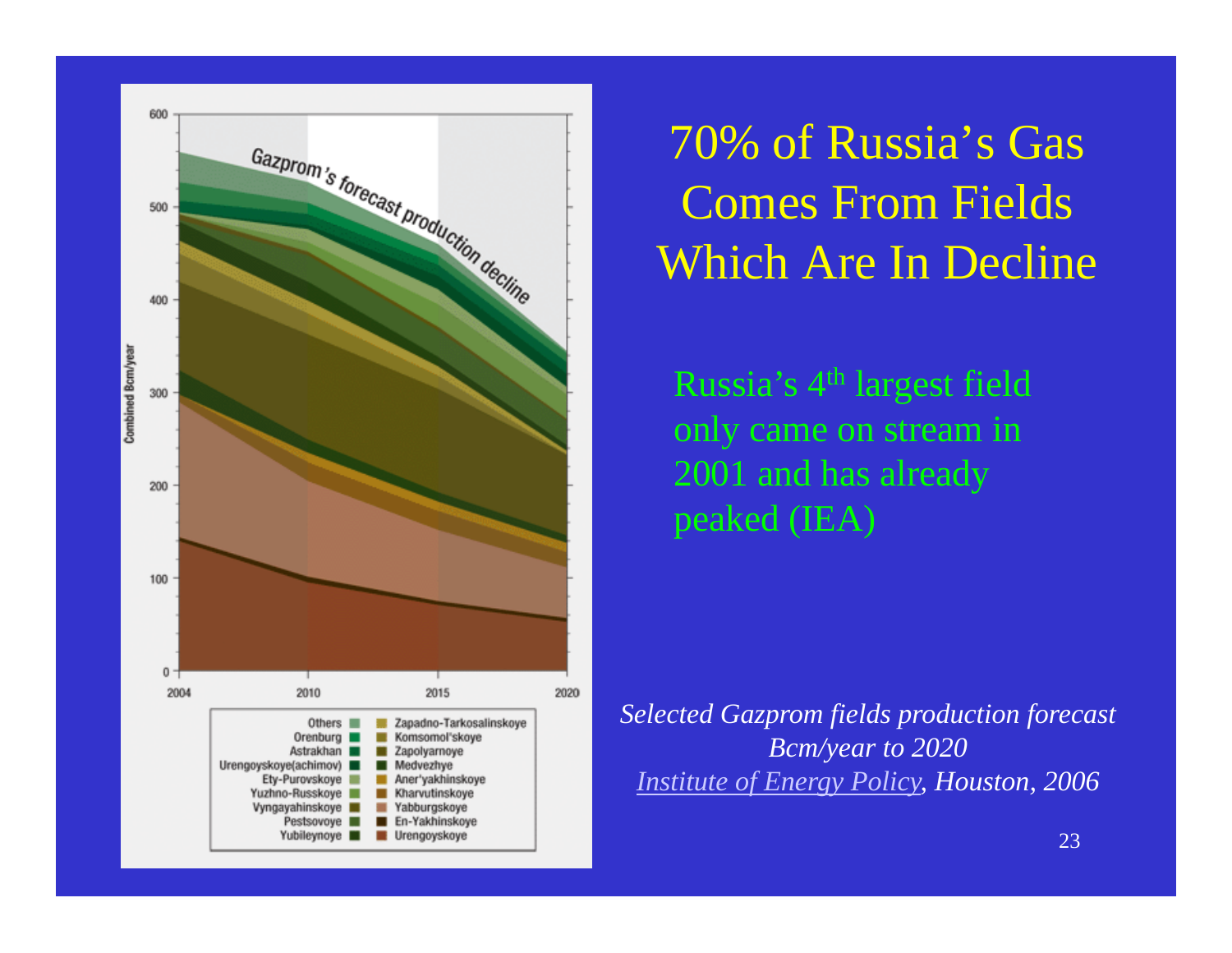### Who Says Russia May Not Be Able To Match EU Gas Needs In Next Decade?

- $\bullet$  Gazprom – \$600 billion investment required (not happening)
- $\bullet$ Oxford Institute for Energy Studies
- $\bullet$  European Bank For Reconstruction And Development
- $\bullet$ European Commission
- $\bullet$ International Energy Agency
- $\bullet$ Dissenting voices? – Difficult to find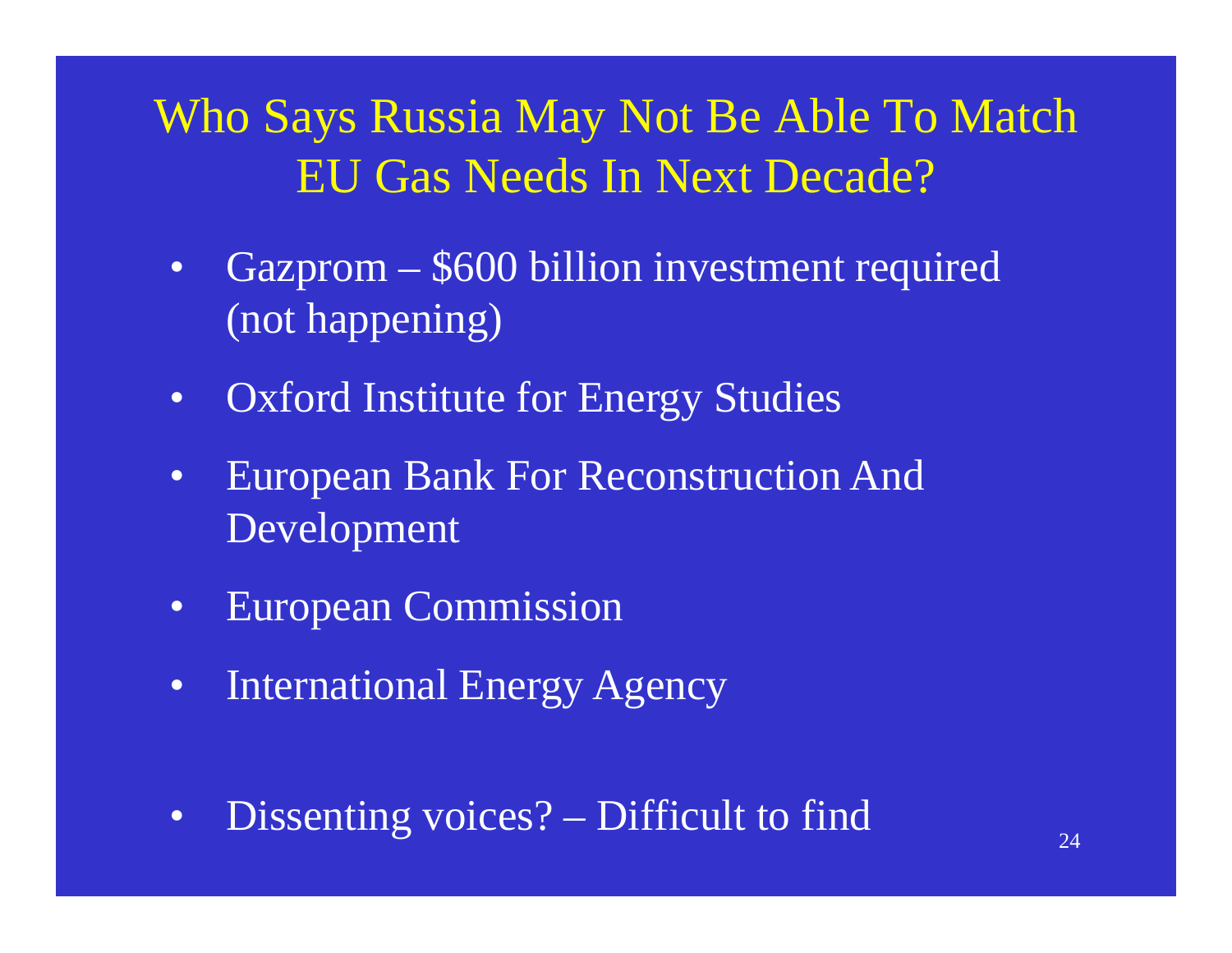## And Gas Supplies From The Middle East And Africa?

"... A particular concern is whether the projected increase in [gas] exports in some regions, especially the Middle East, is achievable in the light of institutional, financial and geopolitical factors and constraints… it is far from certain that all investment needed beyond 2010 will in fact occur…"World Energy Outlook International Energy Agency, 2006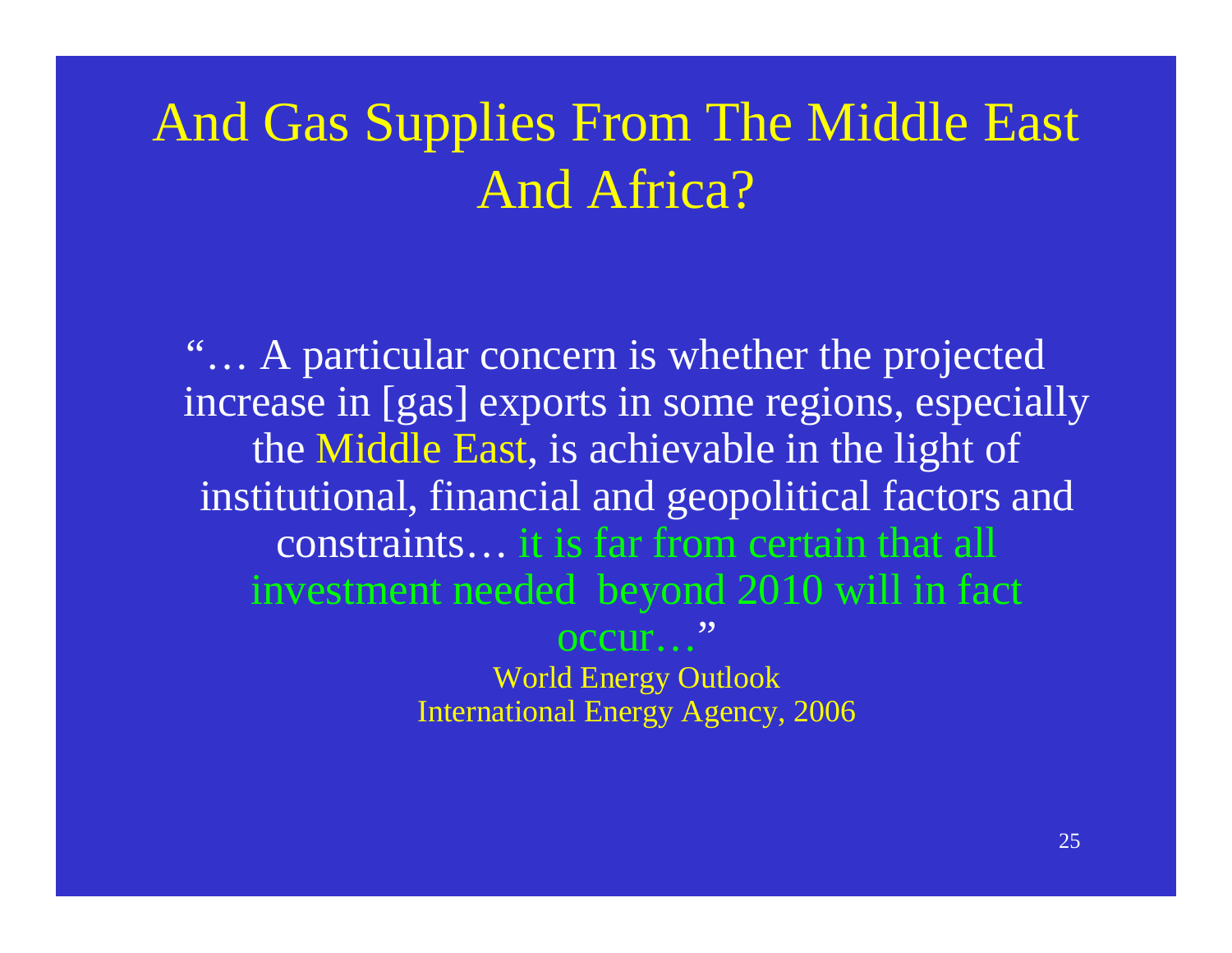#### Gas from the Middle East?

(Primarily **L**iquefied **N**atural **G**as Shipped From Iran and Qatar )

[Lack of investment](http://archive.gulfnews.com/business/Oil_and_Gas/10116507.html) means ME cannot keep up with demand

• Its priority is Gulf domestic demand - rising by 10% pa and supply deficit to Gulf countries may reach 7 billion cubic feet per day by 2015 (BP, 2007)

• "Getting incremental gas supplies from Iran and Qatar will be very challenging" (Wood Mackenzie, 2007)

• There is not a single LNG project being built in Iran (Wood Mackenzie, 2007)

26• Centrica has approached Iran but British government has warned it not to (Observer, March 2007)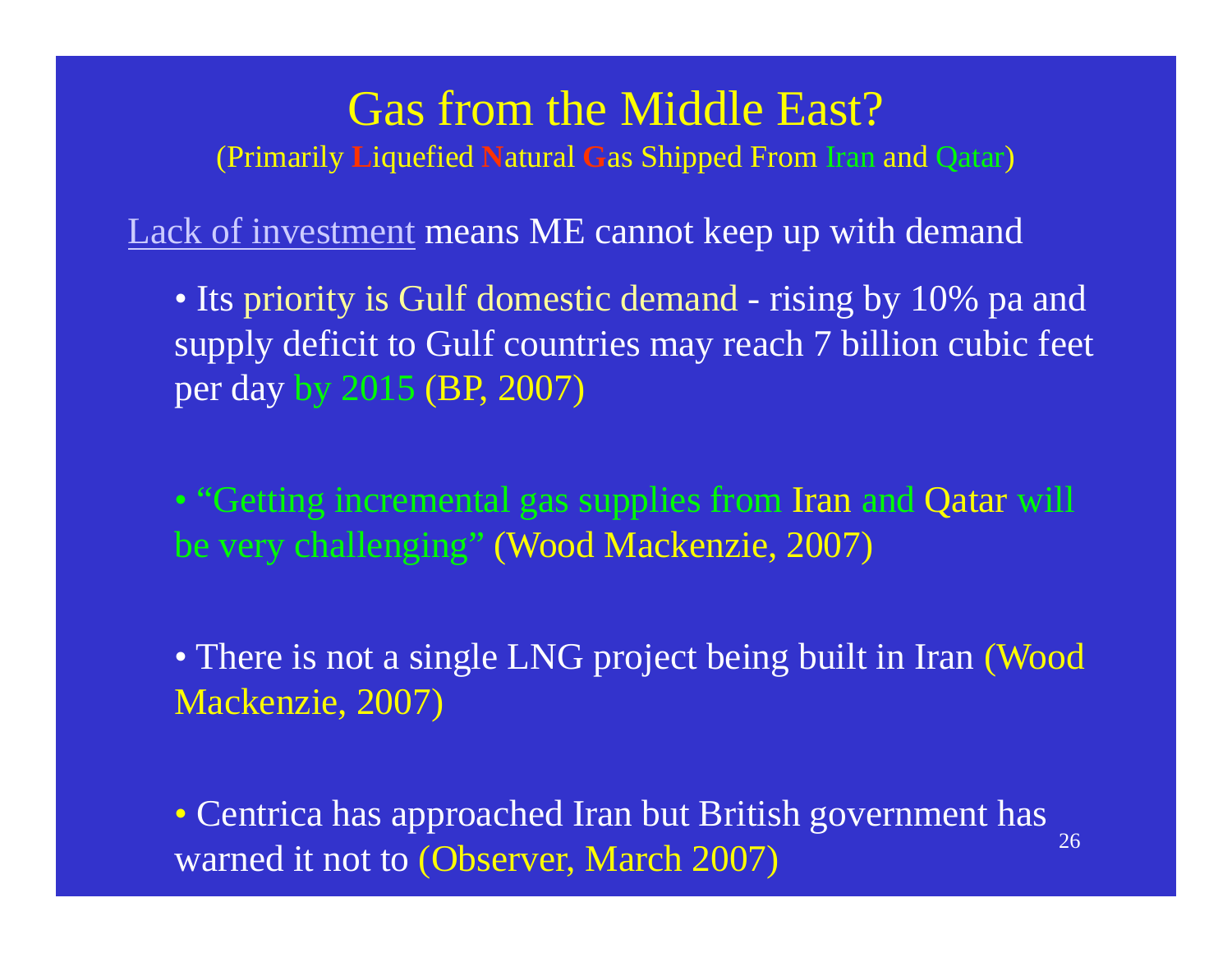## Overall Gas Picture - IEA

"Total gas output in IEA countries is falling, while demand is rising… by 2015 LNG is set to provide almost a quarter of OECD gas demand… Investment in the gas sector is a serious cause for concern… investment to 2015 is considerably below the amount required…. Forecasts of tight supply underpin high gas price expectations…" IEA Natural Gas Market Review 2007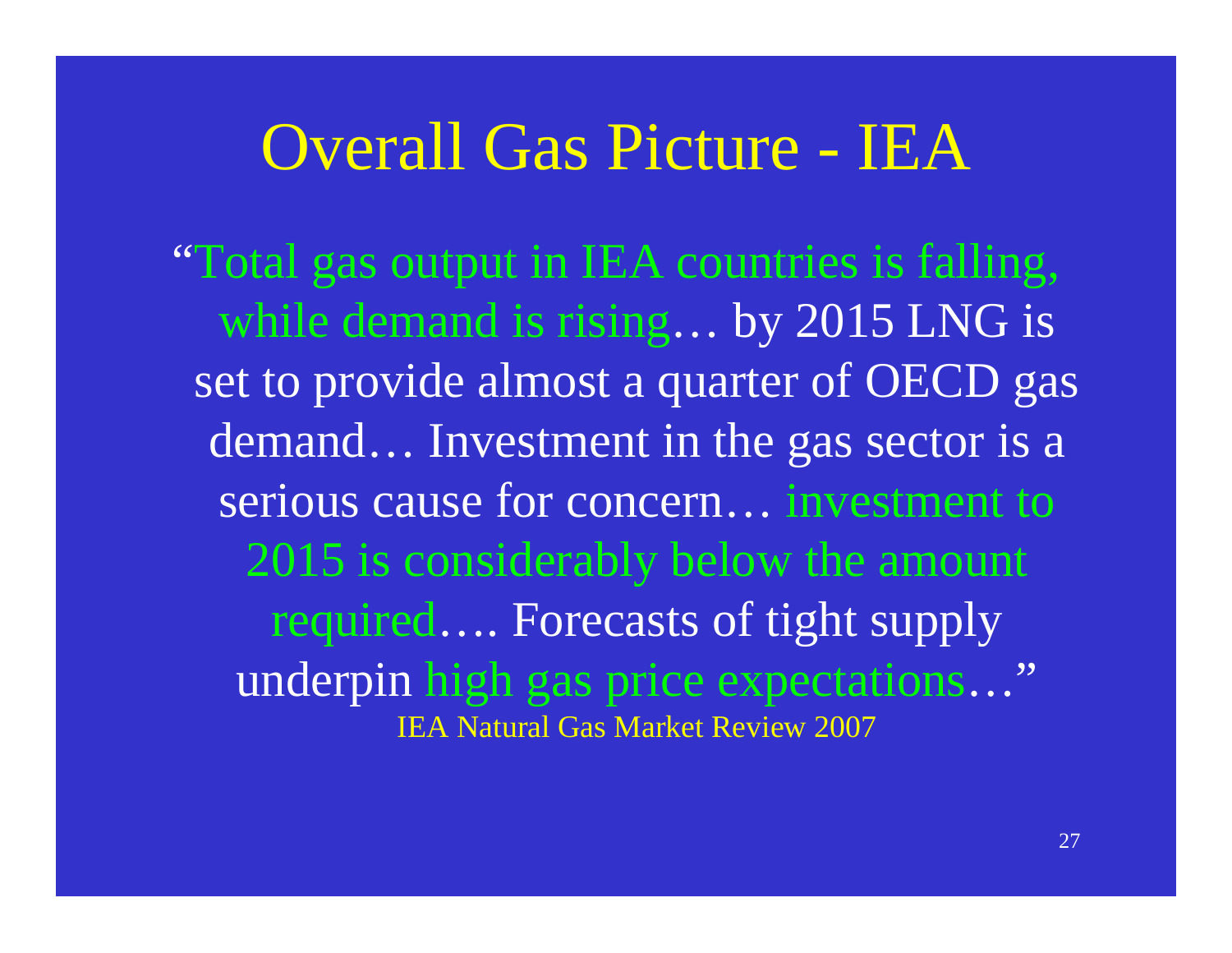# NUCLEAR

## Provider of Electricity And'Global Warming Saviour'?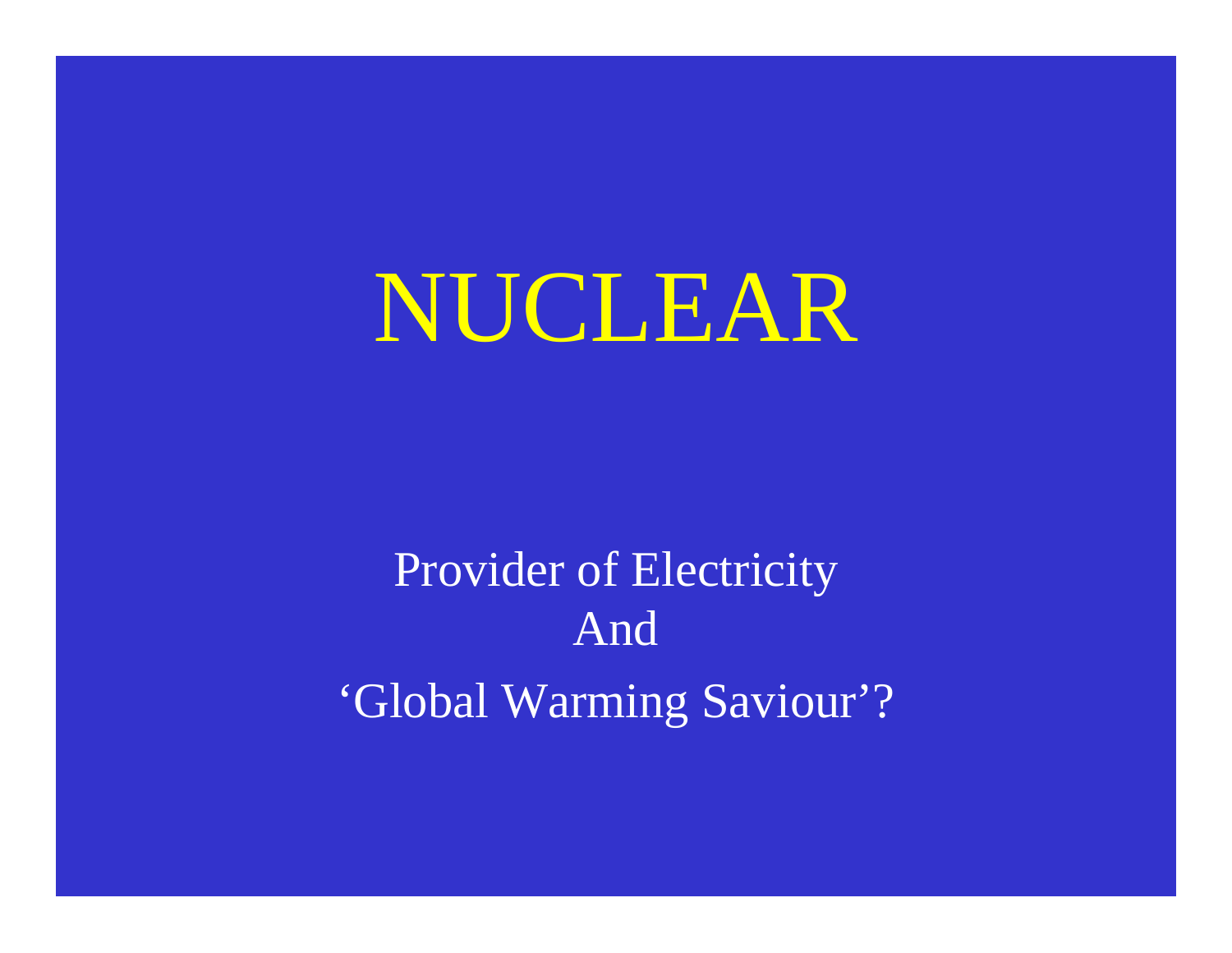## How Much Nuclear Can We Do?

IEA assessment –as % of rising global energy demand

 $2004 - 6.3\%$ 2030 – 6.9% (Max assuming policies currently under consideration adopted)

To meet even this level "investment in [uranium] mining capacity and nuclear fuel manufacture must increase sharply "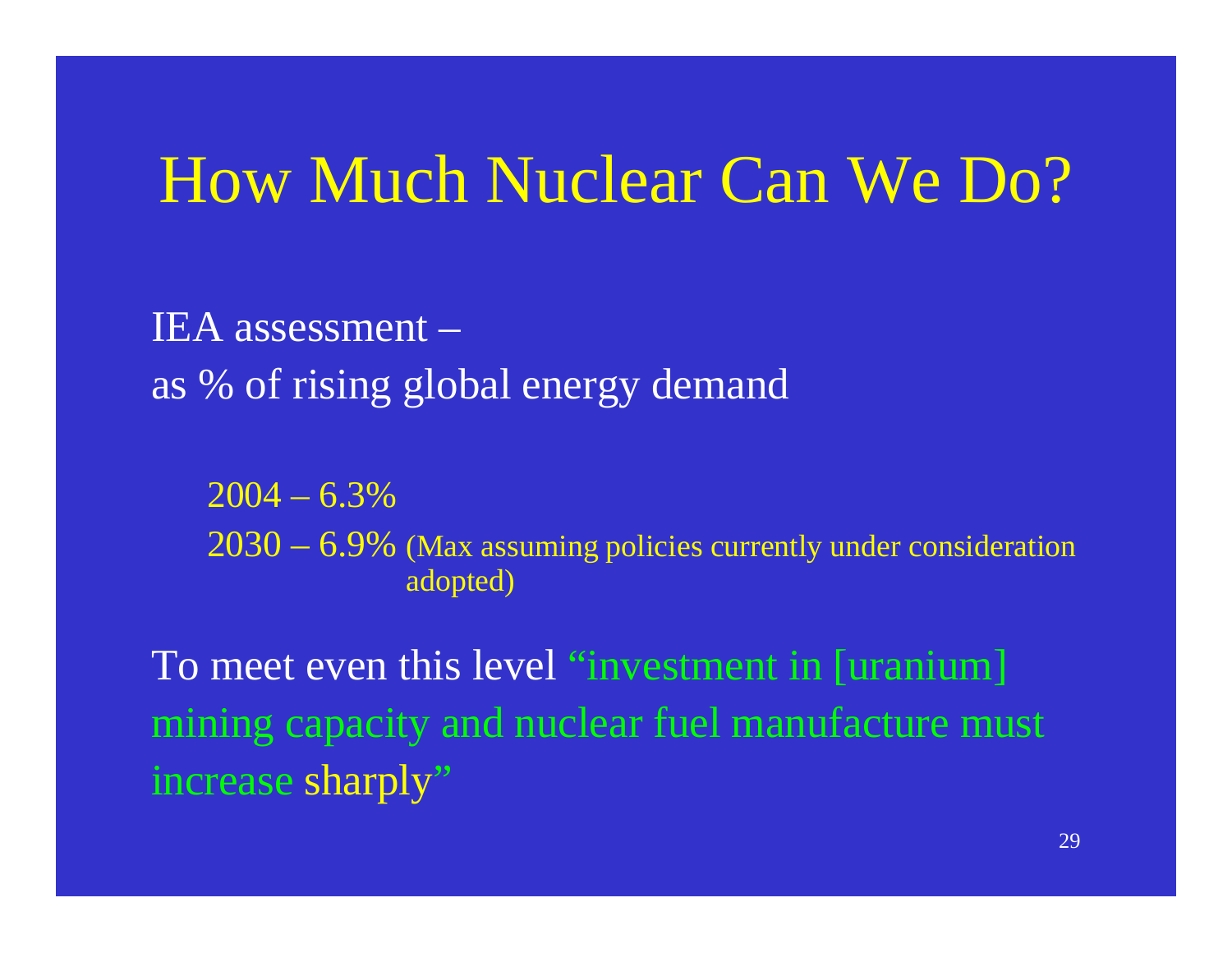# Global Uranium Requirements

### 2005 – 68,000 T pa 2030 – 100,000 T pa

(this assumes 6.9% of world energy supply comes from nuclear, and note: fast breeder or fusion technology unlikely to be commercial before circa 2050)

#### BUT….

- Uranium supply from nuclear weapons decommissioning "Megatons to Megawatts" programme [comes to an end](http://www.ransac.org/Projects and Publications/News/Nuclear News/6172004113734AM.html) in 2013
- $\bullet$  Current projected mining capacity by IEA is not sufficient to meet uranium requirement for 6.9% nuclear supply in 2030
- $\bullet$  Substantial doubts about bringing additional mining capacity online in time – global production fell 4.9% in 2006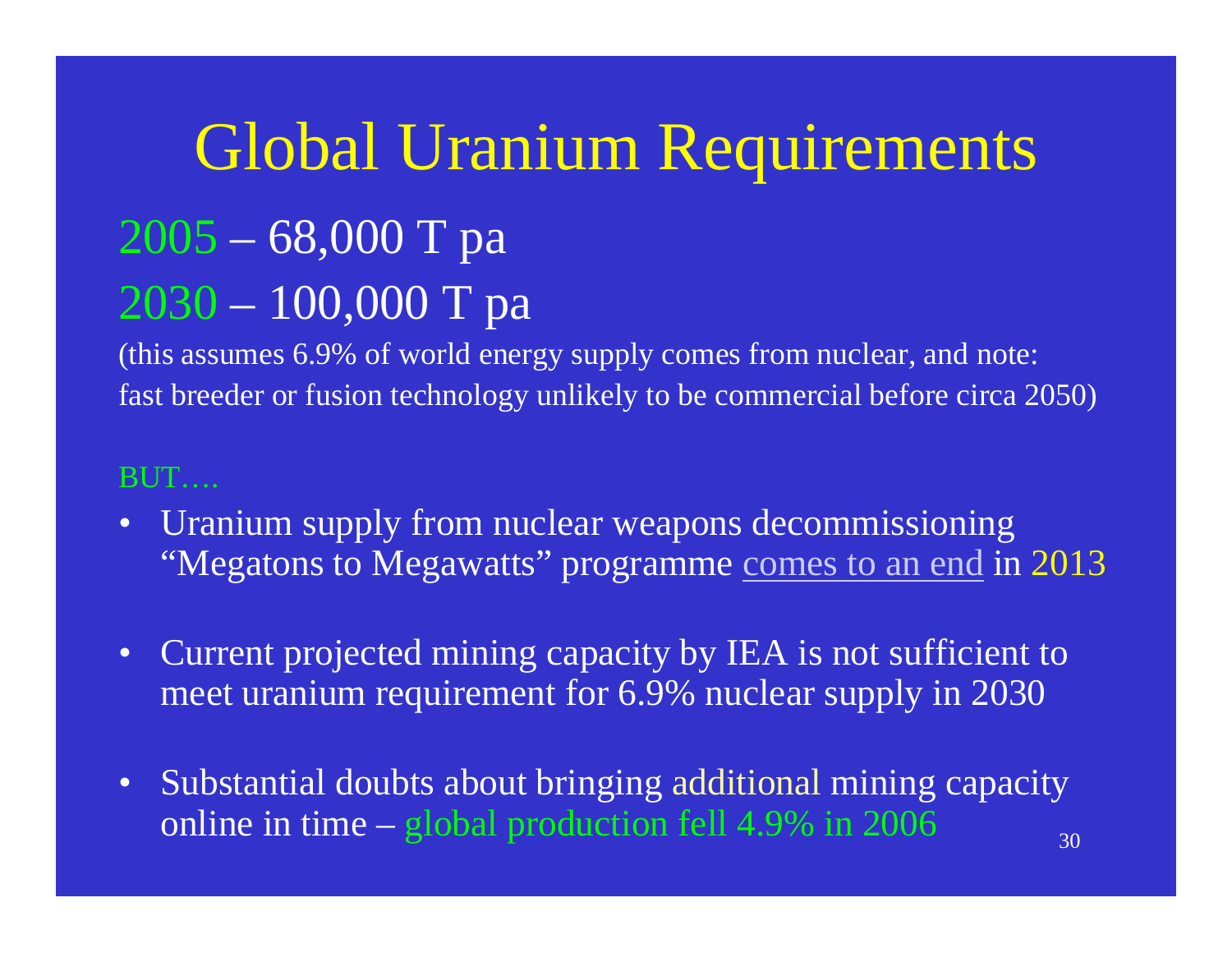## URANIUM SUPPLYTargets Are Vulnerable



Source: IEA calculations for uranium demand and NEA/IAEA (2006) for production capability.

31A target of 6.9% nuclear by 2030 (blue line) gives a uranium shortage by 2020 if no major development of additional uranium production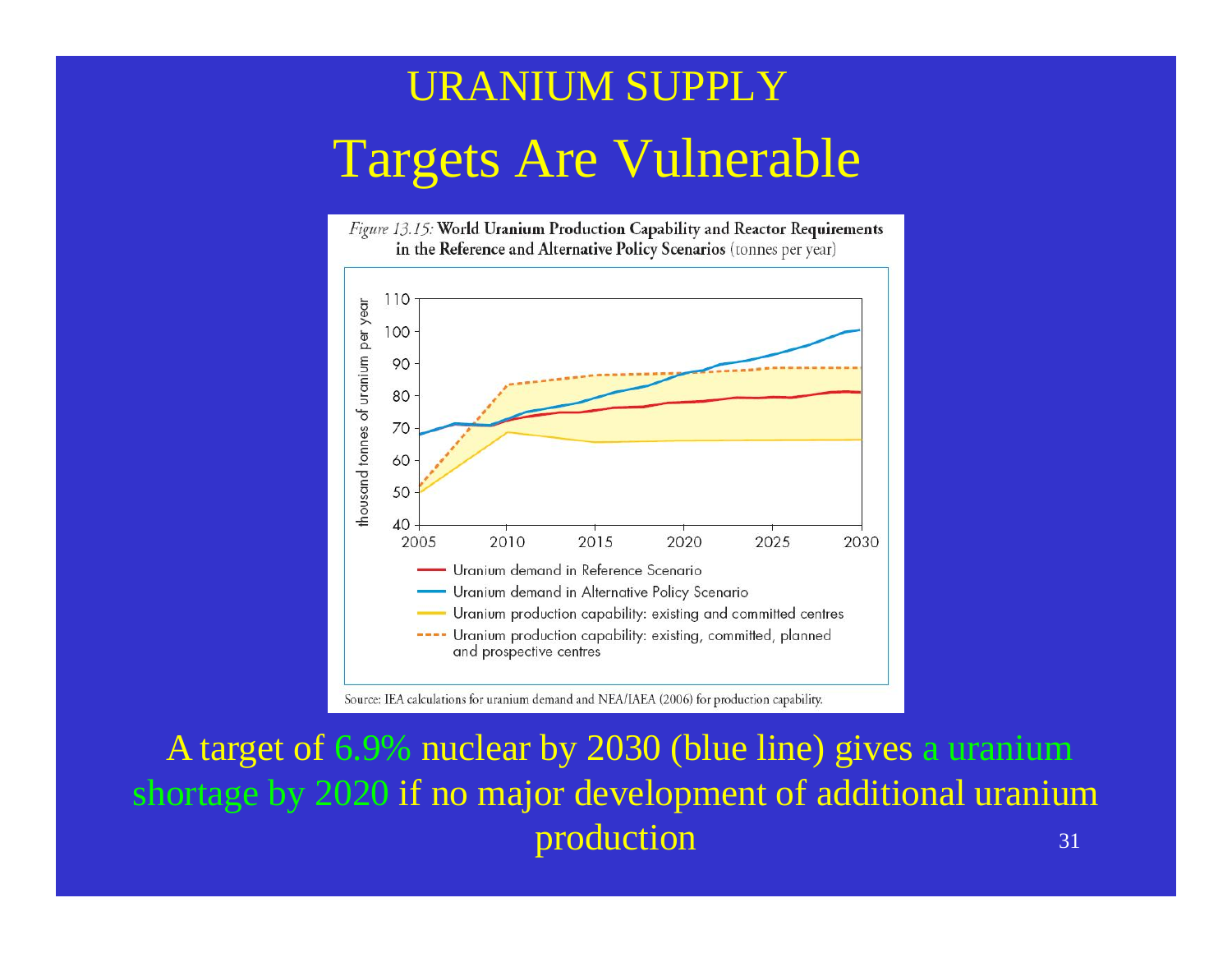### Challenges To Increased Uranium Supply

- $\bullet$ Large investment required for timely delivery
- $\bullet$  Just two countries, Canada and Australia, account for 50% of global production, with highest grade ores [in Canada](http://www.cameco.com/uranium_101/uranium_science/uranium/)
- $\bullet$  Important increases in Canadian production currently stalled due to serious flooding problems at Cigar Lake mine (world's 2nd largest high grade deposit; [8000 T pa capacity at full production](http://www.cri.ca/publications/steps2001/op_joints.html); off-line until [at least 2010](http://www.bloomberg.com/apps/news?pid=20601082&sid=ajq9ZHtjqi.U) )
- $\bullet$  The China demand factor (and even Russia may become uranium importer [Mining Weekly, 16 March 2007](http://www.miningweekly.co.za/article.php?a_id=105237) )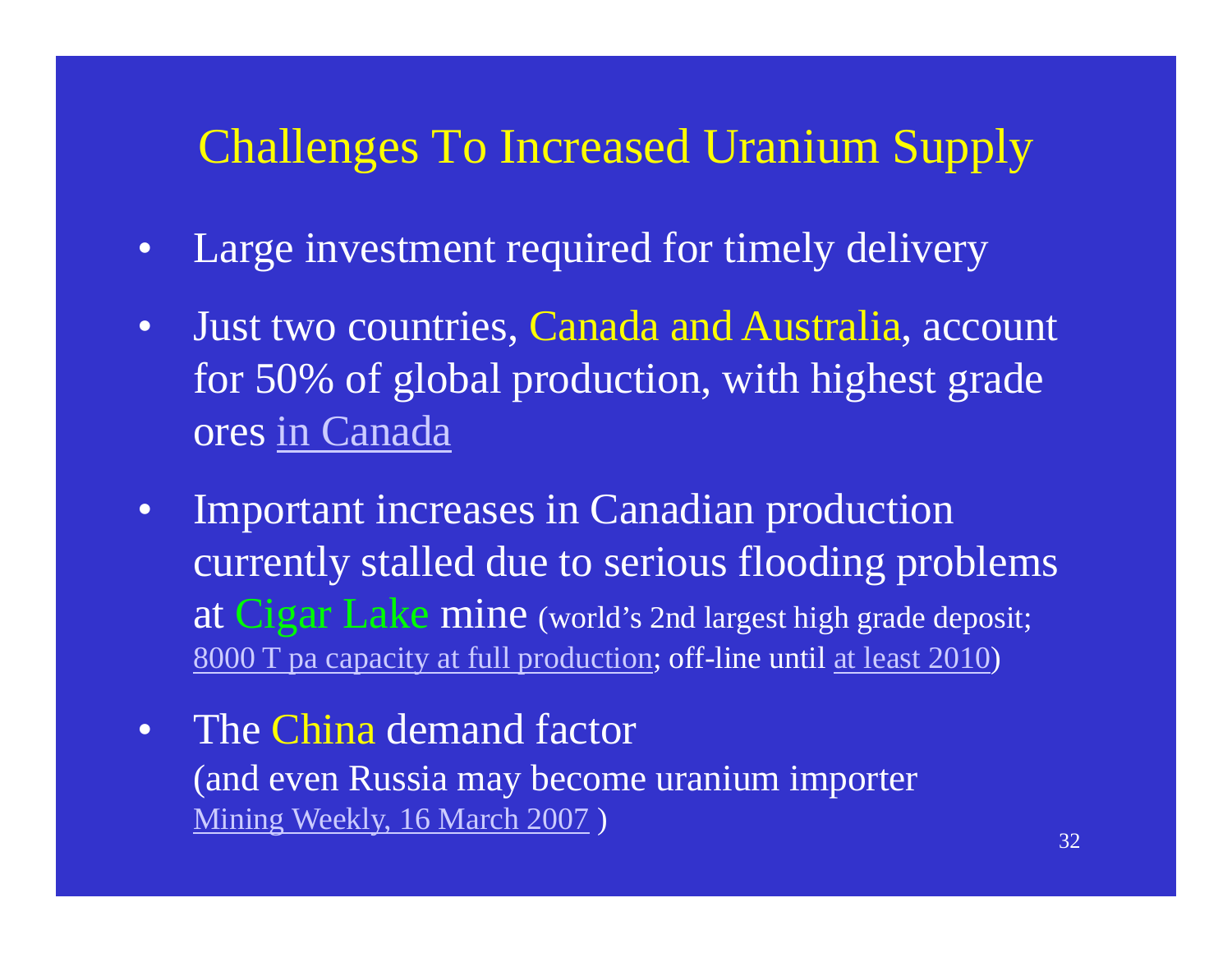## …. China Factor…

- 2005 China's deal with Australia for long term supply of uranium up to 20,000 T pa - i.e. equivalent to:
	- **London Maria (1985)** More than twice Australia's total output (2006)
	- $\mathcal{L}_{\mathcal{A}}$  Half world mined output (2006) ([BBC/AFP, March 2006](http://news.bbc.co.uk/1/hi/world/asia-pacific/4871000.stm) )
- Can Australia really deliver this, and what happens to their existing customers if they do? (Despite steeply rising prices Australia's uranium output fell 20% in 2006, and Canada's by 15% - [World Nuclear Association, May 2007](http://www.world-nuclear.org/info/uprod.html). UK imports most of its reactor uranium from Australia, Energy White Paper 2007)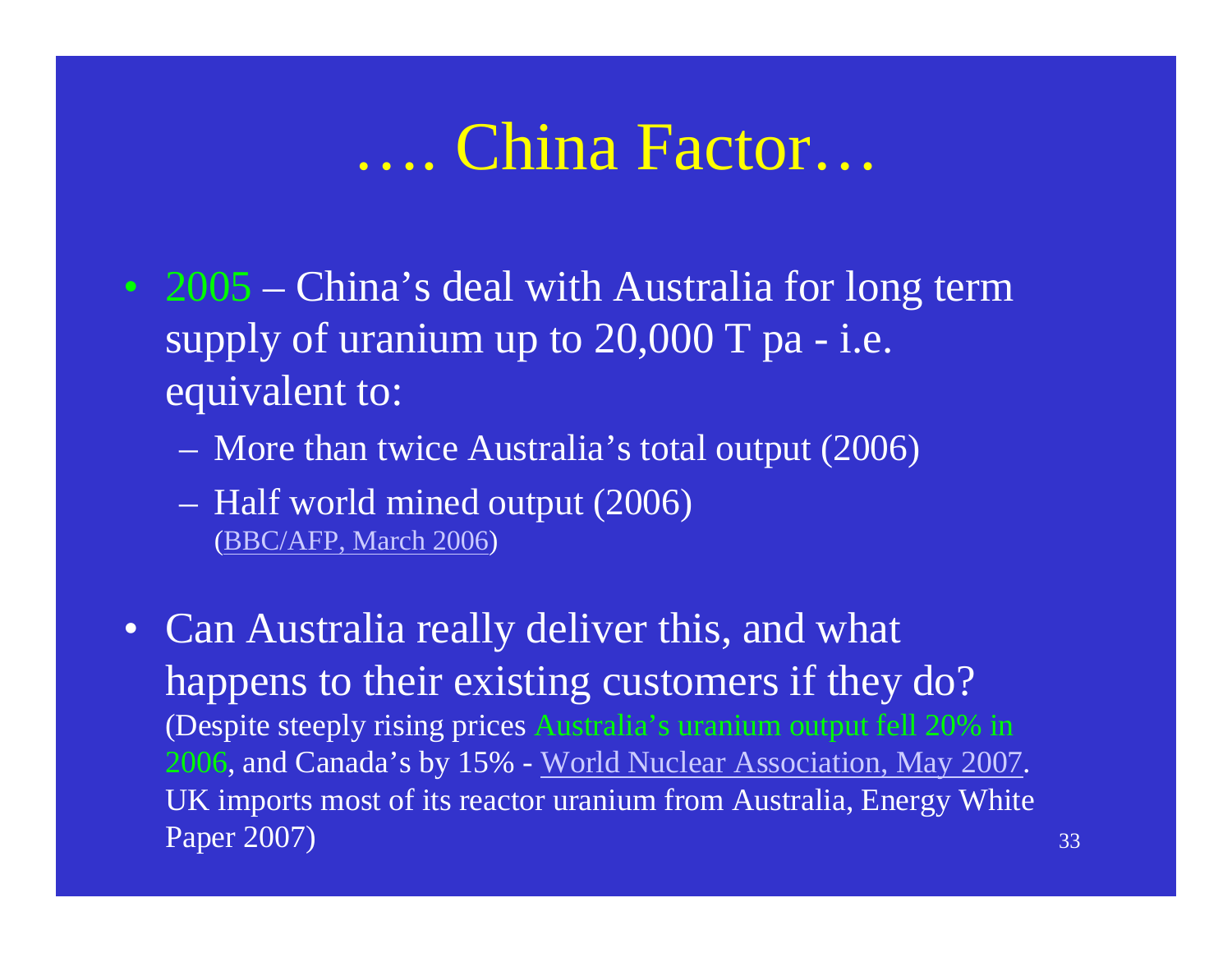## Will There Be A Uranium Shortage? Likely Or Possible

- $\mathcal{L}_{\mathcal{A}}$ CAMECO, world's largest uranium producer (2007)
- $\sim$ Massachusetts Institute Of Technology (2007)
- $\mathcal{L}_{\mathcal{A}}$ Kurchatov Institute, Russia's leading nuclear institute (2007)

#### Ambivalent

- $\mathcal{L}_{\mathcal{A}}$ – IEA – mining investment 'must rise sharply' (2006)
- $\sim$  IAEA – 'assuming the industry keeps moving ahead with exploration and new mines' (2006) - 'one crucial consideration is … the time needed to develop new production capability… historically in the order of one to two decades ' (2004)

#### 'No'

- $\mathcal{L}_{\mathcal{A}}$ DTI Energy White Paper (2007) – but based on IAEA figures
- 34 $\sim$  Nuclear Energy Institute, USA (2007) – "adequate supplies for the next 5 or 10 yrs and well into the future"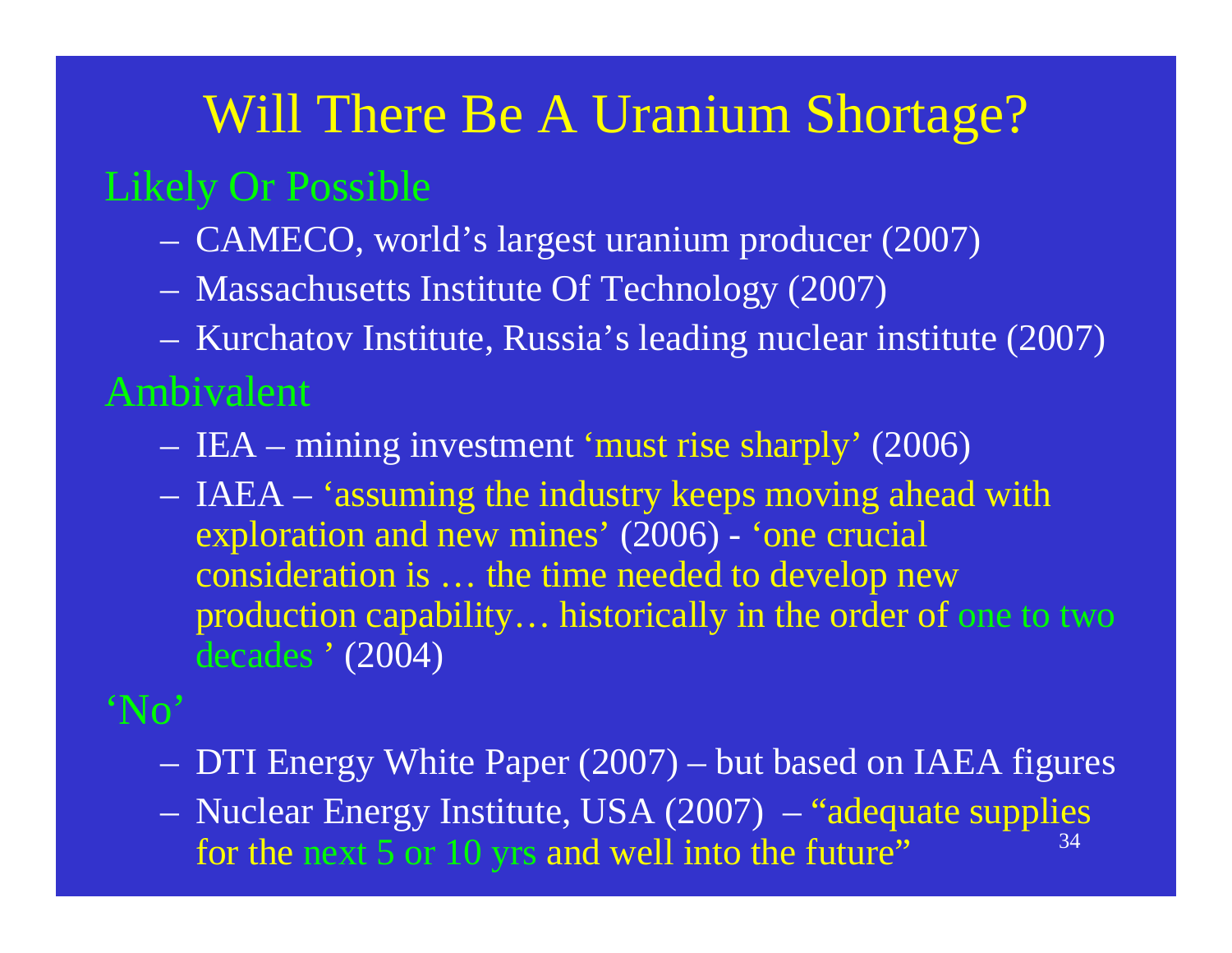#### "Uranium demand is expected to increase by 50% in the next 25 years and will exceed supply within the next decade.."

Executive director of the Australian Uranium Association[Michael Angwin, March 2007](http://www.mineweb.net/mineweb/view/mineweb/en/page38?oid=18499&sn=Detail)



"No new production anywhere near the amount Cameco has under water at Cigar Lake will enter the market for years, mining forecasts show…." [Bloomberg, 20 April 2007](http://www.bloomberg.com/apps/news?pid=20601082&sid=ajq9ZHtjqi.U)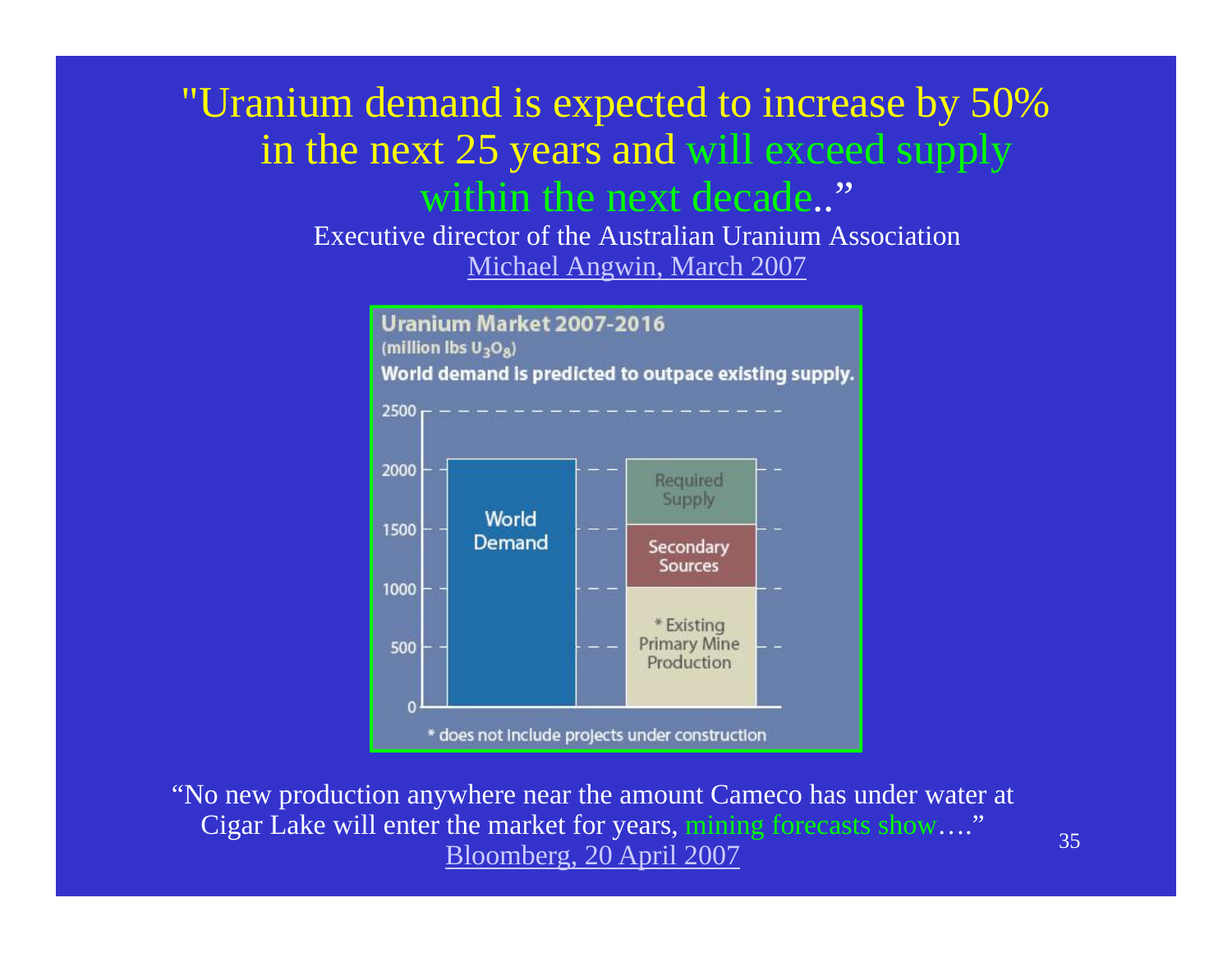

## Critical To Transport 'Road, rail, air, and marine fuel'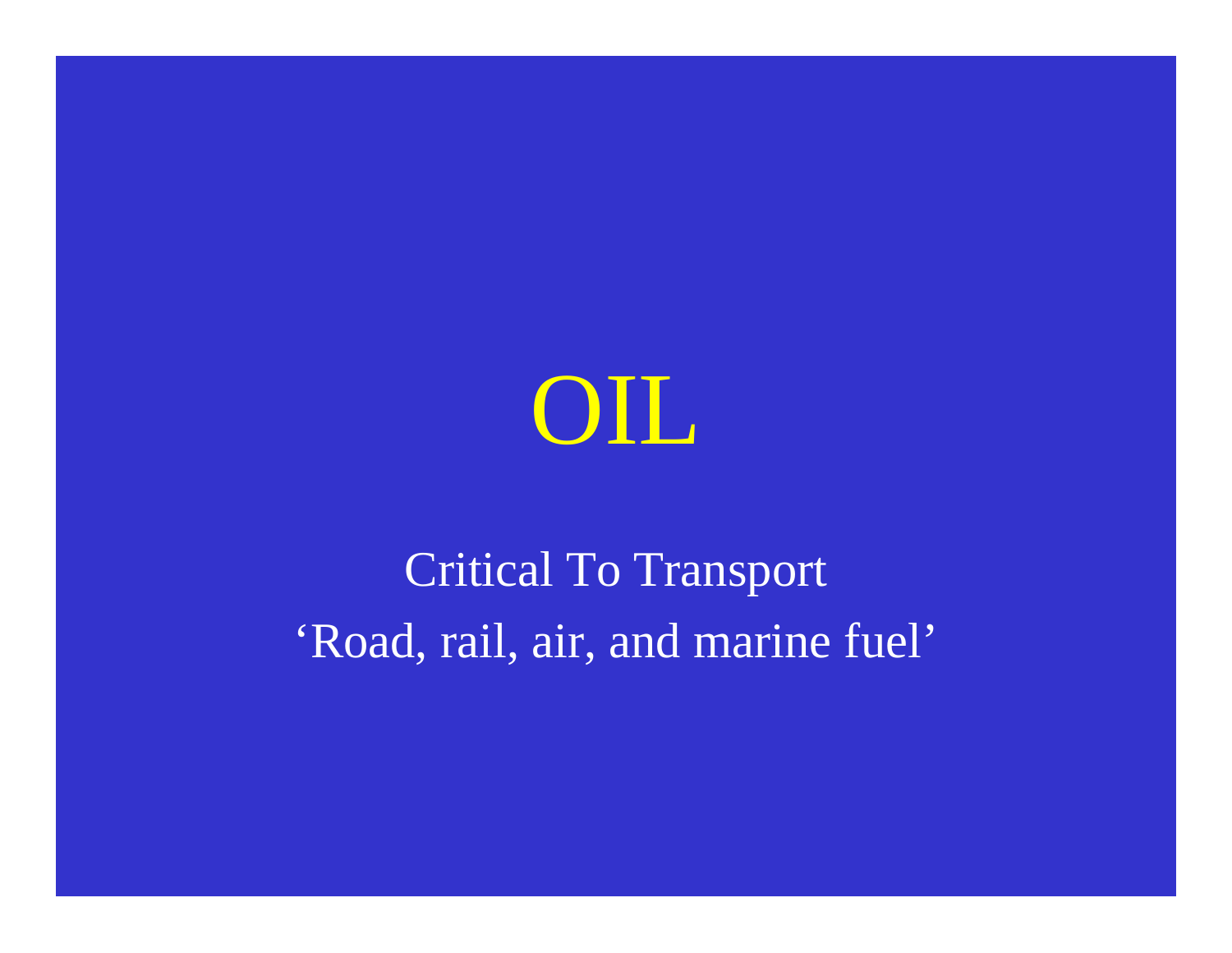## ENERGY SUPPLY A GROWING CONCERN - UK

North Sea oil and gas will be mostly gone in ten years



Source: DTI/Association for the Study of Peak Oil (ASPO)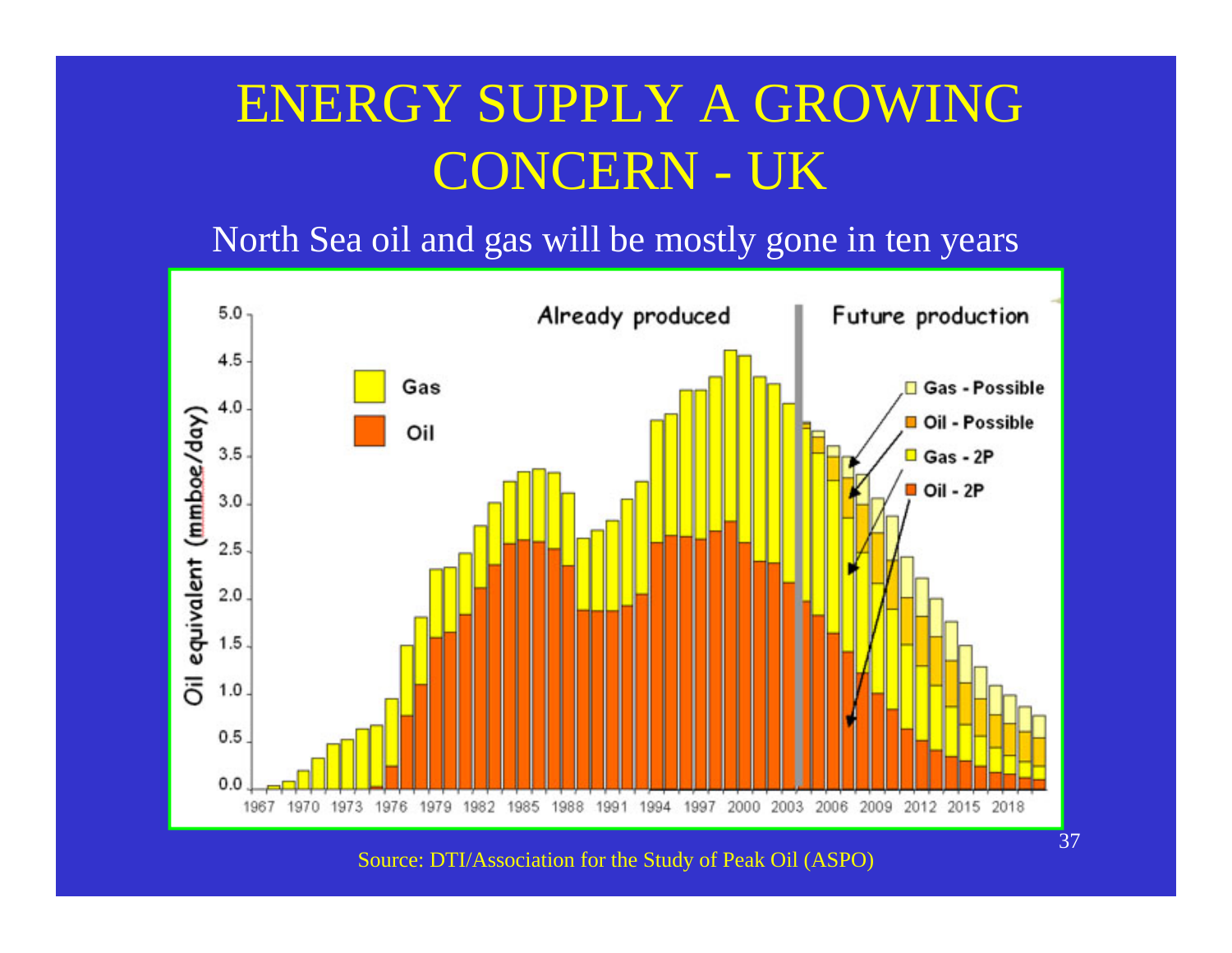# UK Energy Review 2006



Source: DTI - United Kingdom Offshore Operators Association, 2006

UK Offshore Operators Association [2007](http://www.ft.com/cms/s/2c6bc00c-bb17-11db-bbf3-0000779e2340.html)

1999 - UK oil and gas production peaked at 4.5m barrels oil equivalent per day 2006 – production fell by 9% to 2.9m boe a day 2010 – production expected to be down to just 2.6m boe/d due to inadequate investment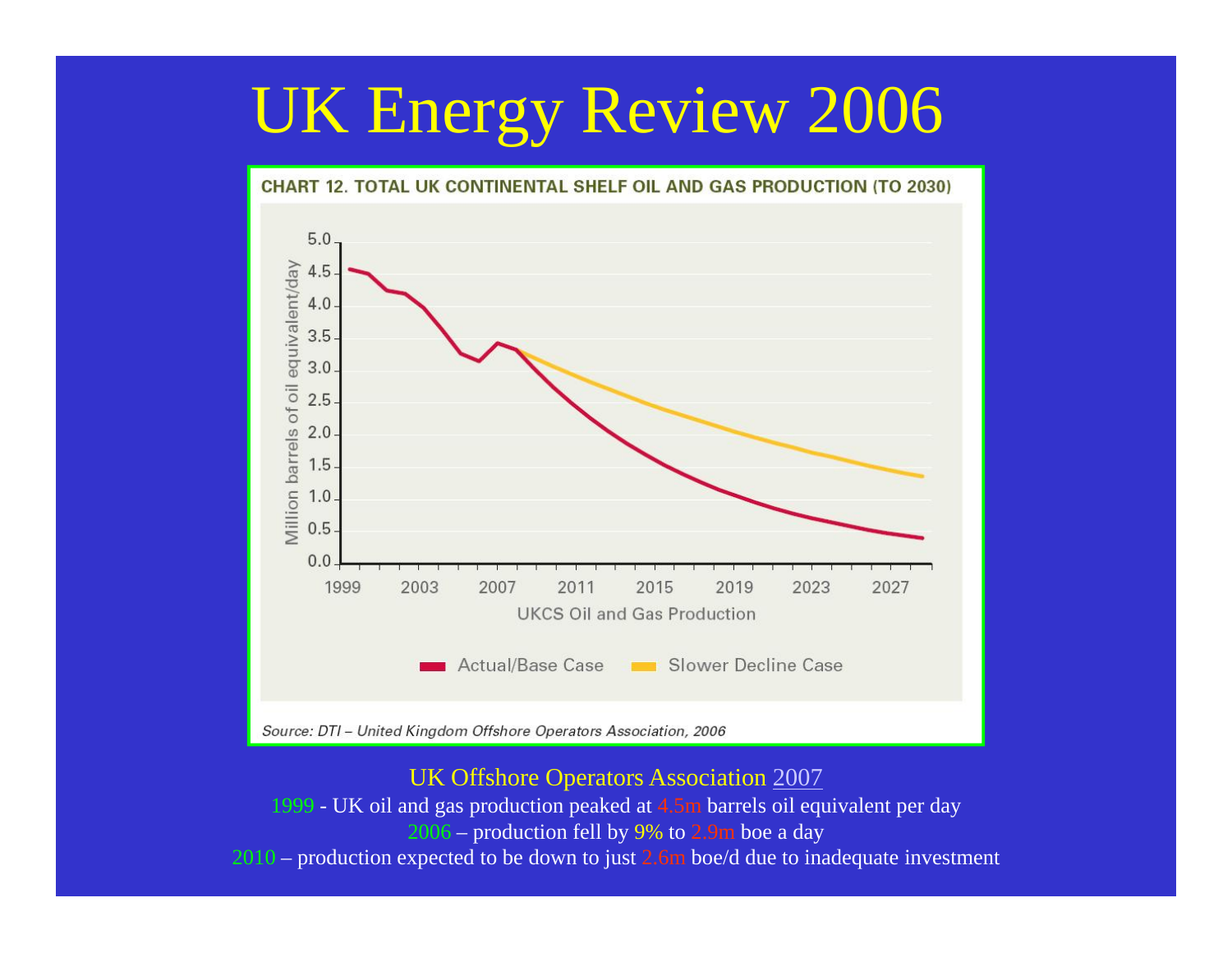Gordon Brown's 2007 budget [Reuters, 21 March 2007](http://today.reuters.co.uk/news/articleinvesting.aspx?type=personalFinanceNews&storyID=2007-03-21T125709Z_01_NOA146078_RTRUKOC_0_BUDGET-GLANCE.xml)

"….the sharply lower levels of production and yet higher costs in the North Sea …. have this year reduced tax revenues from £13 billion to £8 billion and for each year into the future cut them by an average of £4 billion a year."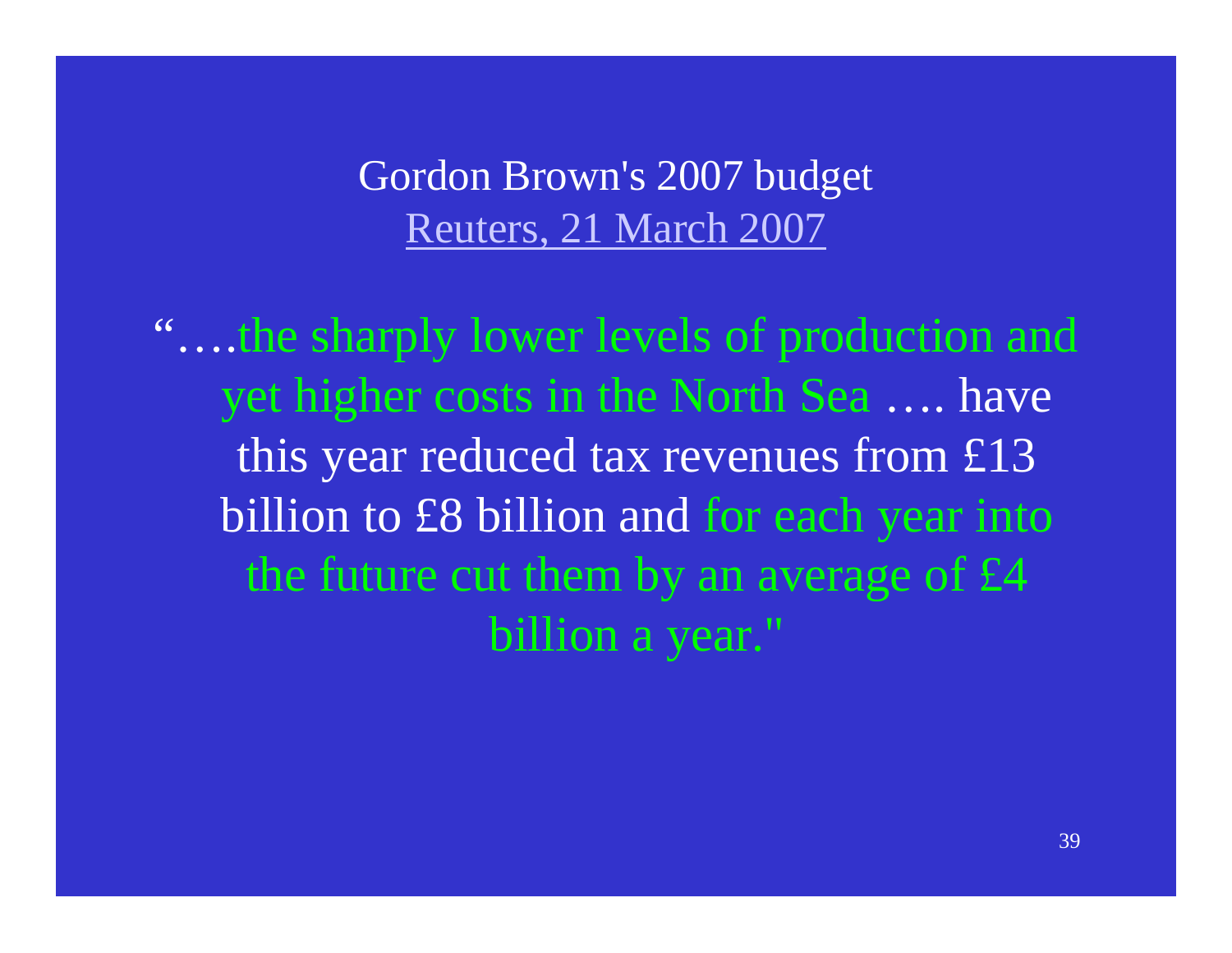Q: If North Sea Production Has Peaked When Will Rest Of World Peak?

Production in 60 of the world's 99 oil producing countries has already peaked (Energy Files, 2003)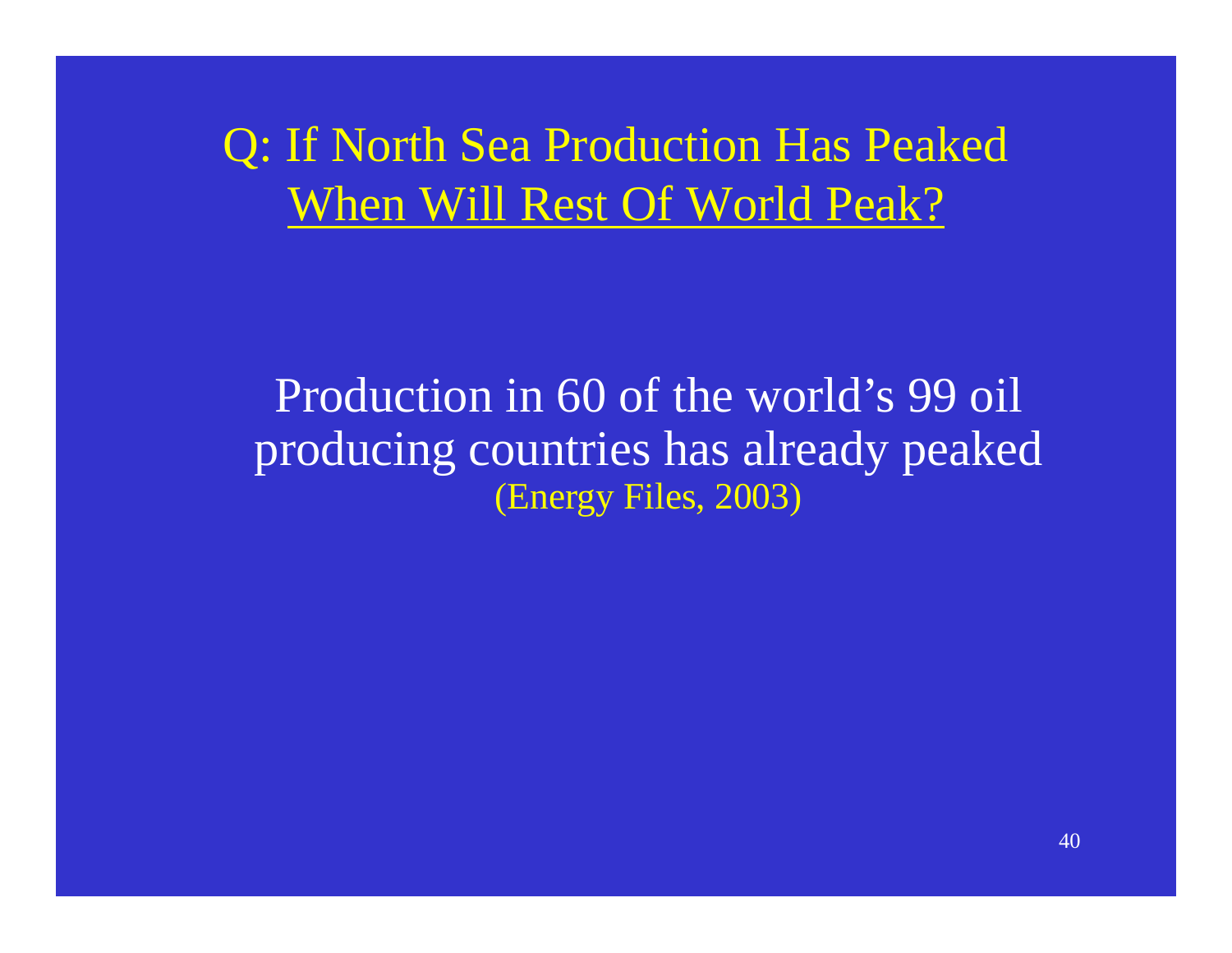#### Oil Discovery Peaked In 1960s And Consumption Has Been Ahead of Discovery For Last 20 Yrs



Source: ASPO/ExxonMobil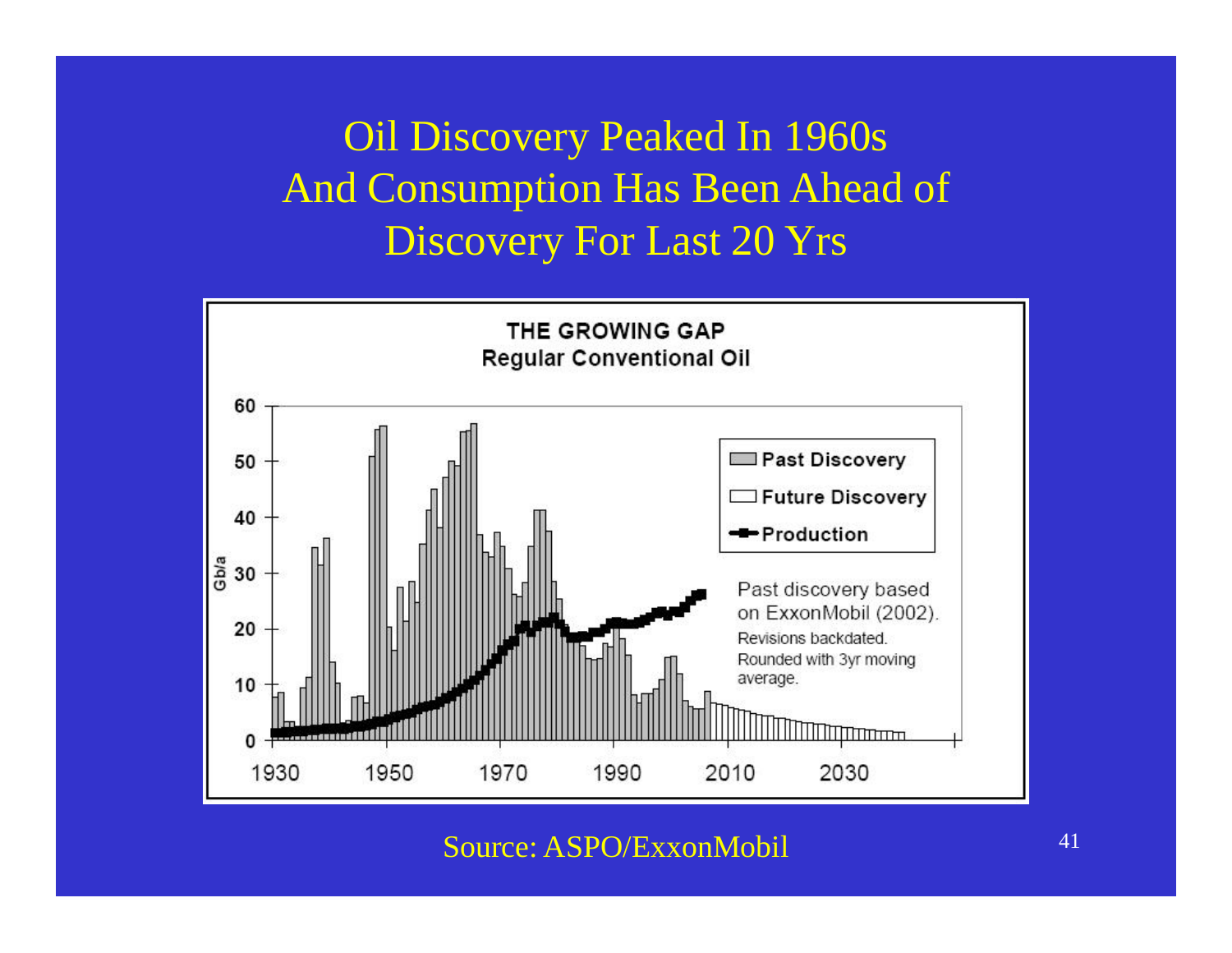## When Is The Earliest Global Oil Production Will Peak?

# Most current estimates fall within a 15 year window i.e. 2010 – 2025

#### However:

IEA and Exxon say a resource based peak is unlikely within this period provided sufficient investment

(IEA says non-OPEC conventional oil will peak after 2010 with increasing reliance on unconventional oil and the Middle East, particularly Saudi Arabia and Iraq in the longer term)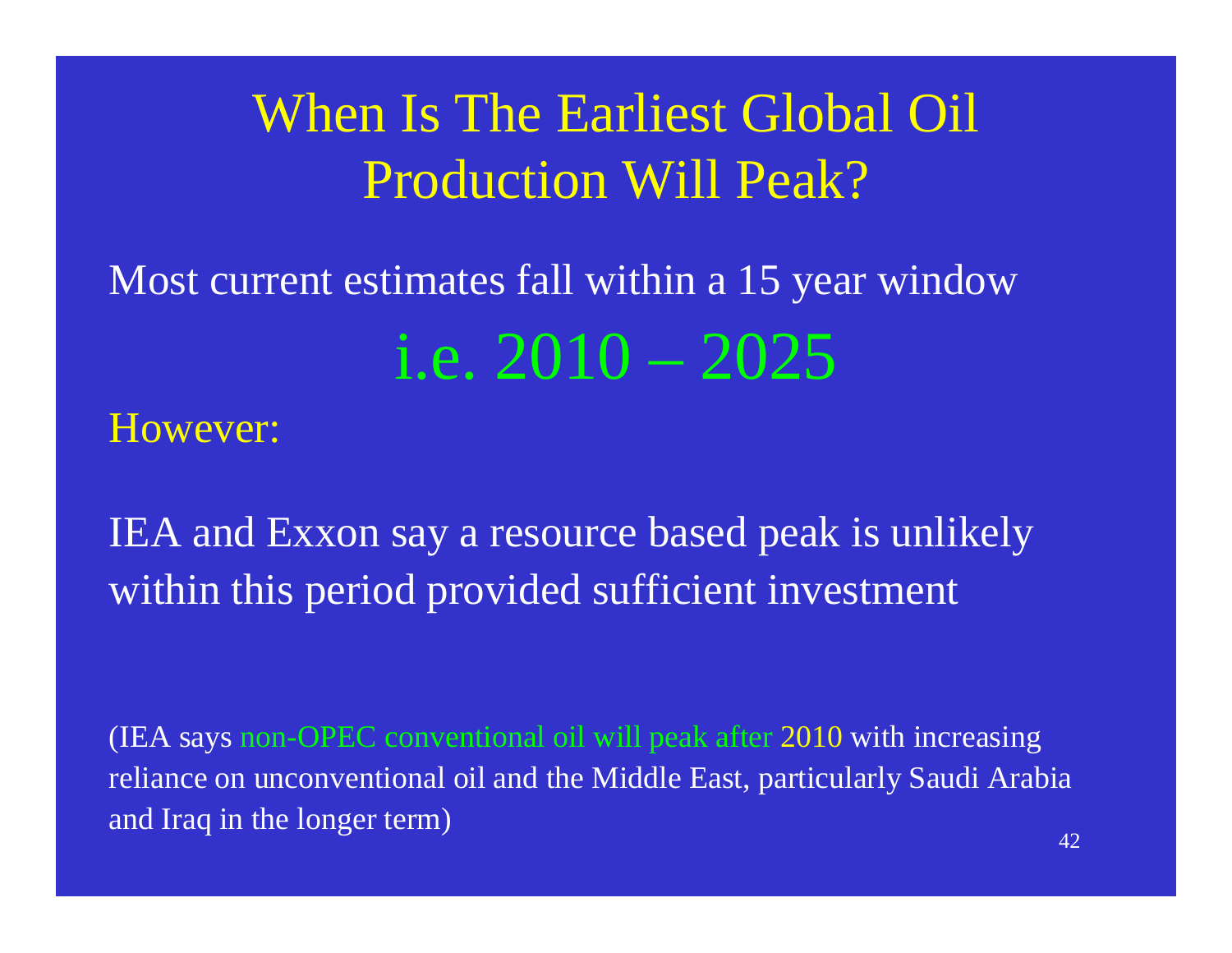#### IEA Sees Rate Of Growth In Oil Supply Falling Behind Rate Of Growth In Demand After 2009



David Fyfe, IEA Senior Oil Analyst, Centre for Global Energy Studies 'Oil and the World Economy' conference, London, 21 March 2007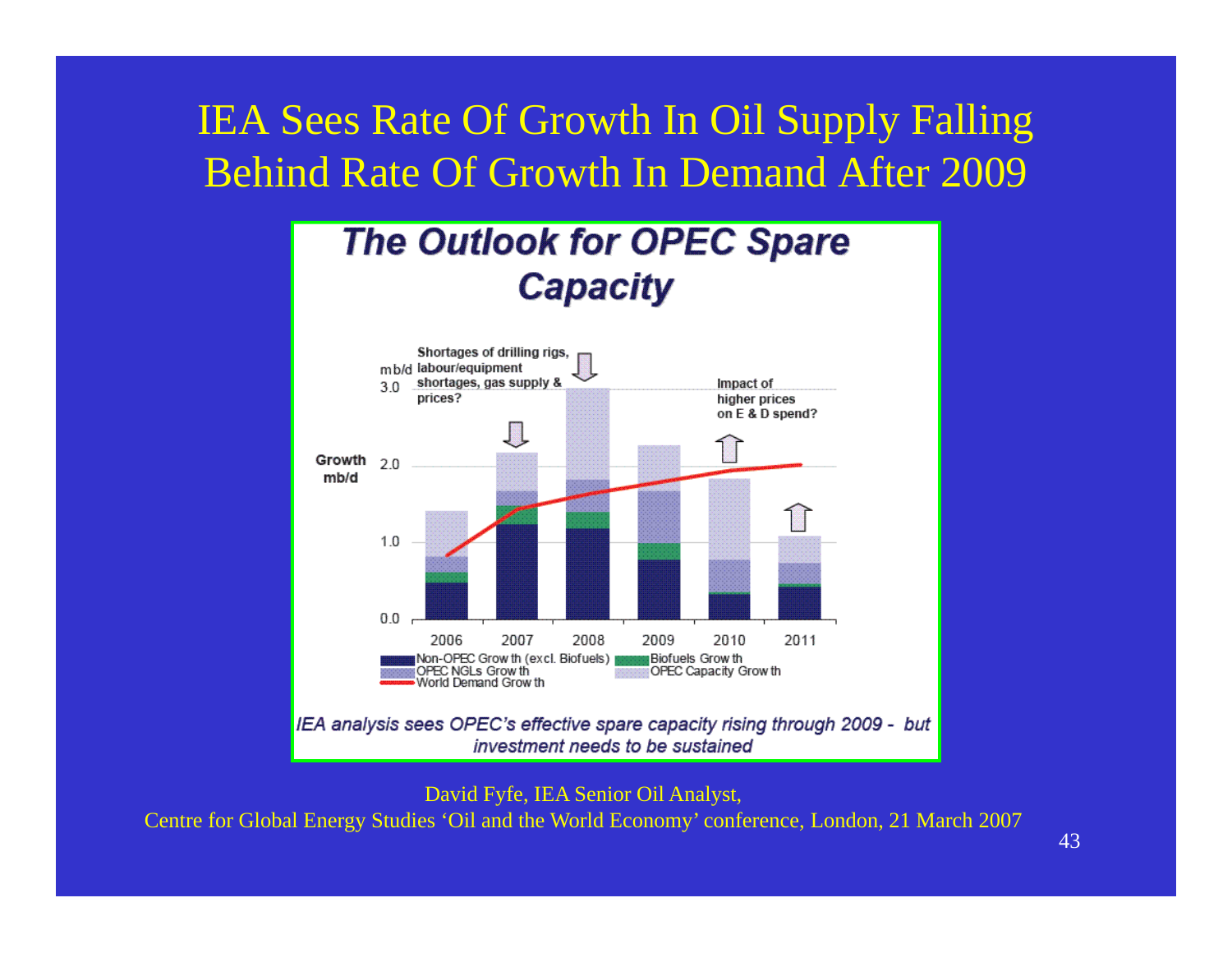### Earliest Date For Global Peak And Amount (M bb/day)?

| $2030 +$ | <b>CERA</b>                                                                        | Consultants          | 130                      |
|----------|------------------------------------------------------------------------------------|----------------------|--------------------------|
| 2025     | <b>Wood Mackenzie</b>                                                              | <b>Consultants</b>   | <b>110</b>               |
| 2020     | <b>Total</b>                                                                       | <b>Oil Company</b>   | 105                      |
| 2020     | <b>American Assn Petroleum Geologists</b><br>(Conference Papers/Oil & Gas Journal) | Professional<br>body | 95                       |
| 2016     | Wells (ex Shell $\&$ BP)                                                           | Analyst              | 93                       |
| 2015     | <b>PFC</b> Energy                                                                  | <b>Consultants</b>   | 100                      |
| 2010     | $BP$ (Harper)                                                                      | <b>Oil Company</b>   | $\overline{\mathcal{C}}$ |
| 2010     | Skrebowski<br>(Editor Petroleum Review)                                            | Analyst              | 94                       |

Average – (excluding CERA) is 100 M bb/ day compared with 2006 consumption of 85 M bb/day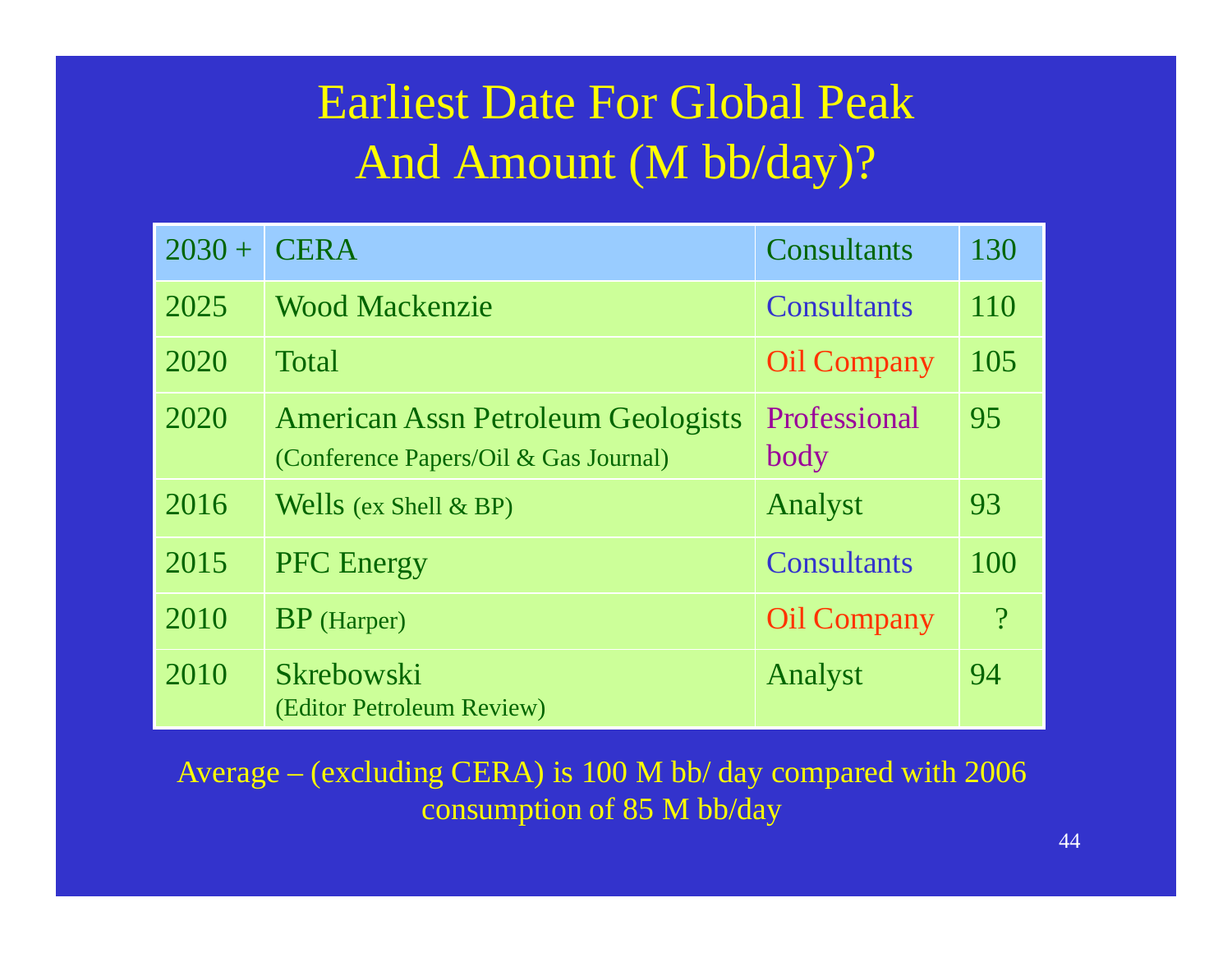#### Sir David Manning

British US AmbassadorAnd Foreign Policy Adviser To The Prime Minister 2001-2003 [Speech at Standford University, 13 March 2006](http://www.britainusa.com/sections/articles_show_nt1.asp?i=60031&L1=60031&L2=60031&a=41435&D=3)

*"The scarcity of energy supplies and the energy imbalance between nations is a threat to our prosperity and national security. As resources contract, oil-hungry economies will compete for dwindling supplies of hydrocarbons. Competition for fossil fuels will increase.... Energy resources have long been a major strategic concern: access to secure sources, control over supply lines: these are issues of national security .... The energy challenge is now more pressing than ever.... Global oil production is apparently nearing its peak.... current estimates seem to be converging on some point between 2010 and 2020.... [there] are five factors which are changing the energy landscape: rising demand; dwindling supply; greater concentration of resource in the hands of a few; limited spare capacity; and the environmental impacts of energy use.....This is not a problem that can wait ten years."*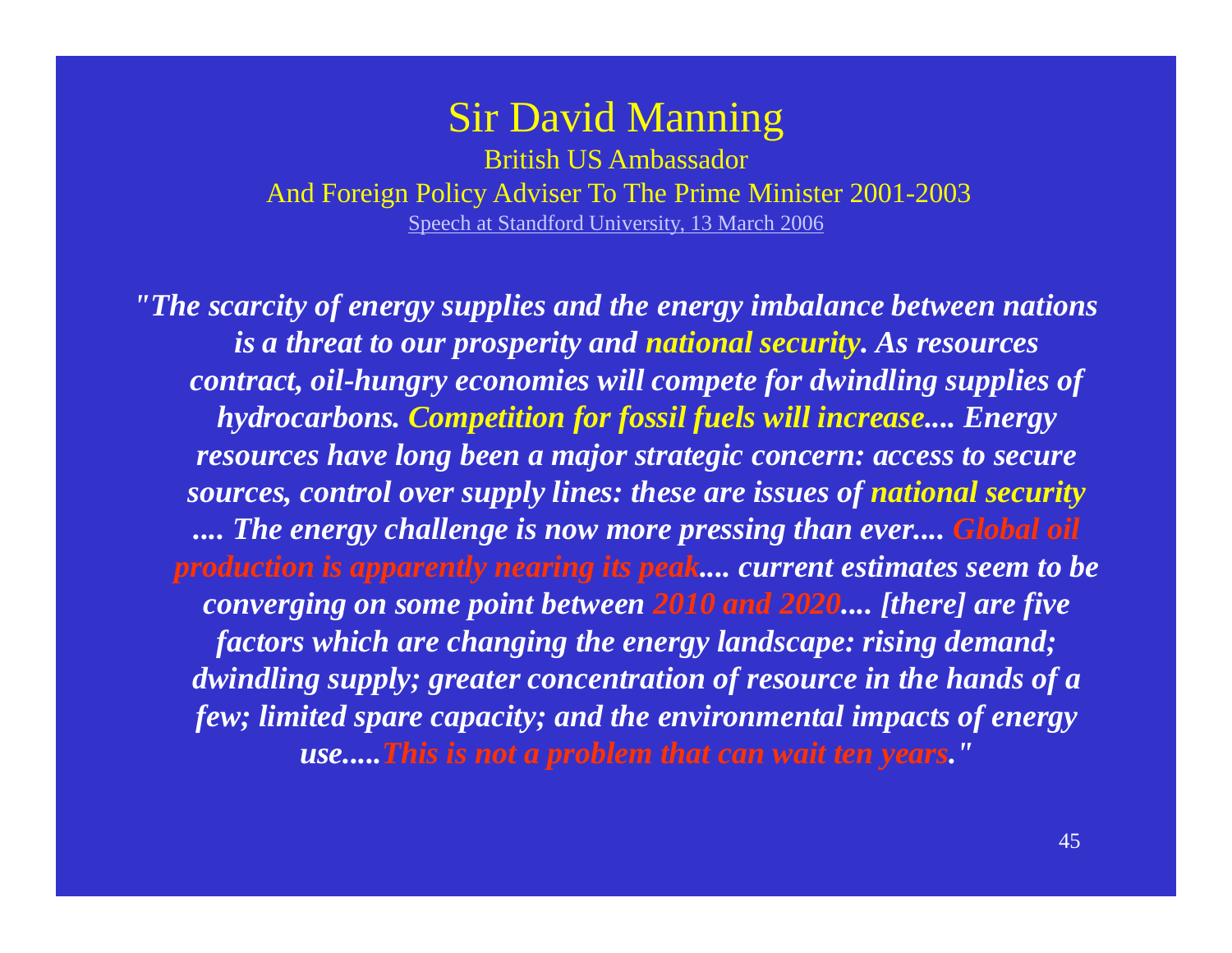Projected Demand 'Business As Usual'

### IEA

- 2015 99 bb/day
- 2030 116 m bb/day

### US Department Of Energy

- 2015 98 m bb/day
- 2030 118 m bb/day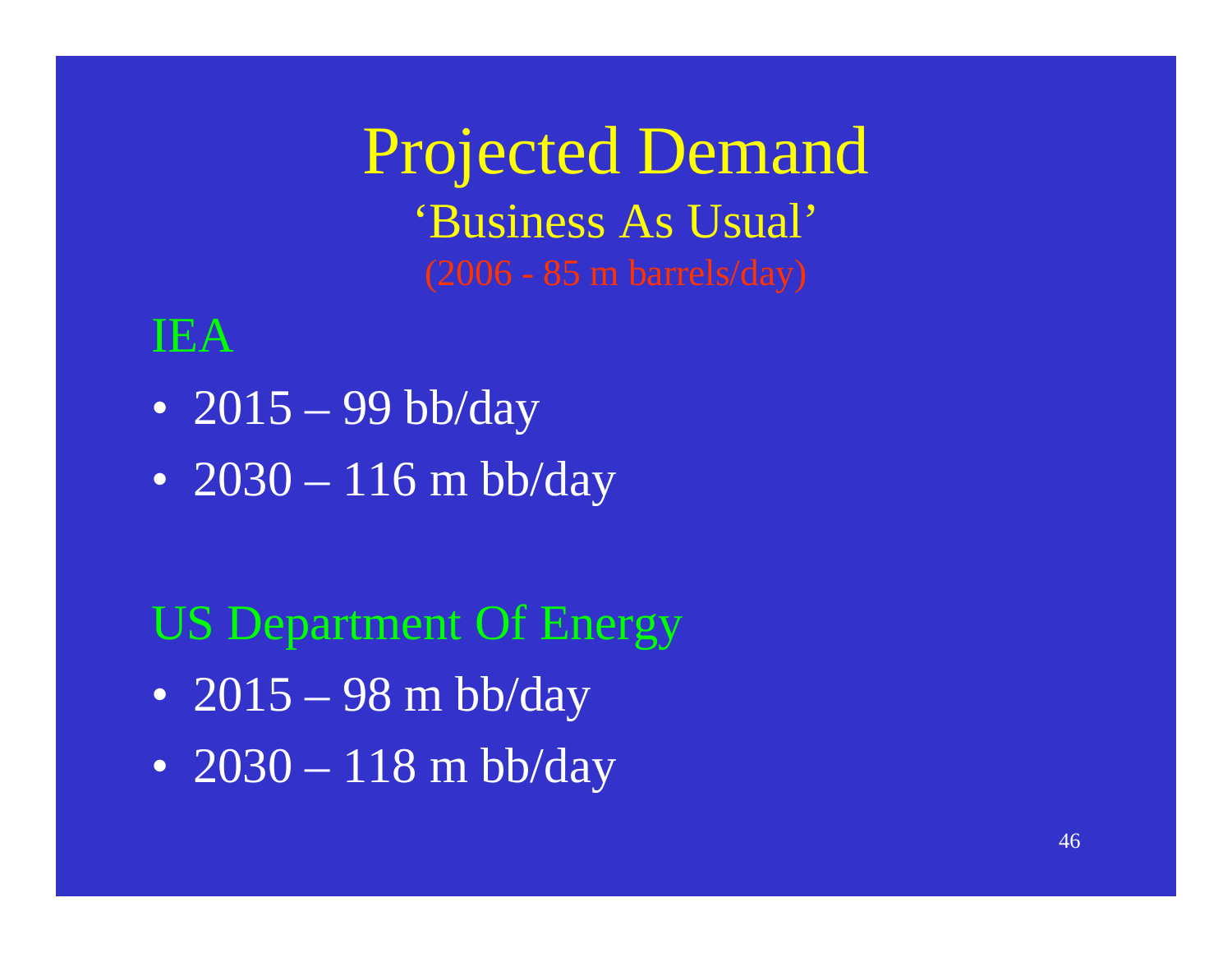#### **"Numbers like 120 million barrels per day will never be reached, never."**

Christophe de Margerie, Head of Exploration, Total World 'Cannot Meet Oil Demand'[Times, 8 April 2006](http://business.timesonline.co.uk/tol/business/industry_sectors/natural_resources/article703204.ece)

#### 2007 KMPG [SURVEY](http://www.energybulletin.net/30106.html) OF 553 OIL AND GAS COMPANY FINANCIAL EXECUTIVES

60% believe trend of declining reserves is irreversible 70% think situation will get worse as China grows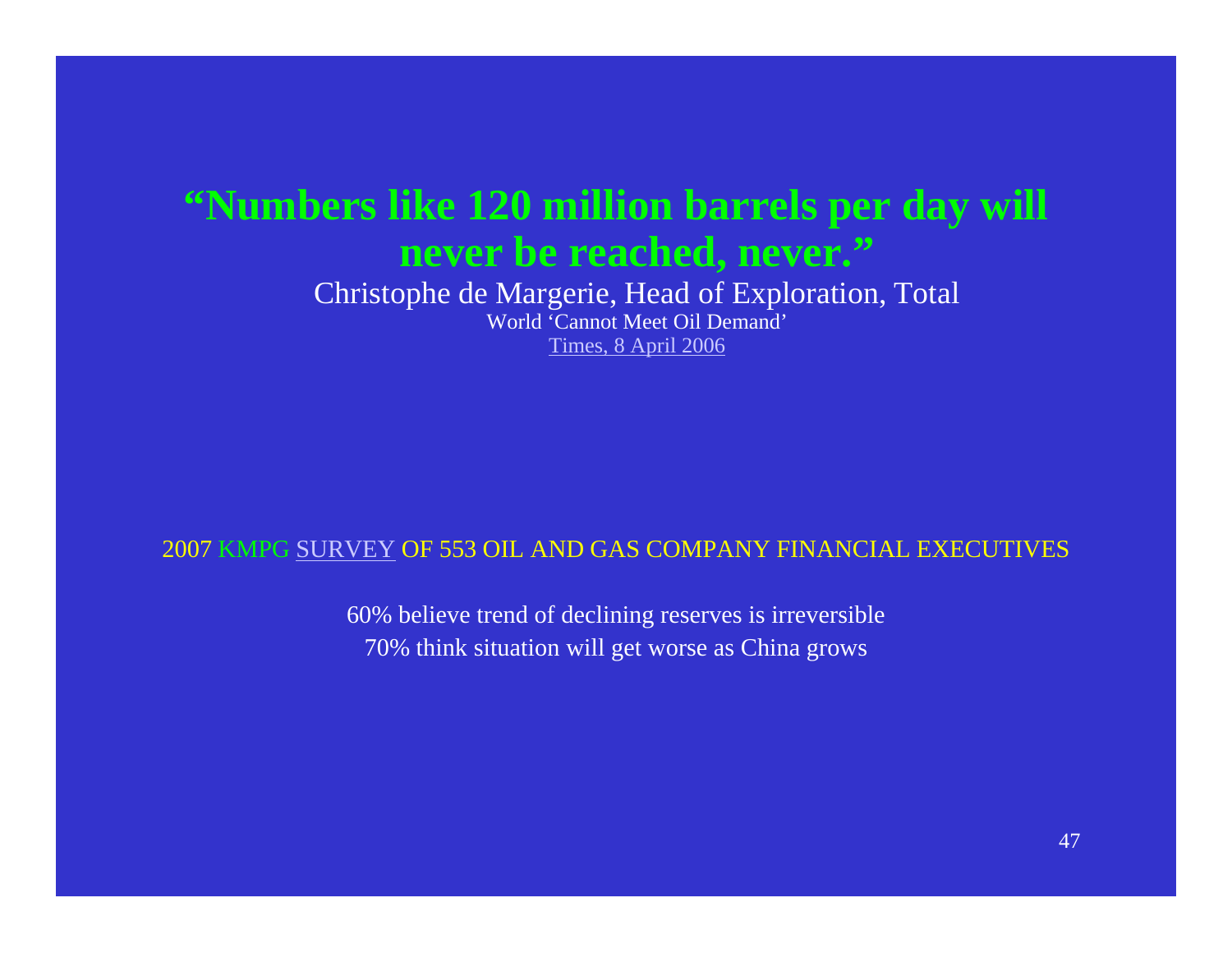## CERA's FORCAST



Graph as reproduced in Nature, Vol 445, 4 January 2007

#### CERA's forecast heavily dependent on development of 'unconventional oil'

(Total 130m barrels/day, but conventional peaks at under 100m )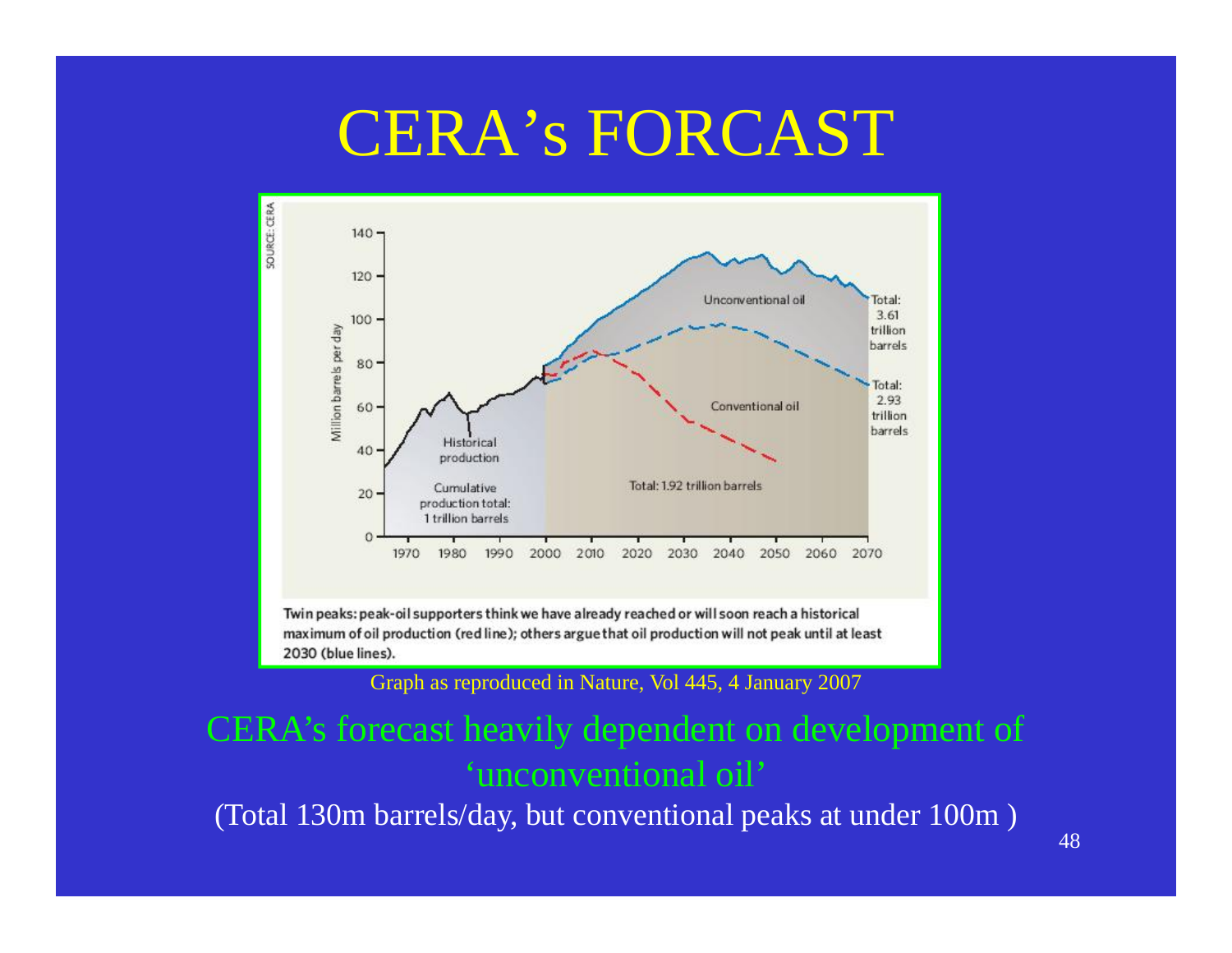# What Is 'Unconventional Oil'?

#### CERA's definition primarily covers:

- Bitumen/Heavy Oil (Orinoco, Venezuela )
- Tar sands, shale (solid deposit sources, especially Canada and USA )
- Coal-to-liquids

(as [used by Germany in WWII](http://www.nytimes.com/2007/05/29/business/29coal.html?ex=1338091200&en=7c0346180c71f4e0&ei=5090&partner=rssuserland&emc=rss), and now re-emerging in USA and China)

Other definitions can also include:

- Deepwater ocean (>500m depth)
- Arctic oil
- <u>– London Starten und der Starten und der Starten und der Starten und der Starten und der Starten und der Starten und der Starten und der Starten und der Starten und der Starten und der Starten und der Starten und der Star</u> Natural Gas Liquids (NGL)
- Biofuels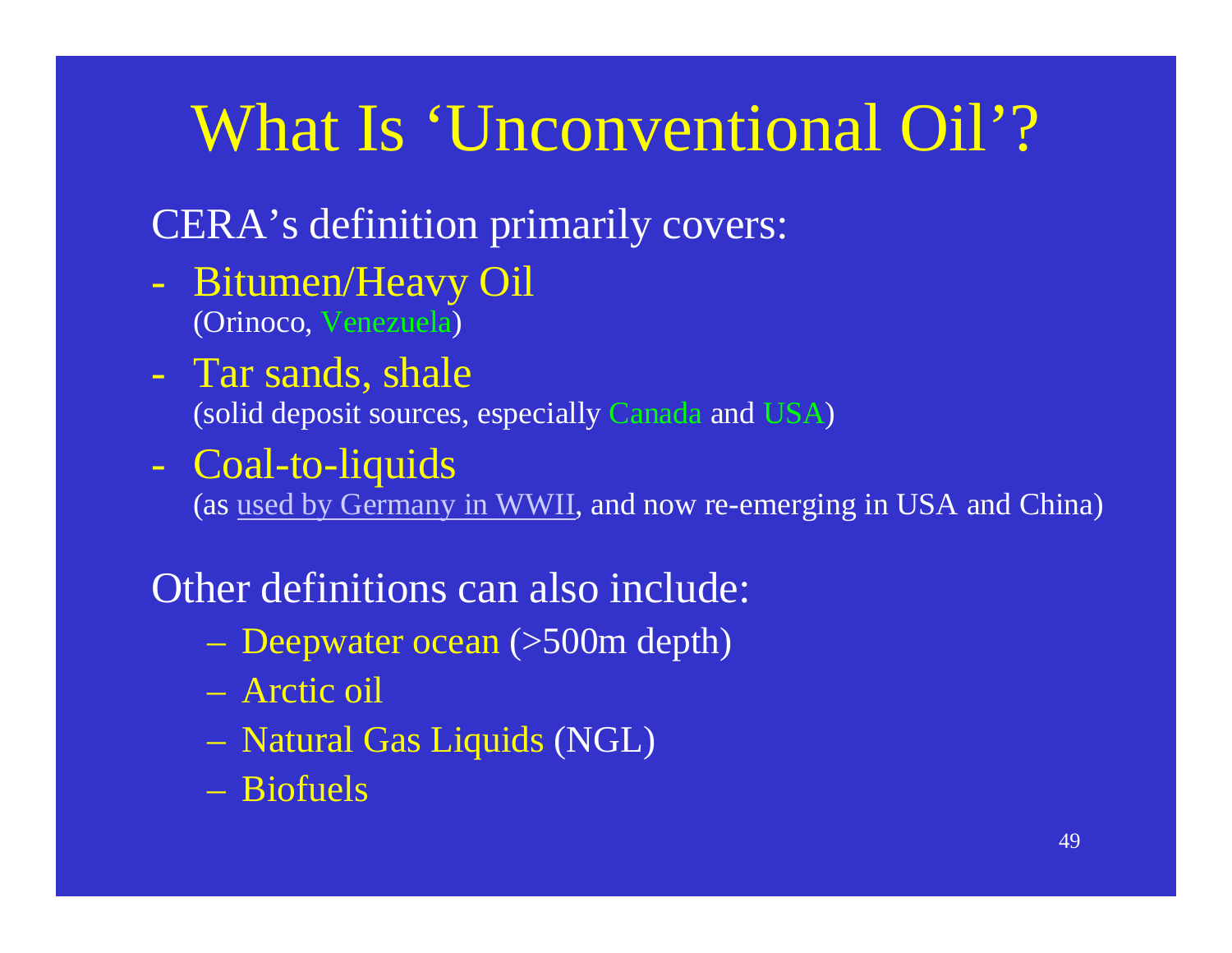### Some Problems With 'Unconventionals'

• Deepwater — Speculative

(120 basins explored globally but only 20 identified as economic, - BP 2005)

• Arctic– Tough conditions and amounts overstated (Key North American and Greenland oil basins now thought to be ¼ size of original estimate -<u>[Wood Mackenzie 2006](http://www.woodmacresearch.com/cgi-bin/corp/portal/corp/corpPressDetail.jsp?oid=751298)</u>)

#### • Biofuels – Constrained by land and water requirements

(IEA forecasts only 4 to 7% of road fuel consumption by 2030; International Panel on Climate Change forecasts 3% of transport demand, or 5 to 10% if cellulosic biomass commercialised and improvements in vehicle fuel efficiency)

• Heavy Oil And Solid Deposits – Slow flows and much more energy and CO2 intensive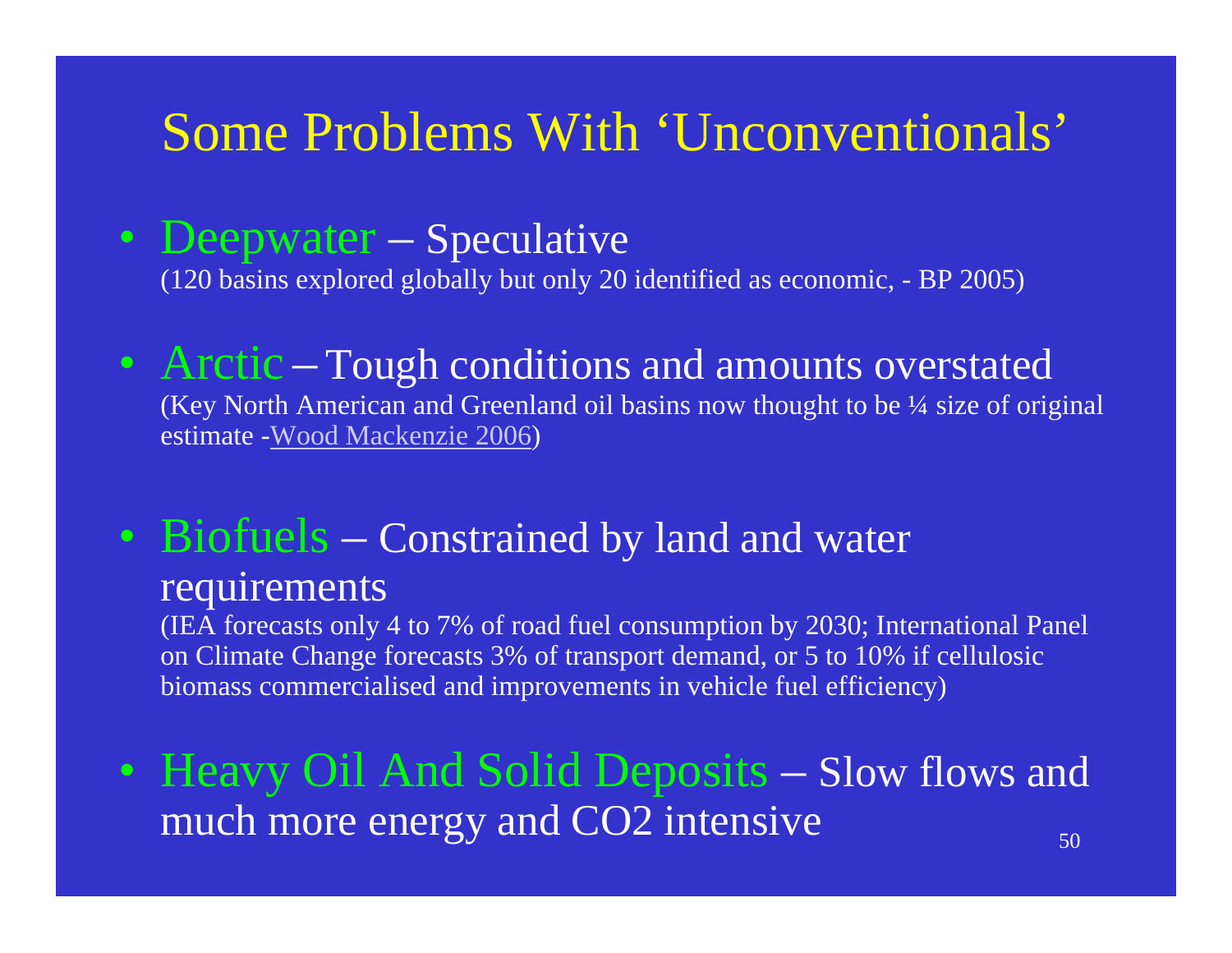#### Canadian Imperial Bank Of Commerce December 2006



#### CIBC claims:

- Global conventional oil production peaked in 2004 and is now in decline (as also claimed by CEO of Shell)
- Project analysis indicates deepwater to compensate for conventional output decline until 2009
- Thereafter "the supply pendulum will swing heavily toward oil sands production"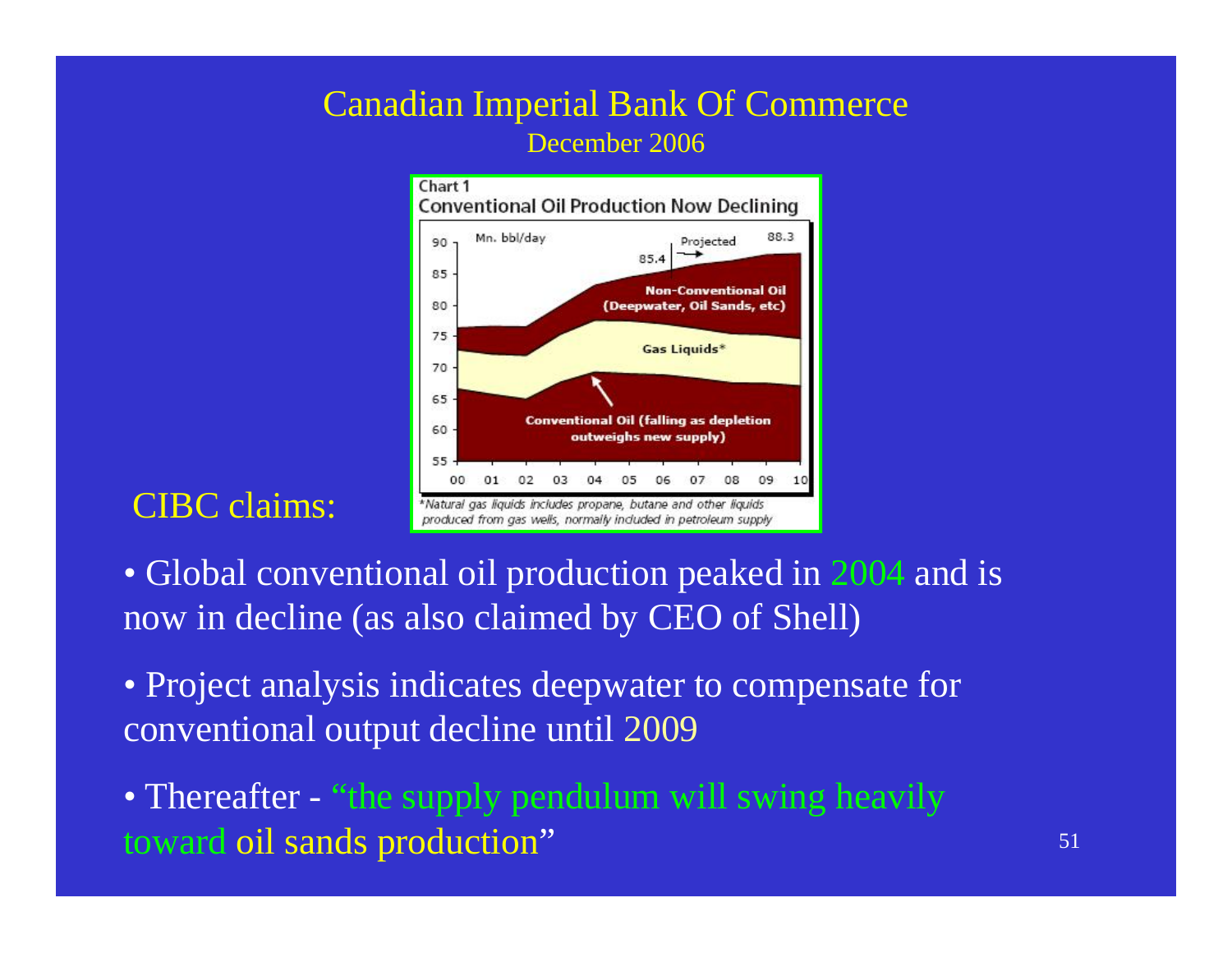# Where Resource Depletion Meets Global Warming

*"All the world's extra oil supply is likely to come from expensive and environmentally damaging unconventional sources within 15 years"* **[Wood Mackenzie, January 2007](http://www.ft.com/cms/s/11ba213e-bf7e-11db-9ac2-000b5df10621.html)**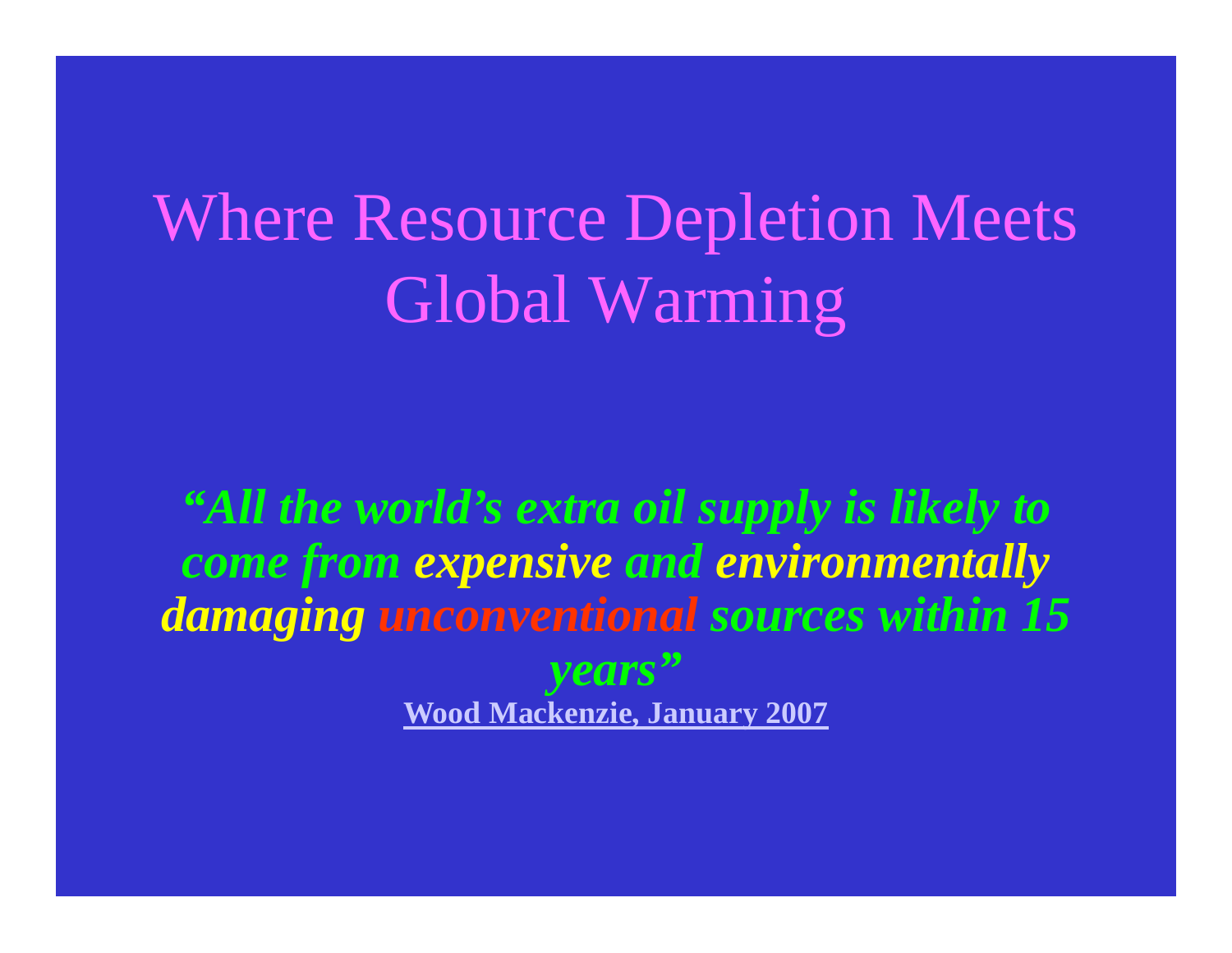#### Unconventional 'Solid' Oils The Face Of The Future? Dream Or Nightmare?

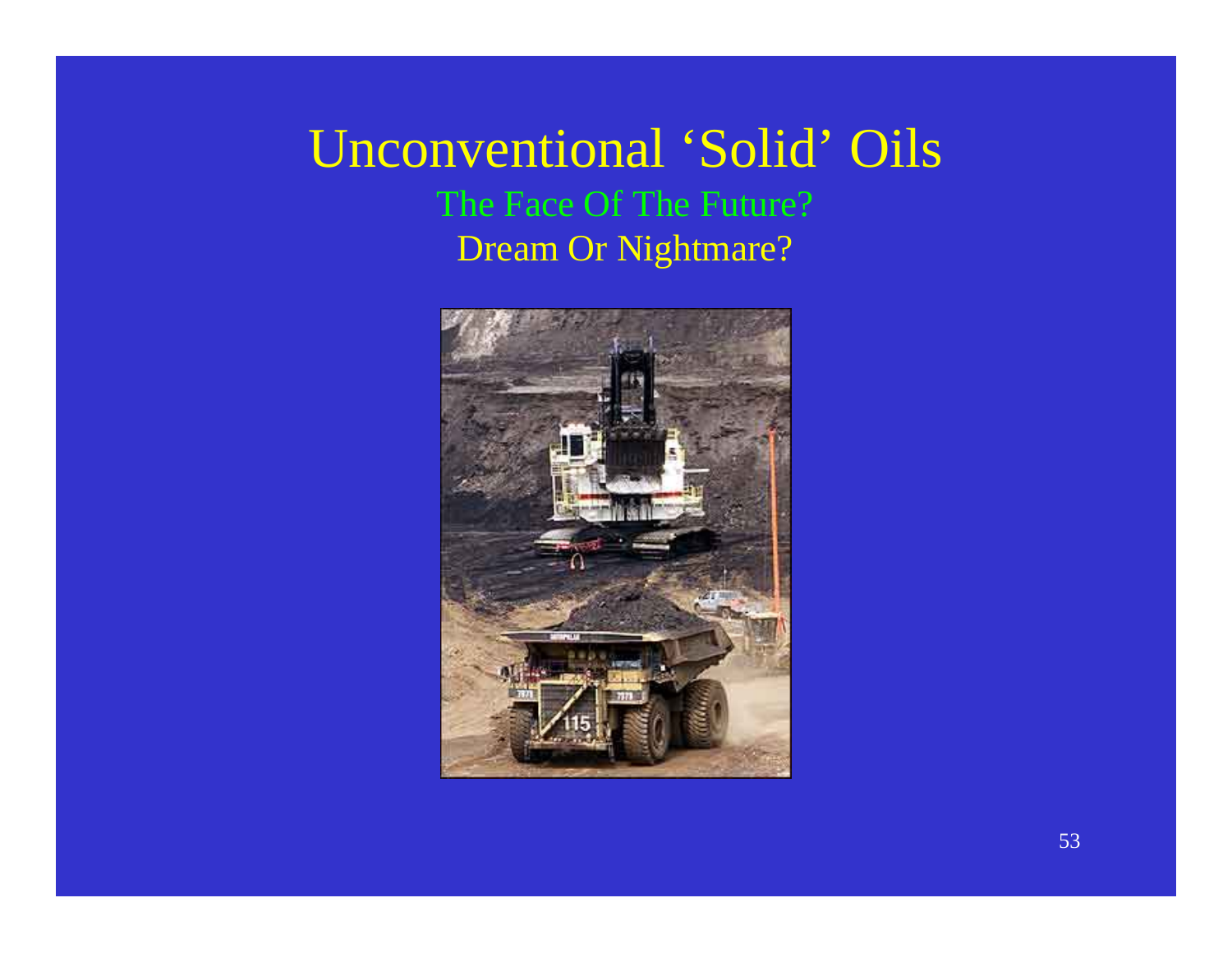## Tars Sands And Shale Good Idea Or Not?

#### **Dream?**

- $\bullet$ Huge resource
- $\bullet$  Mainly located outside **OPEC** 
	- (e.g. North America, Australia)

#### **Nightmare?**

- $\bullet$  Expensive to develop and bring to market
- $\bullet$ Slow to bring on stream
- $\bullet$  Large consumption of natural gas and water for extraction and processing
- $\bullet$  Much greater implications for global warming than conventional oil – high CO2 emissions during extraction and processing  $(x 5 - Nyboer and Tu, 2006)$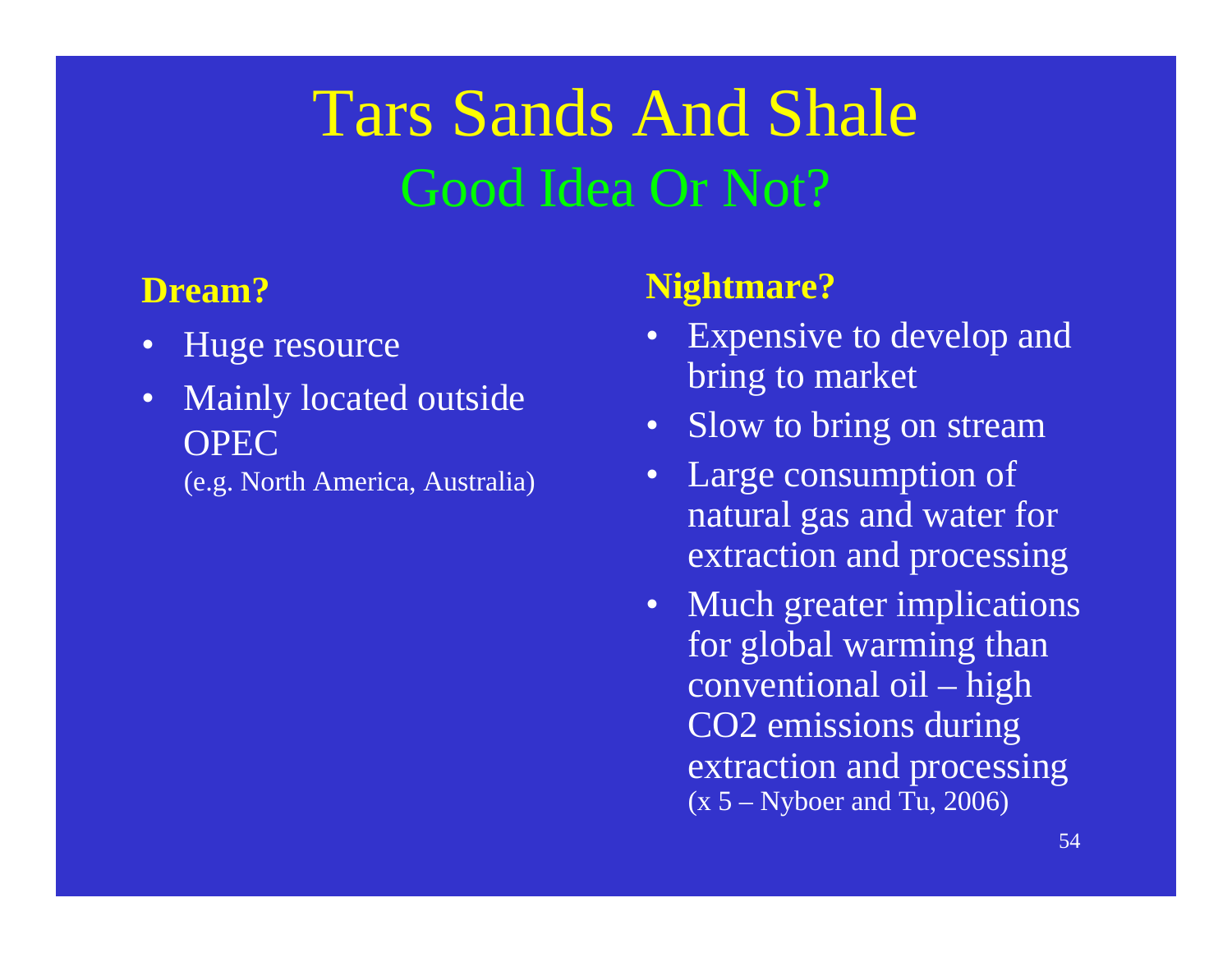Global Warming Ultra ? Impact Of Tar Sands On Canada's CO2 Emissions

Kyoto requires 6% **Canadian** cut in 1990 emissions

 But by 2006 Canada was **35 %** points adrift from Kyoto target (tar sands [largest single contributor](http://www.guardian.co.uk/comment/story/0,,2092750,00.html) to Canadian emissions growth)

– 2006 tar sand oil production 1.2 M bpd but set to expand many fold

(US pressing Canada to increase tar sand production five fold, and China is already investing in Canadian tar sands)

Little compensating carbon sequestration being used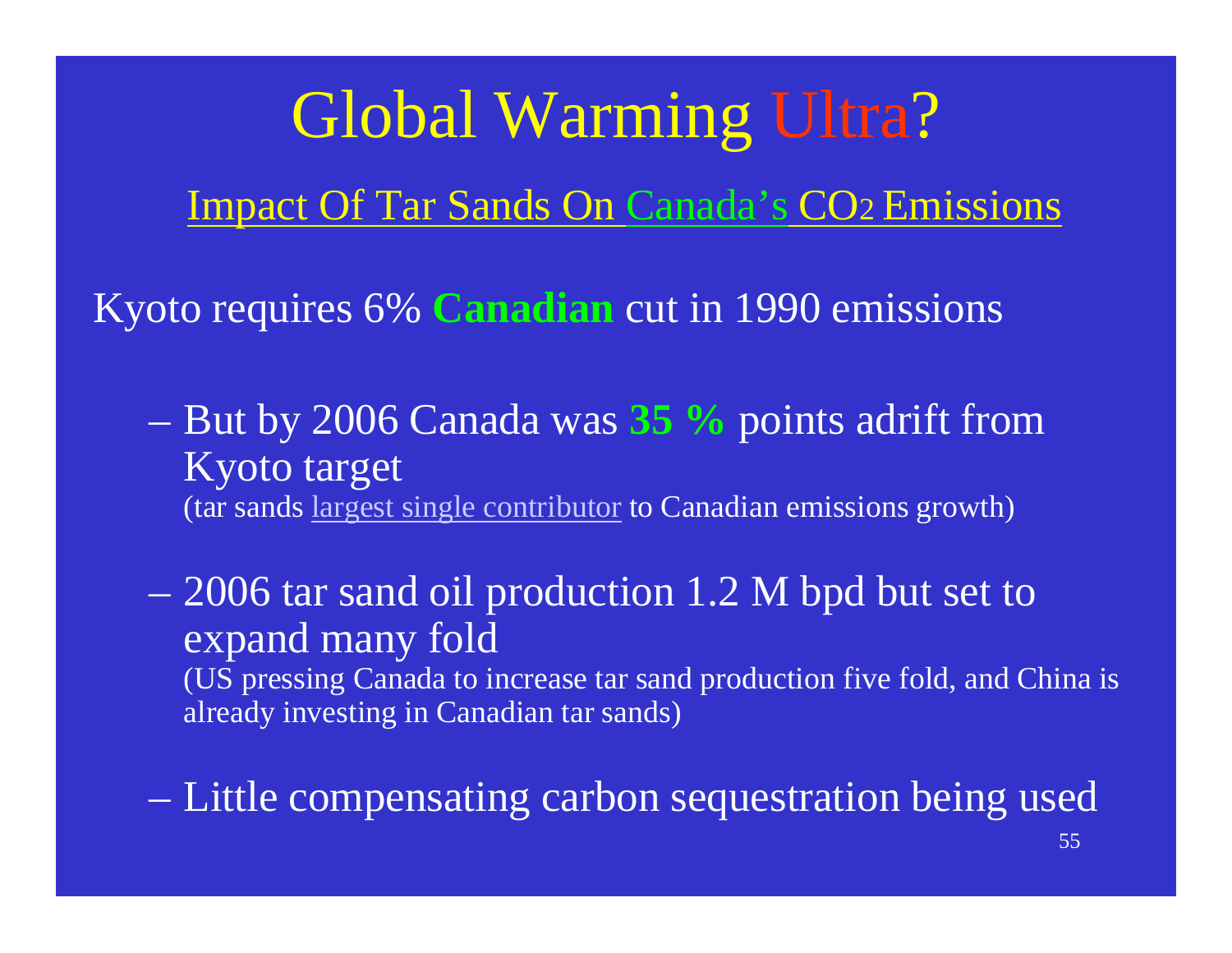### Both For Climate Change And Security Of Supply The IEA Knows 'Business As Usual' Is Unsustainable

Claude Mandil, CEO of IEA Launch of World Energy Outlook, 7 November 2006

"The key word is urgent. The world is facing twin energy-related threats: that of not having adequate and secure supplies of energy at affordable prices and that of environmental harm caused by consuming too much of it…"

"This energy scenario is not only unsustainable but doomed to failure."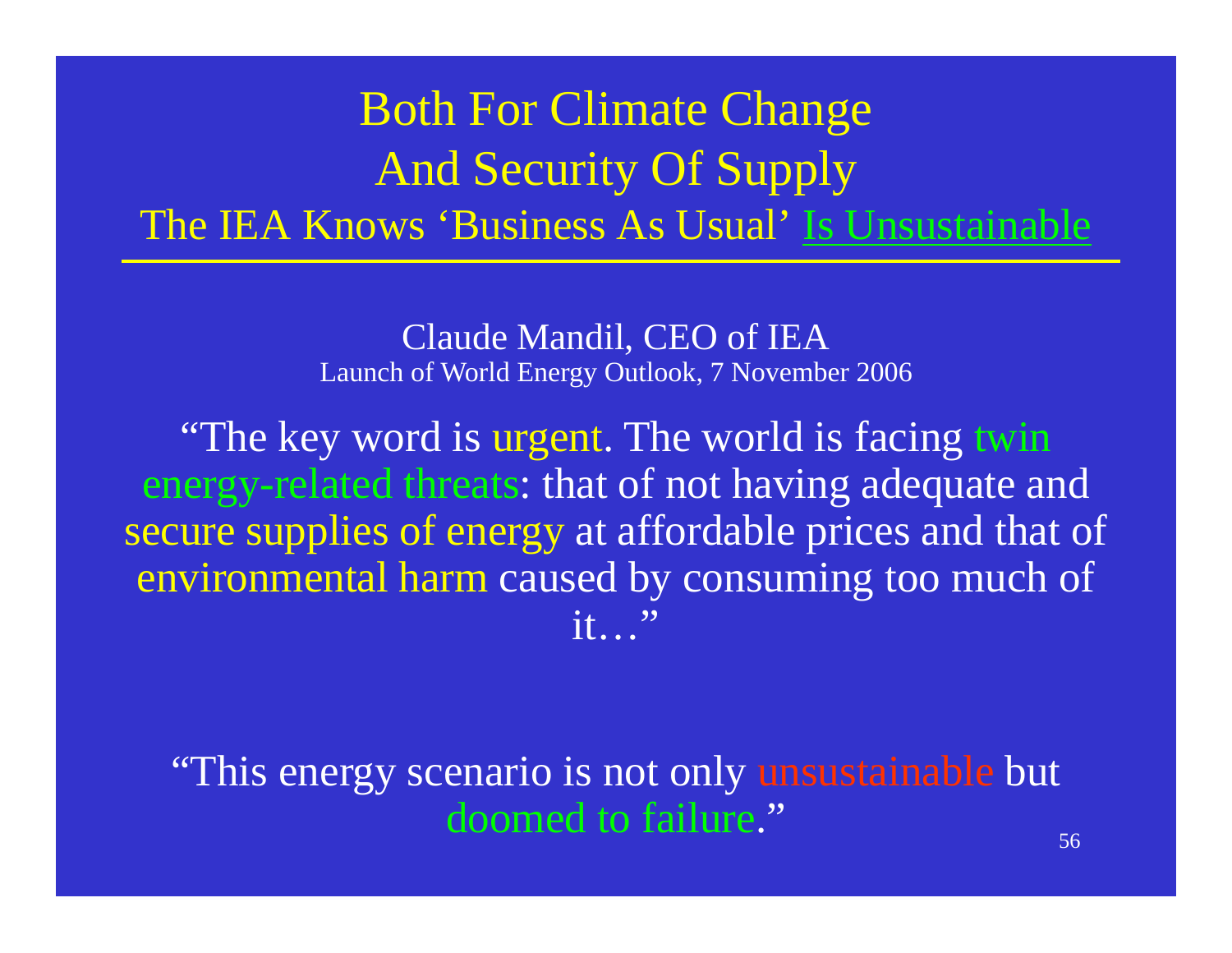

# What Is Sustainability?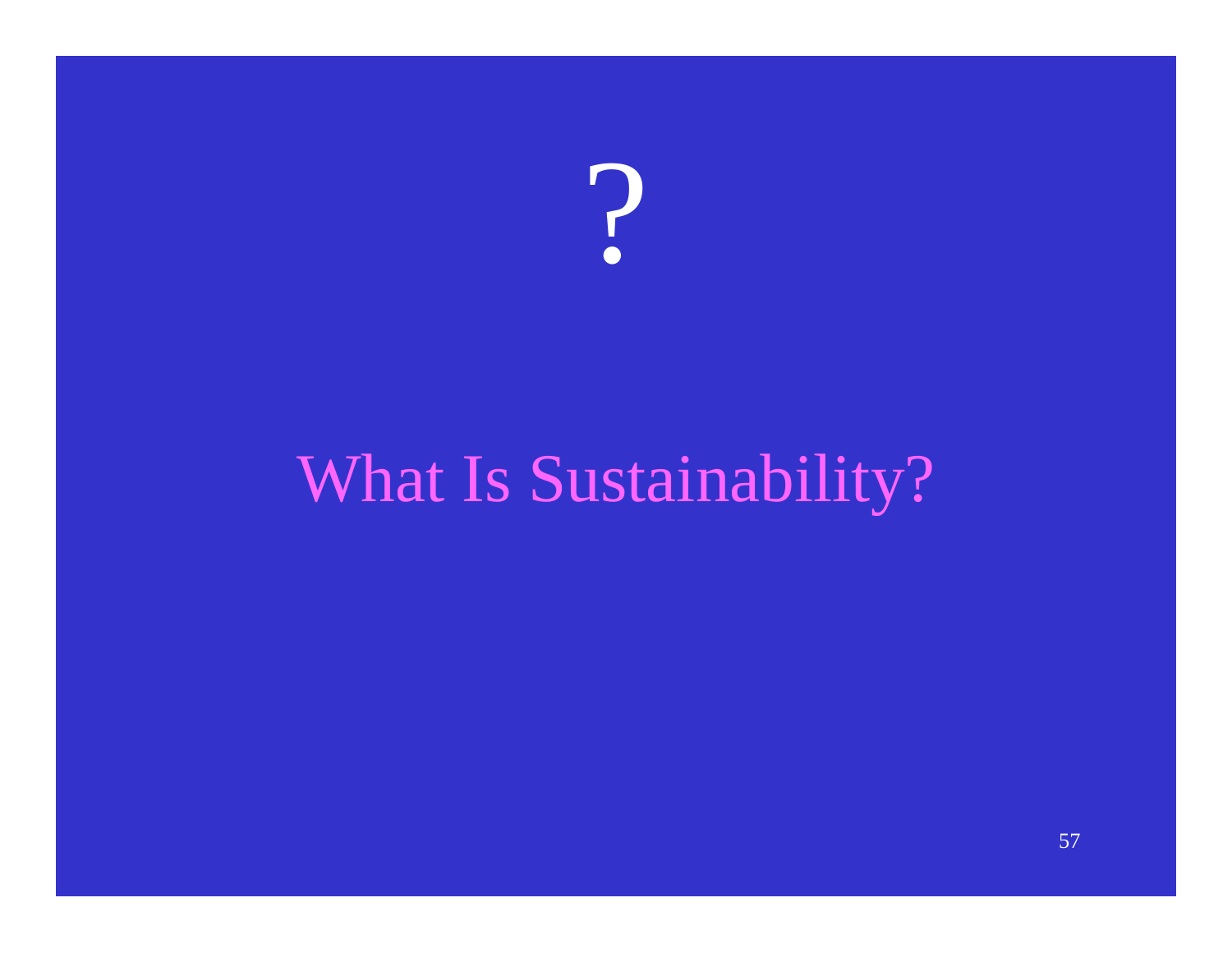What Is Sustainability? RICS Version

*"…. meet[ing] the needs of today without compromising the ability of future generations to meet their needs. It is about leaving the world a better place than we found it…."* **RICS Sustainability Policy, June 2005**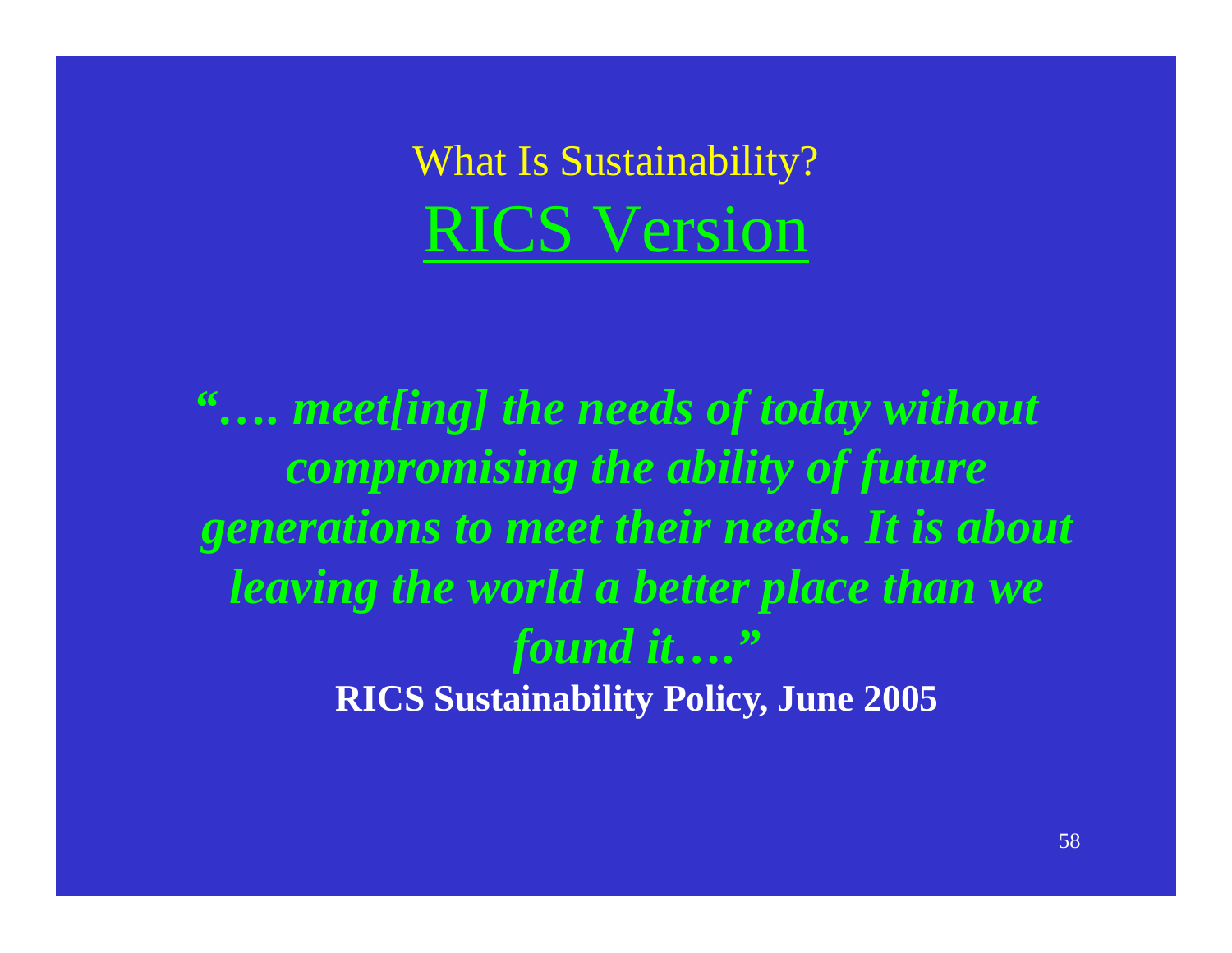## What Is Sustainability? 'Man In The Street' Version

#### "Can You Keep On Doing It?" (Jonathan Porritt, FIG Congress, Brighton 1998)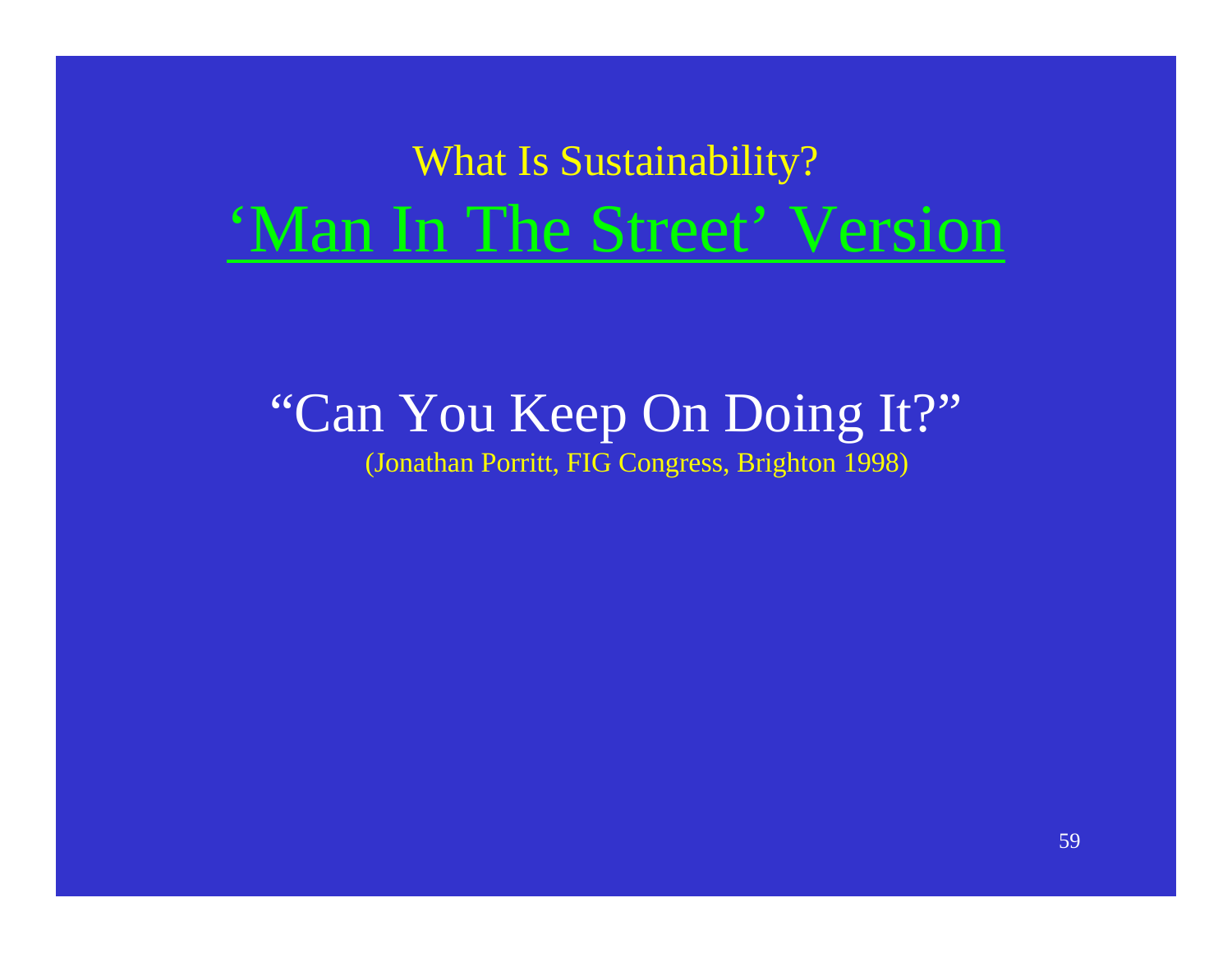What Is Sustainability? Economist's Version

"Living off financial income, not financial capital"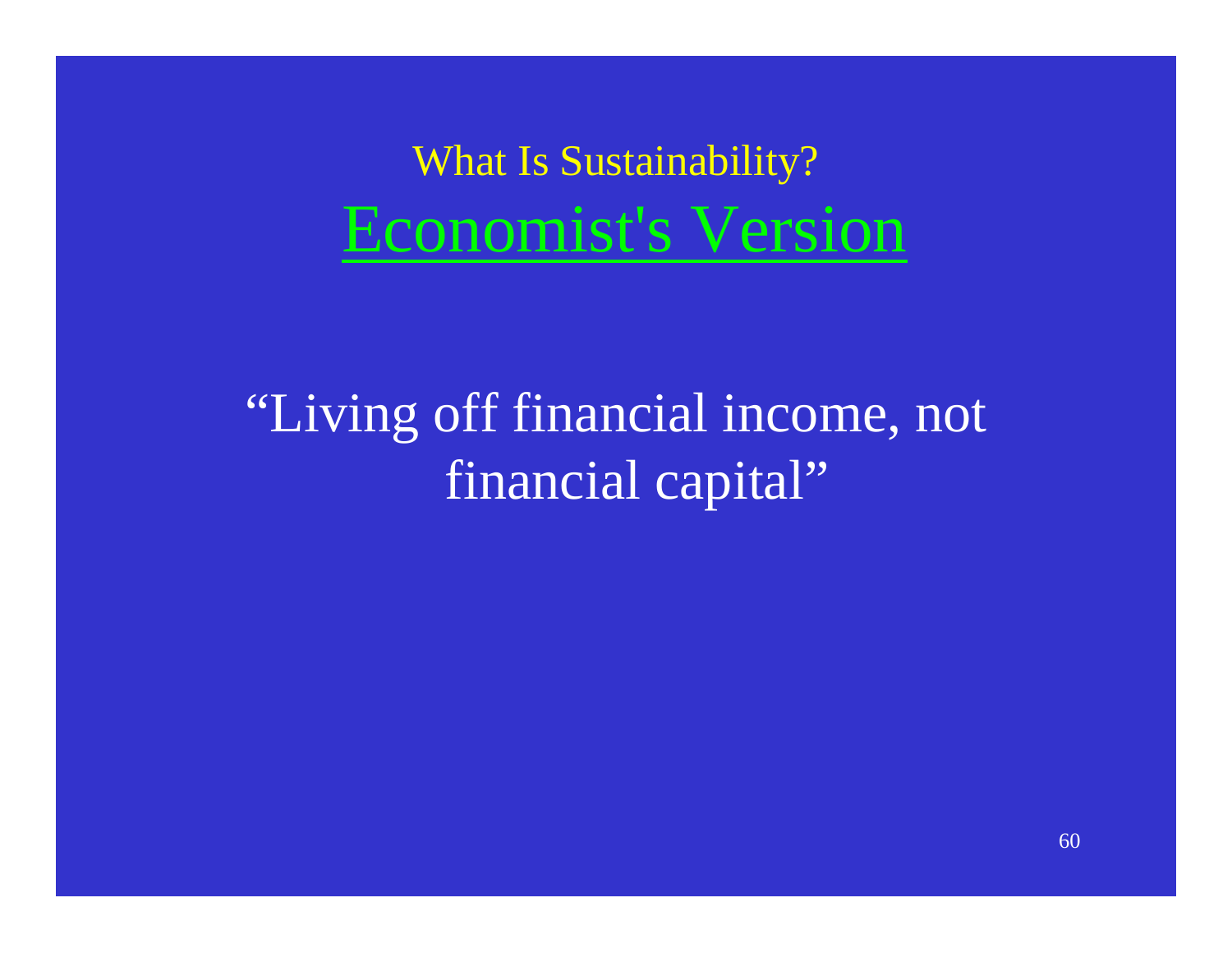## What Is Sustainability? Environmentalist's Version

### "Living Off Environmental Income, Not Environmental Capital"

(What is environmental income?)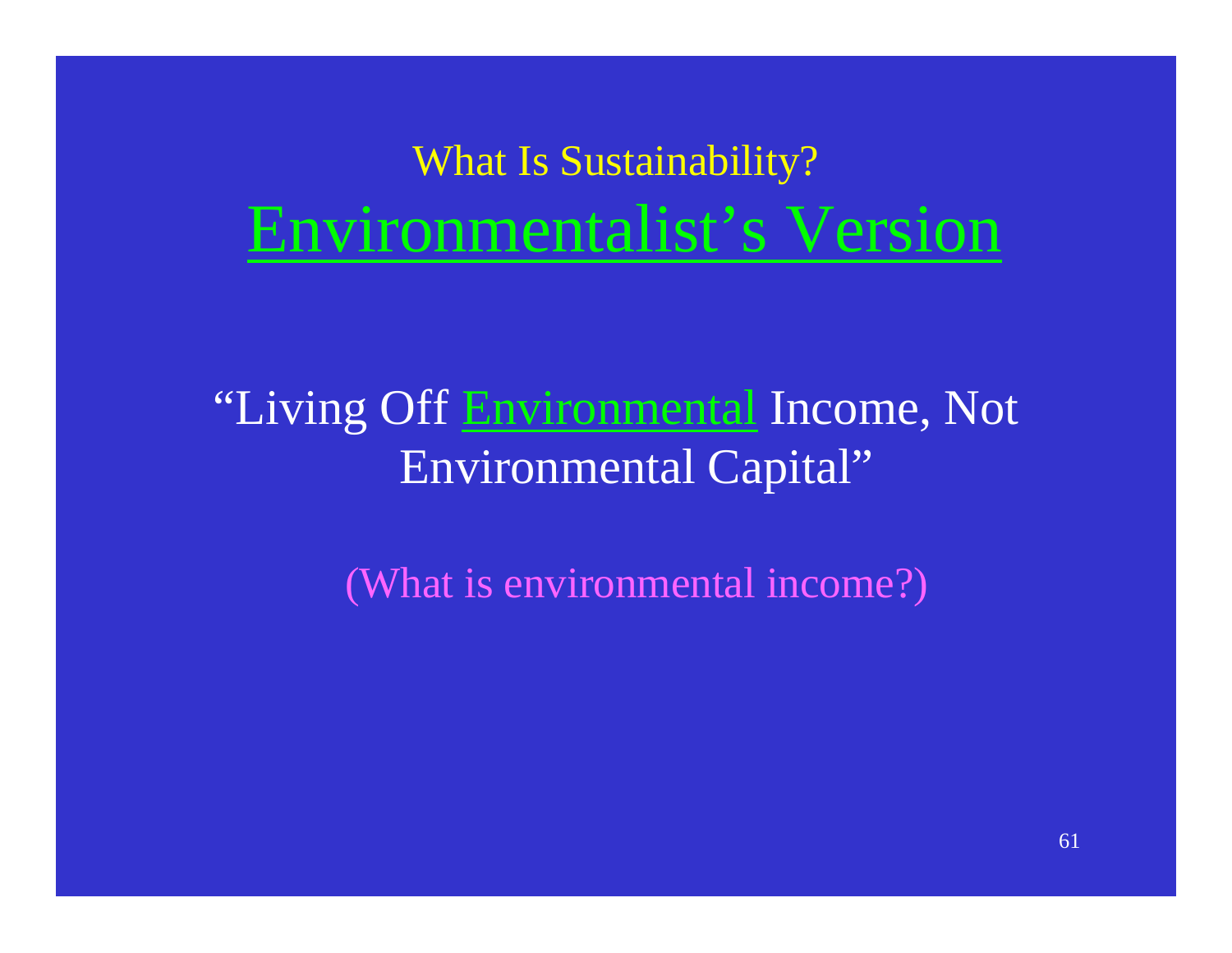## Sustainability? Minerals Used As Building Materials

- $\bullet$  **Construction minerals** are converted to other assets:
	- Aggregates and ores turned into buildings and equipment
	- The asset resource is not essentially depleted; it is converted
	- After conversion it can be recycled into other assets if well managed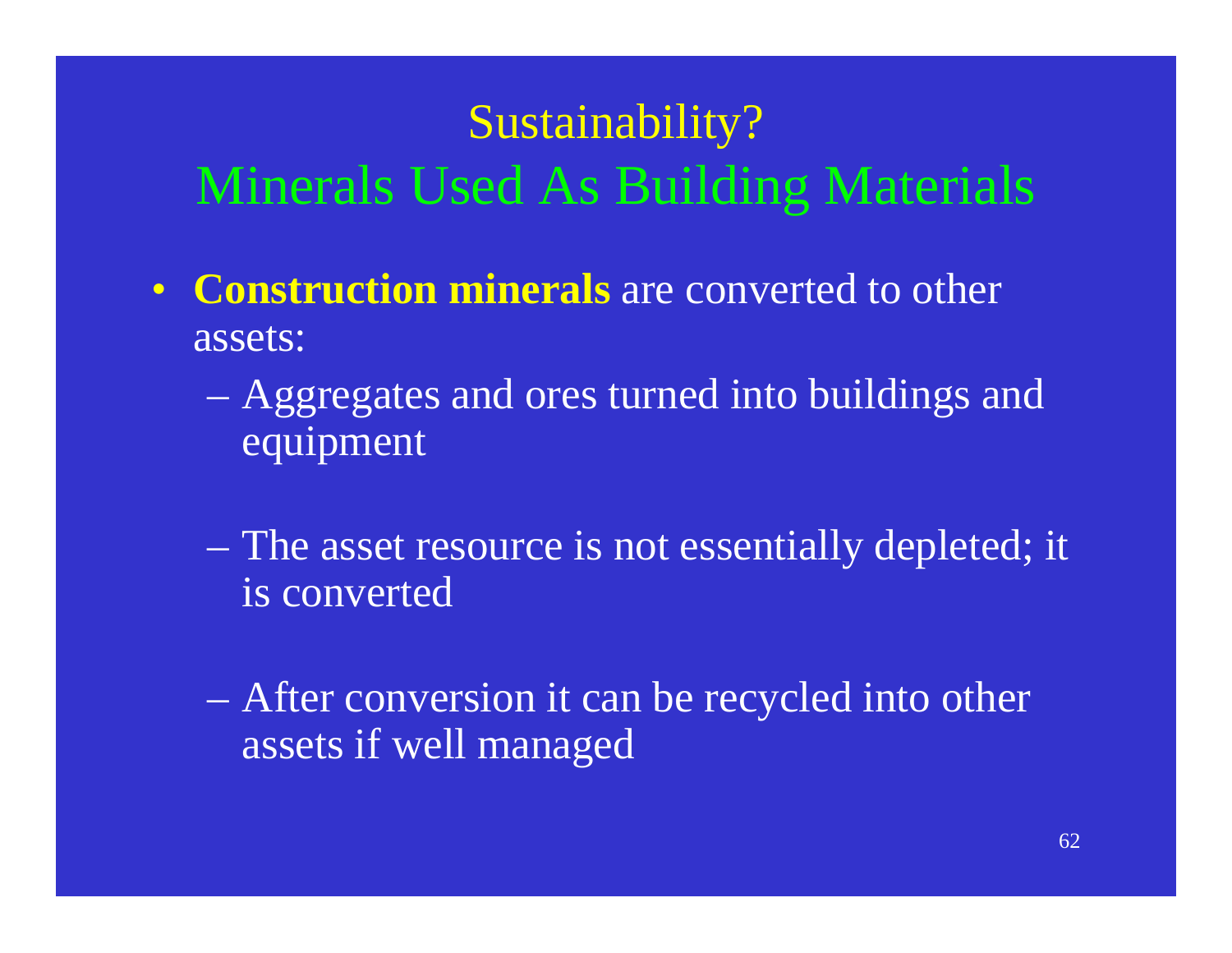### Sustainability? Minerals Used As Energy Source

• **Energy minerals** are used to create goods and services but are themselves converted into liabilities -

### **Nuclear Fuel**

- $\mathcal{L}_{\mathcal{A}}$  $-$  High grade uranium is being used up
- Converted to radioactive waste

### **Fossil Fuels**

- **London Maria (1985)** Converted to greenhouse gases
- $\mathcal{L}_{\mathcal{A}}$ Energy resource is destroyed; we set fire to it!
- **London Maria (1985)**  Eventually we run out (conventional oil first in the queue)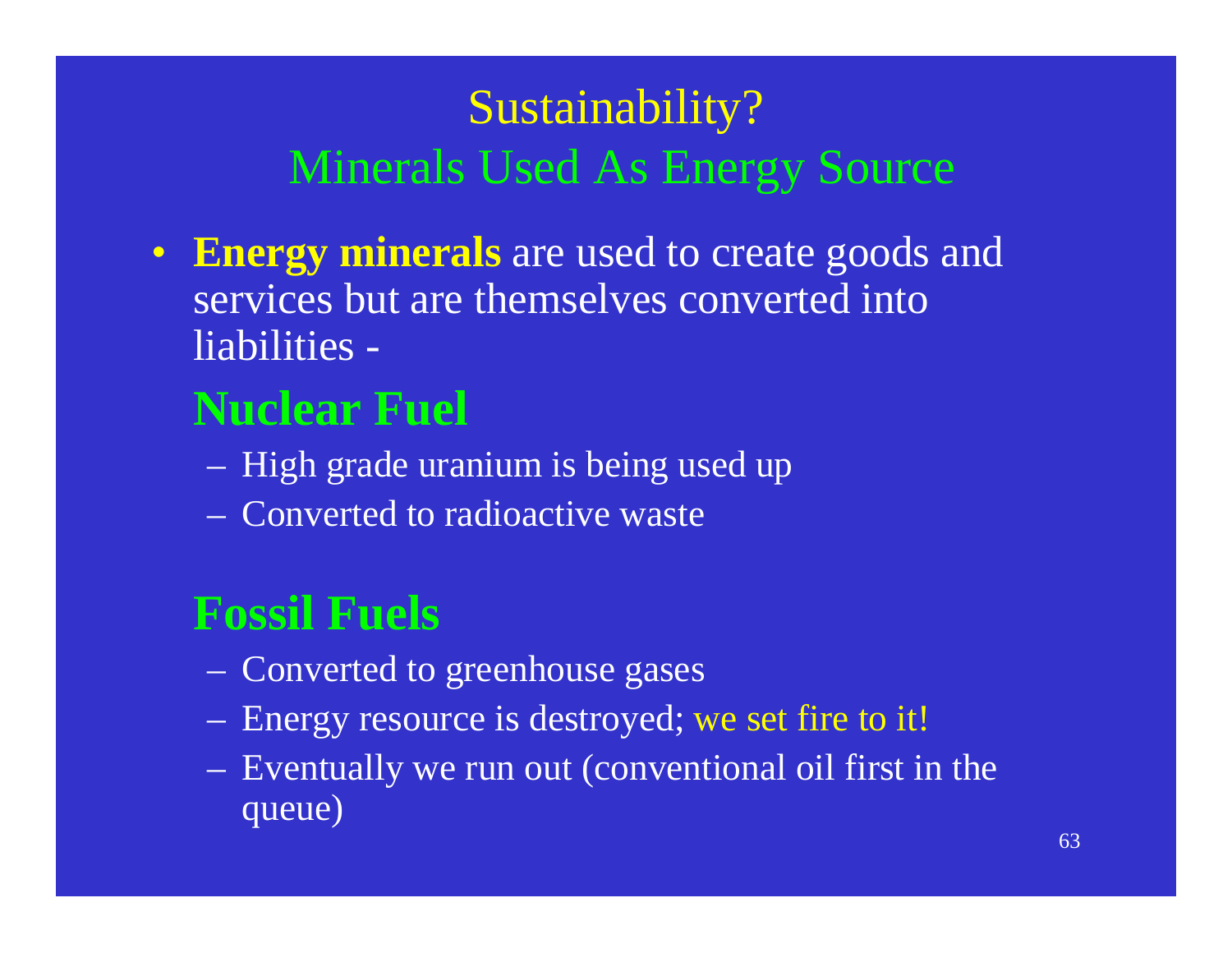## The Biggest Obstacle To Taking Action On Energy Sustainability?

#### *"The problem with people wanting to tussle with energy strategy… is that as long as the lights are on, people are relaxed…"* Tim Eggar, former Energy Minister BBC, 16 December 2004

Many coal and most nuclear power stations in the UK are scheduled to close by 2020

2007 total UK generation capacity 76 GW – 37% coal, 36% gas, 18% nuclear, 4% renewables, 3% other, 1% oil

22.5 GW (30%) may close by 2020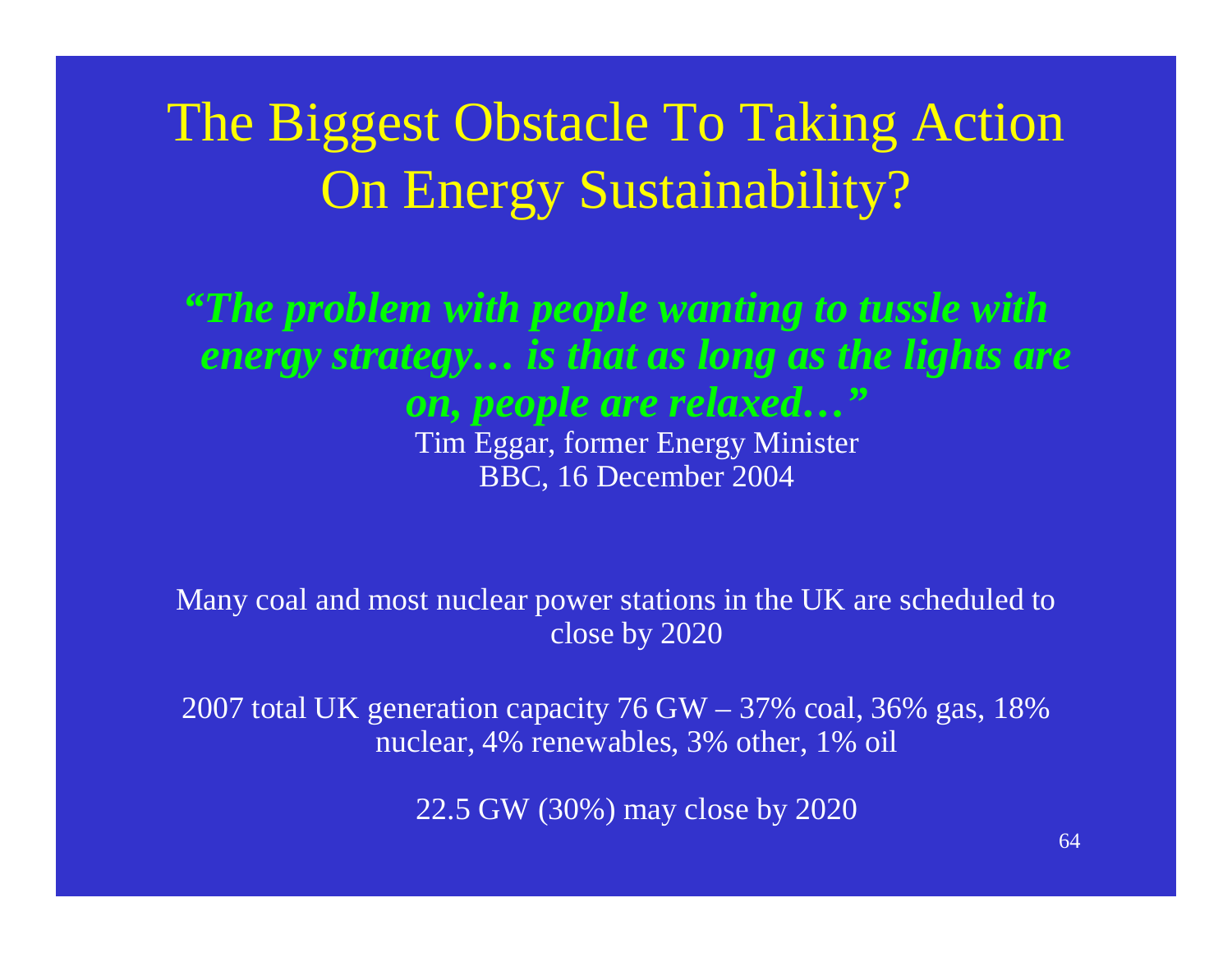## What Is The Bottom Line?

Two main options in the face of tightening oil and gas supplies:

- • To try and stay on the oil/gas treadmill and to expand investment in **unconventional sources** (with aggravated global warming impacts if carbon mitigation not successfully applied)
- $\bullet$  To invest in energy **conservation** and **alternative technology**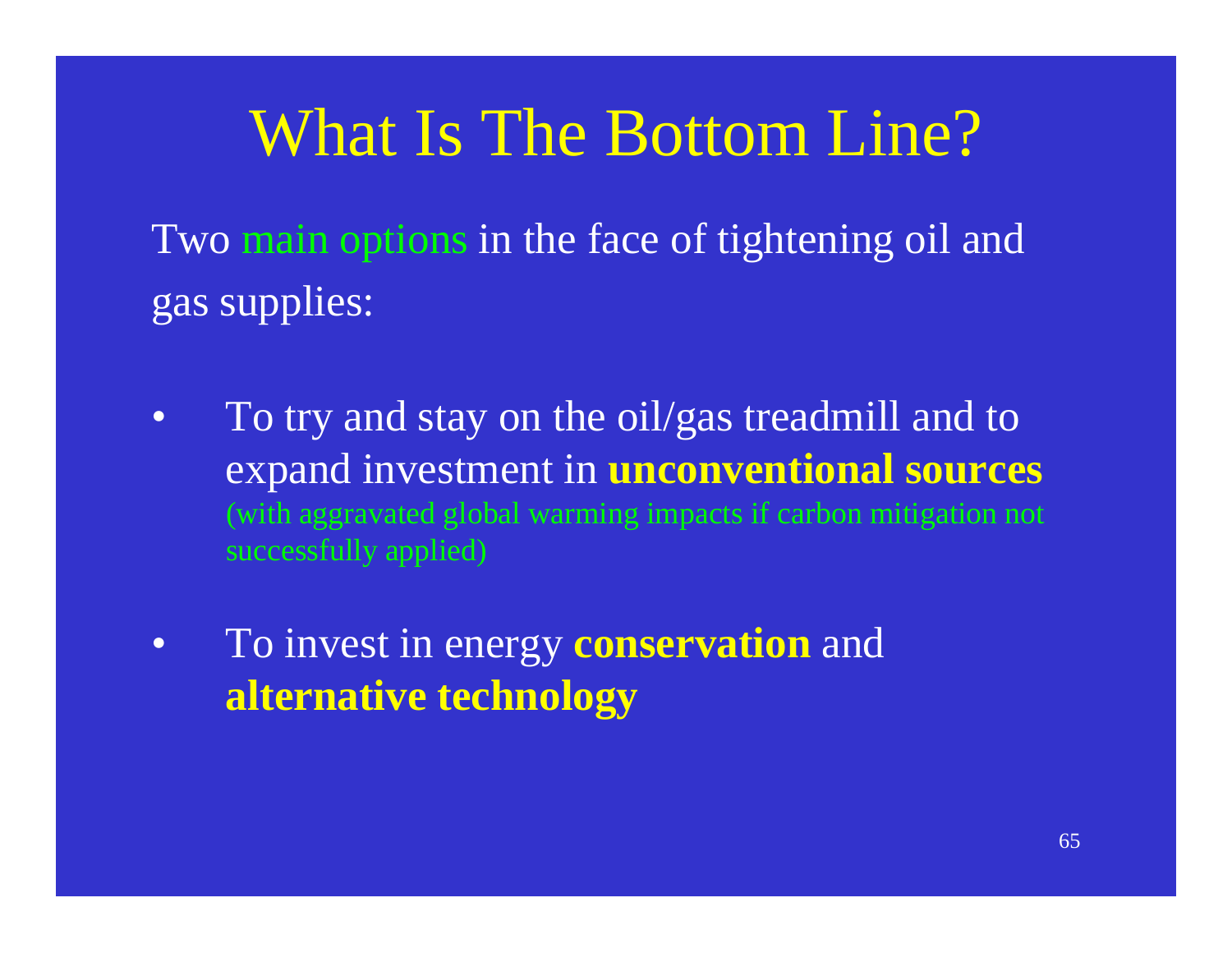

Would we be better off:

Transferring IEA projected \$8 trillion oil and gas investment into conservation and alternative energy initiatives?(\$20 trillion if other energy investments included)

In the case of oil PFC Energy believe:

 Unconventional oil will not deliver enough and in time

 **"Managing demand"** is becoming key strategic issue (i.e. energy conservation)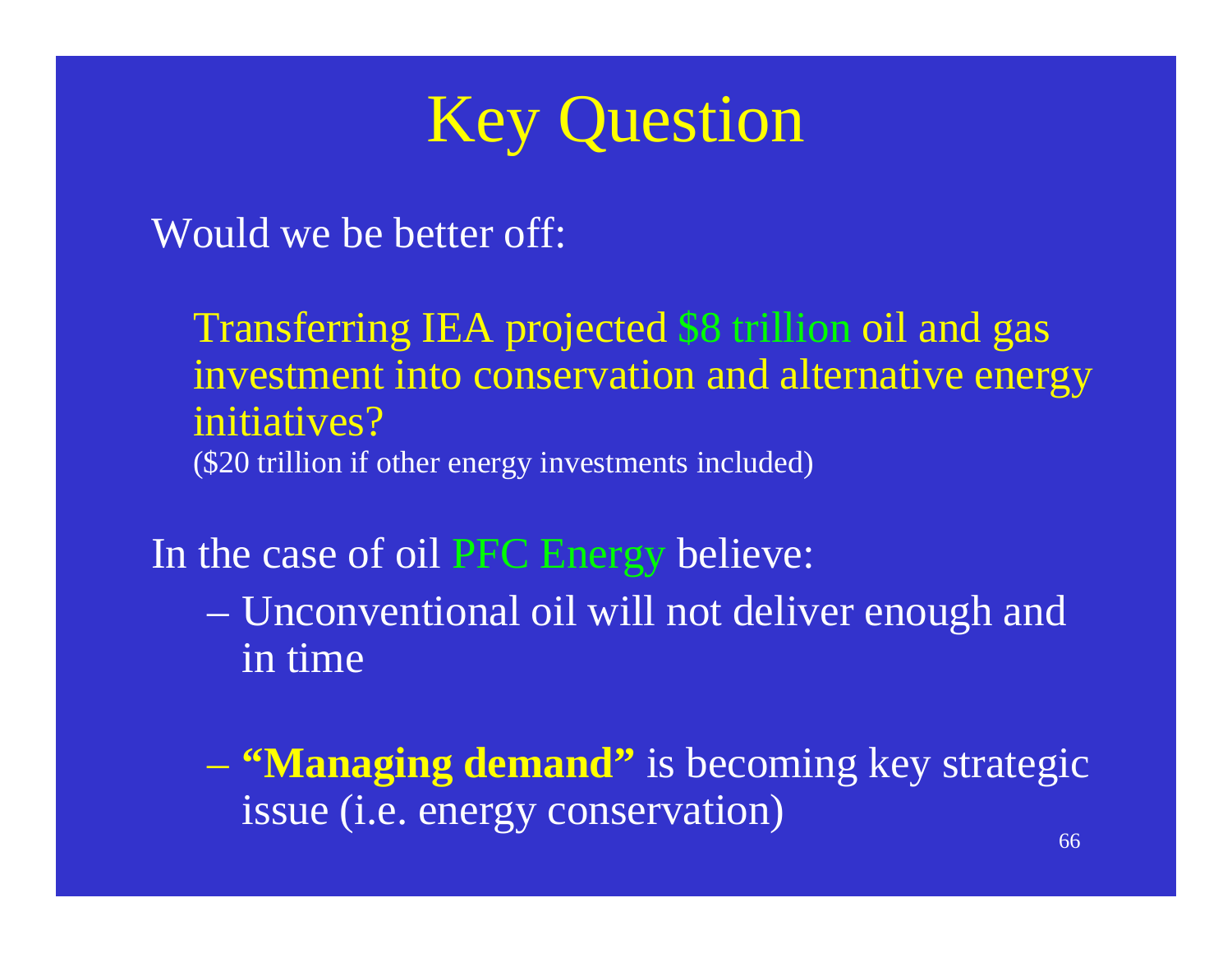### Living Off Environmental Income A Guiding Principle For The Future? Where Might We Get Tomorrow's Energy From?



- 3. Natural Gas.
- 4. Coal.
- 5. Oil.
- 6. Uranium.

#### **Environmental Income (Demand and supply)**

- 7. Annual global energy consumption.
- 2. Annual solar energy use (current).
- 1. Annual solar energy falling on Earth (i.e. annual planetary solar
- energy income).



**Source: "Energy Saving Now"**

**Solar** related technologies include –wind, wave, hydroelectric, solar photovoltaic, solar thermal, biomass, near surface ground heat, tidal, (gravitational effect with moon)